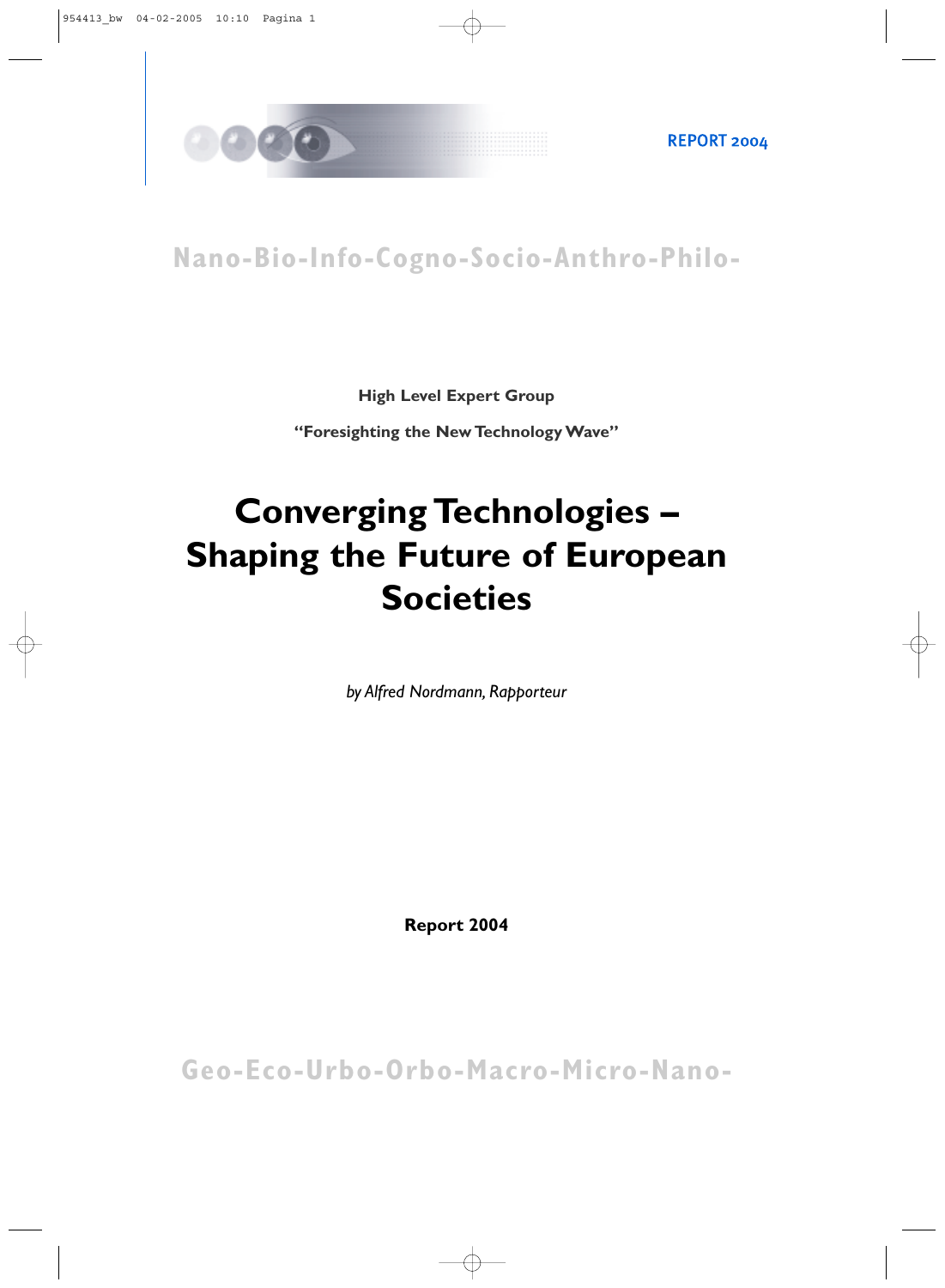954413\_bw 04-02-2005 10:10 Pagina 2

 $\overline{1}$ 

 $\overline{\mathcal{A}}$ 

 $\phi$ 

 $\Rightarrow$ 

 $\overline{\mathcal{T}}$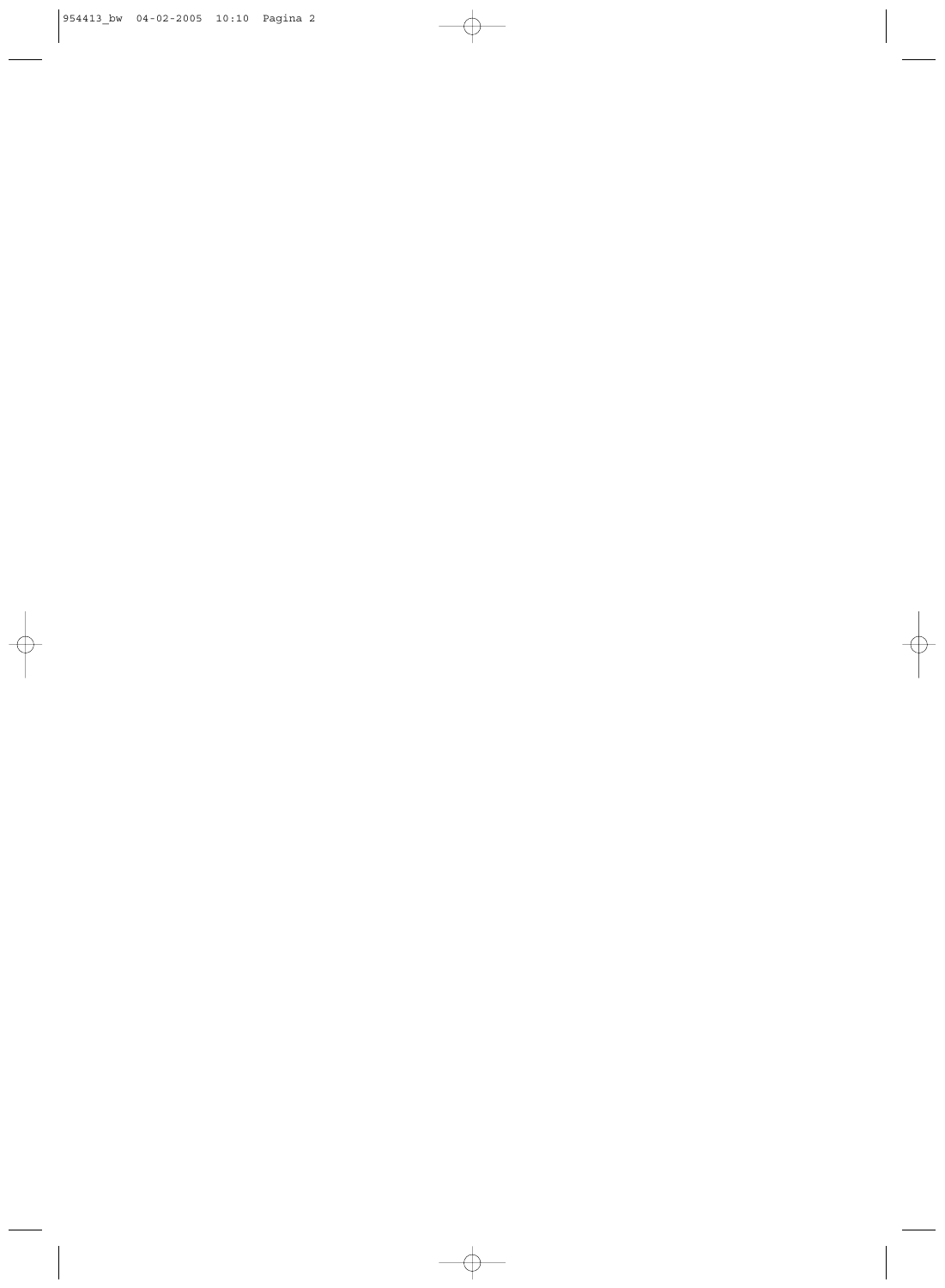3

# **Acknowledgments**

The Chair, Rapporteur, and the members of the expert group wish to thank all the staff of the European Commission for their support during the group's work. Particular thanks go to Paraskevas Caracostas, Head of the Science and Technology Foresight Unit of Research Directorate General,Directorate K - Social Sciences and Humanities,Foresight.His tolerance and calm proved invaluable during all phases of the work.

We owe a tremendous debt of gratitude also to Elie Faroult and Mike Rogers of the Science and Technology Foresight Unit. Elie Faroult energised and stimulated the group's creativity. Mike Roger's diligence and persistent contribution advanced and sustained the group's work from beginning to end.

We also wish to thank numerous visitors from other Directorates and from the scientific community who shared their insights with us.Finally,thanks are due to the Norwegian Research Council for hosting the group in Oslo, and especially for organising a day of fruitful discussion.

The contents of this report are the sole responsibility of the working group, whose views do not necessarily reflect those of the European Commission.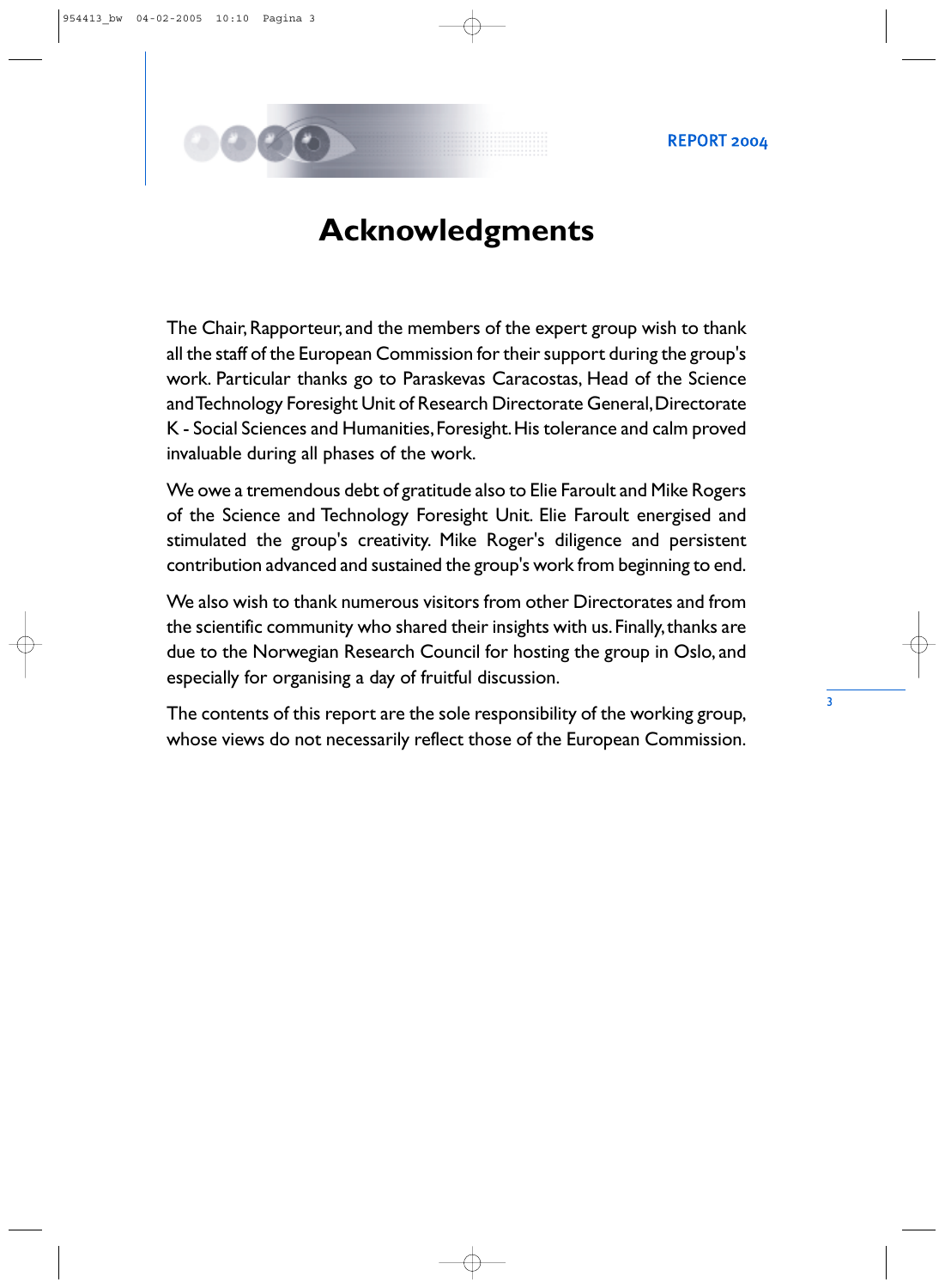# **Table of Contents**

| 6  |
|----|
|    |
| 10 |
| П  |
| 12 |
| 13 |
|    |

# **Part 1**

**Foreword**

| From CTs to CTEKS - Areas of Interest and Fields of Application | 14 |
|-----------------------------------------------------------------|----|
| I.A Brief History of Converging Technologies                    | 14 |
| 2. The Definition of Converging Technologies (CTs)              | ۱6 |
| 3. Limits of Convergence                                        | 17 |
| 4. Element of a European Approach: CTEKS                        | 19 |
| 5. General Characteristics of likely CT Applications            | 20 |

# **Part 2**

| <b>Implications of Convergence</b>              | 22 |
|-------------------------------------------------|----|
| I. European Contexts                            | 22 |
| I.I. European Objectives                        | 22 |
| 1.2. Research for 2020 Europe                   | 23 |
| 1.3. The European Research Area                 | 24 |
| 2. Economic Opportunities, Societal Needs       | 25 |
| 2.1. Utilising the CTEKS Tool                   | 25 |
| 2.2. Need-Opportunity Integration through CTEKS | 27 |
| 3. Dimensions of Risk                           | 30 |
| 3.1. The Flipside of CTEKS                      | 31 |
| 3.2. Use, Dual Use, and Abuse                   | 33 |
| 3.3. Inherited Risk                             | 34 |
| 4. CTEKS for a Coherent Public Research Agenda  | 35 |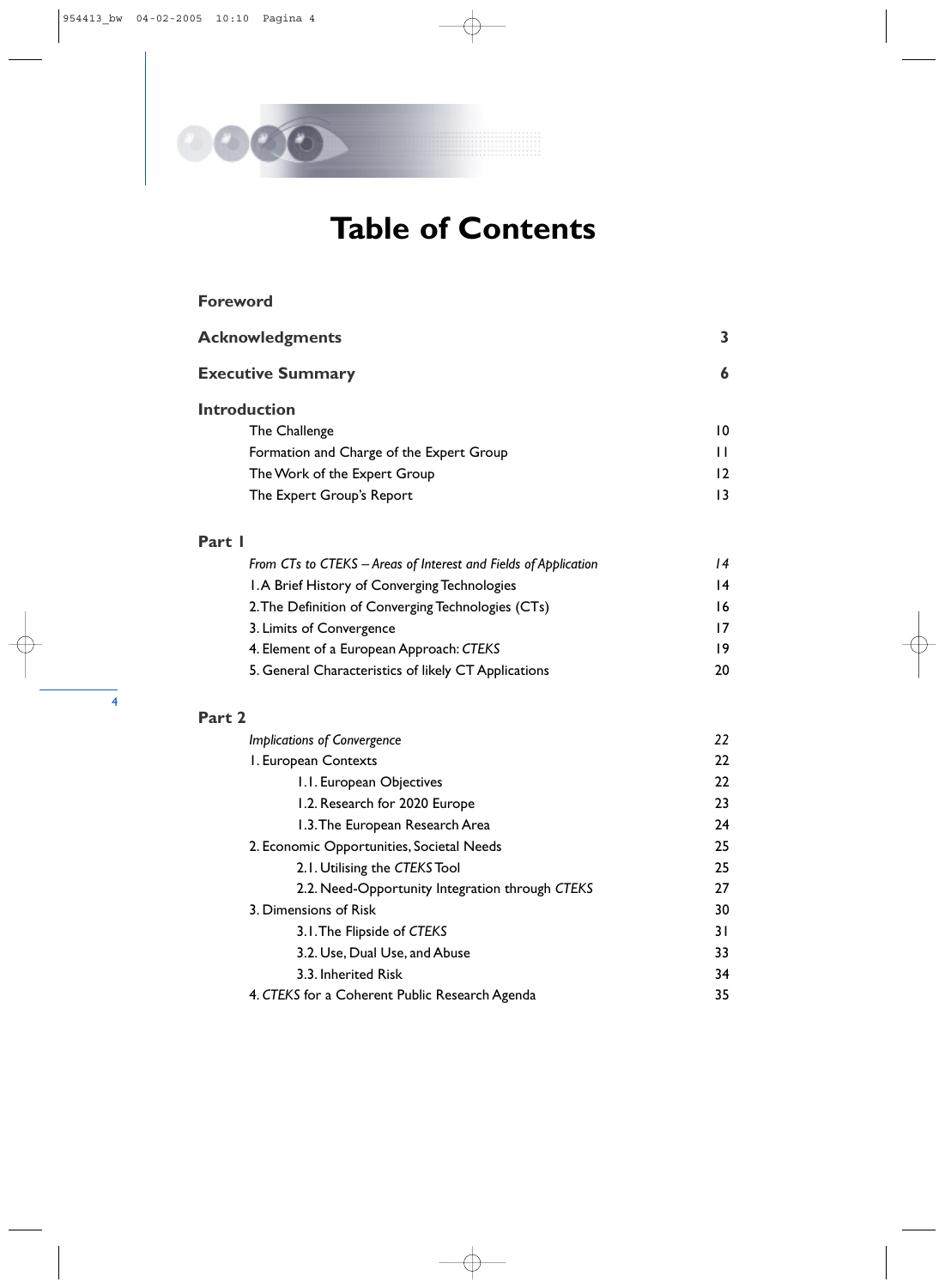

# **Part 3**

| European Steps towards Convergence                                            | 36  |
|-------------------------------------------------------------------------------|-----|
| I. Research Activities                                                        | 36  |
| 1.1. Mobilising Knowledge for CTEKS                                           | 36  |
| 1.2. Stimulating Research through CTEKS                                       | 37  |
| 1.3. Design Challenges for CTEKS Solutions                                    | 37  |
| 1.4. Supporting Research                                                      | 38  |
| 2. Research Infrastructure                                                    | 40  |
| 2.1. Widening the Circles of Convergence                                      | 40  |
| 2.2. Interdisciplinary Excellence                                             | 41  |
| 2.3. Measuring CTEKS                                                          | 42  |
| 2.4. Proactive Education                                                      | 43  |
| 3. Research Governance                                                        | 44  |
| 4. Foresight for Europe                                                       | 44  |
| <b>Conclusion and Recommendations</b>                                         | 46  |
| I. Establishing CTEKS: Vision and strategy                                    | 46  |
| 2. Harnessing the Dynamics of Convergence:<br>New Research Agendas            | 47  |
| 3. Developing a framework for CTEKS:<br>The research and support environments | 48  |
| 4. Dealing with CTEKS: Ethics and social empowerment                          | 49  |
| <b>Expert group</b>                                                           | 51  |
| Contributions by members of the expert group                                  | 53  |
| List of contributors to hearings                                              | 54  |
| <b>Bibliography</b>                                                           | 55  |
| Group mandate                                                                 | 56  |
| <b>Index</b>                                                                  | 6 I |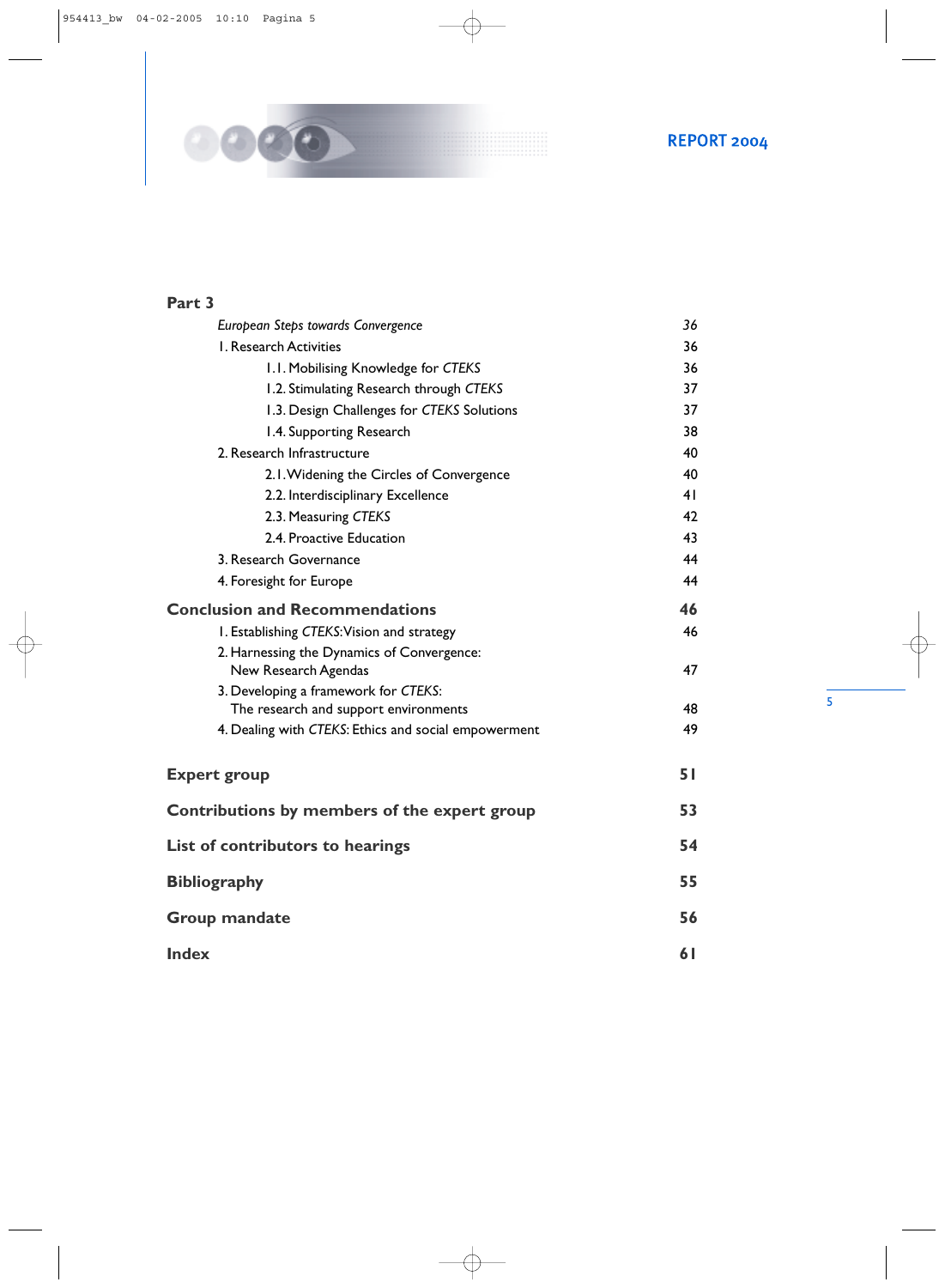# **Executive Summary**

The European Commission and Member States are called upon to recognise the novel potential of Converging Technologies (CTs) to advance the Lisbon Agenda. Wise investment in CTs stimulates science and technology research, strengthens economic competitiveness, and addresses the needs of European societies and their citizens. Preparatory action should be taken to implement CT as a thematic research priority, to develop *Converging Technologies for the European Knowledge Society (CTEKS)* as a specifically European approach to CTs, and to establish a *CTEKS* research community.

These are the major findings of the High Level Expert Group "Foresighting the New Technology Wave." The expert group was constituted in December 2003 and submitted its report in July 2004. The 25 members of the group – chaired by Kristine Bruland and with Alfred Nordmann as rapporteur – come from a variety of countries and disciplinary backgrounds.The group met formally four times (2-4 February, 14-15 April, 6-7 May, 16-17 June 2004).The report was prepared on the basis of the group's discussions, of individual written contributions by group members, of a scenario exercise, and of reports by four subgroups. Preliminary drafts of the final report were submitted to the group and discussed mainly at the June meeting.

The group was charged to explore in breadth the potential and the risks of CTs. It confronted a dual demand, namely

- to delineate areas of interest and fields of application for CTs, and
- to relate these CTs to the European environment and policy goals.

It met this demand by proposing a European approach to converging technologies:*CTEKS*:Converging Technologies for the European Knowledge Society.

# **The Challenge**

6

Information and communication technology helped produce the profound transformation of daily life in the 20th Century. Biotechnology is transforming agriculture, medical diagnosis and treatment, human and animal reproduction. Most recently, the transformative potential of nanotechnology has captured the imagination.Add to this that cognitive and neuro-science are challenging how we think of ourselves,or that the rise of the social sciences parallels that of bureaucracies and modern forms of governance.

The convergence of these profoundly transformative technologies and technology-enabling sciences is the first major research initiative of the 21st Century. If these various technologies created controversy and anxiety each on their own, their convergence poses a major challenge not only to the research community, but from the very beginning also to policy makers and European societies. In this challenge resides the opportunity for *CTEKS.*

# **Transformative potential**

The expert group identified four likely characteristics of CT applications. Each of these presents an opportunity to solve societal problems, to benefit individuals, and to generate wealth. Each of these also poses threats to culture and tradition, to human integrity and autonomy, perhaps to political and economic stability.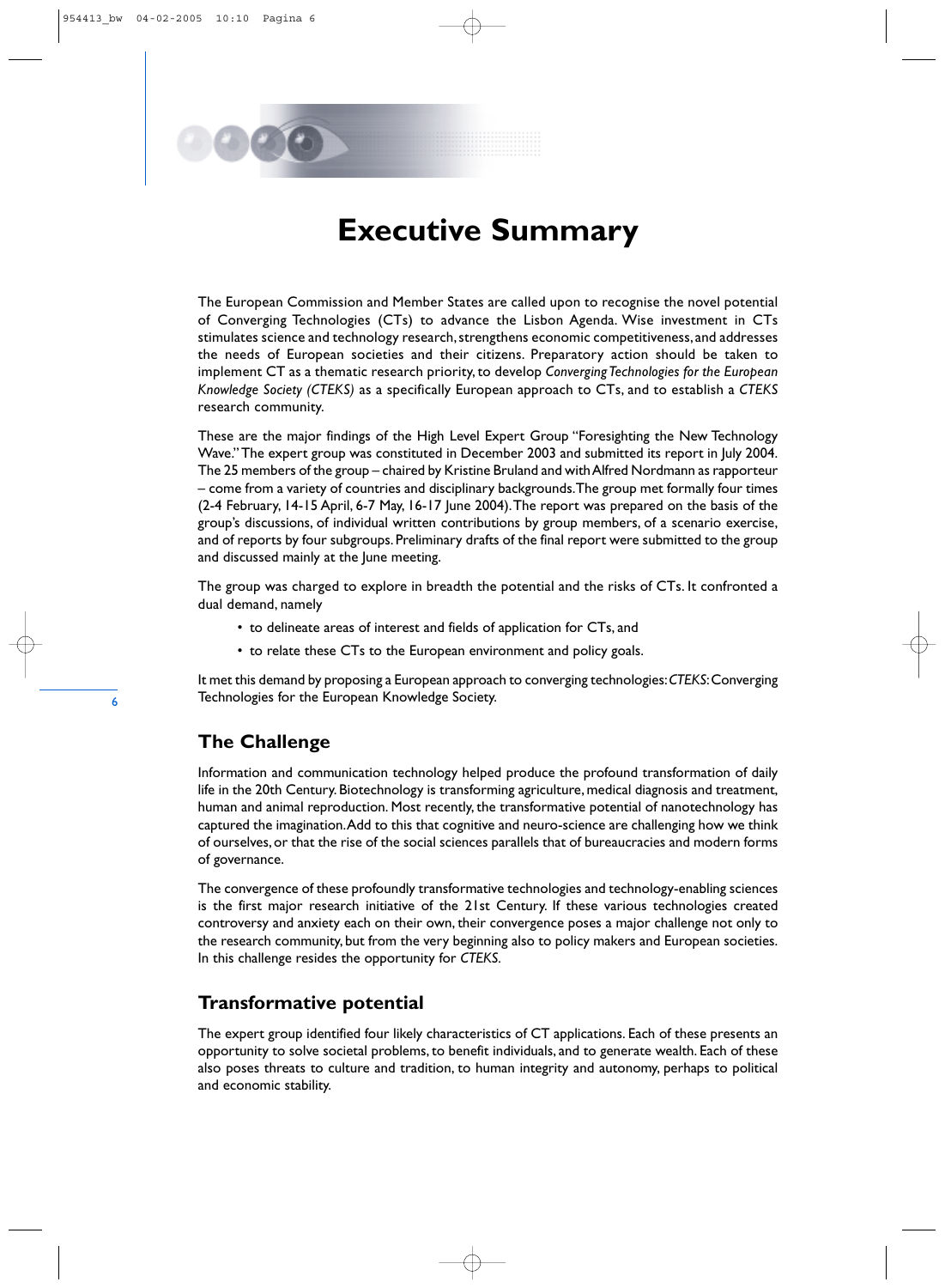954413\_bw 04-02-2005 10:10 Pagina 7

*• Embeddedness:* CTs will form an invisible technical infrastructure for human action – analogous to the visible infrastructure provided by buildings and cities. The better they work, the less we will notice our dependence on them or even their presence.Over the last decades society has witnessed effects on the sense of reality and responsibility of those who are immersed in computer games, Internet surfing, and chatting. Once all of us are living continuously in the pervasively artificial environment of ambient computing, smart materials and ubiquitous sensing, society will be confronted with far more frequent and deep transformations of people's and groups' self-understanding.

*• Unlimited Reach:*Nanotechnology's dream to control everything molecular follows upon information technology's increasing ability to transform everything into information.As the convergence draws in other technologies and technology-enabling sciences,it would appear that nothing can escape the reach of CTs and that the mind, social interactions, communication, and emotional states can all be engineered.This promise is productive and dangerous at once.One can expect that for every problem, someone may propose a more or less creative, viable or desirable technological fix. However, complacency induced by the fix-all potential of technology could be dangerous in the extreme.

*• Engineering the Mind and the Body:* Some proponents of CTs advocate engineering of the mind and of the body. Electronic implants and physical modifications are to enhance our current human capacities.The expert group proposes that CT research should focus on engineering for the mind and for the body. Changes to the cognitive environment or medical self-monitoring can improve decision-making and health. Either way, humans may end up surrendering more and more of their freedom and responsibility to a mechanical world that acts for them.

*• Specificity:* Research on the interface between nano- and biotechnology allows for the targeted delivery of designer pharmaceuticals that are tailored to an individual's genome in order to effect a cure without side effects. More generally, the convergence of enabling technologies and technologyenabling sciences can be geared to address very specific tasks. Reliance on highly specific solutions can also have an unsettling effect, however. The invisibility of CTs raises questions as to their absence or presence.This is equally troubling when they are needed to sustain a specific action and when one does not know whether, like computer viruses, they might appear any time and attack a delicate technical system or organism at some unknown place.Even when they work as reliably and successfully as one could wish,CTs may have a socially destabilising effect as economic efficiency produces greater unemployment, as targeted medical treatments increase longevity, as CTs exacerbate the divide between the rich and the poor, between technologically advanced and traditional cultures.

Tremendous transformative potential comes with tremendous anxieties.These anxieties need to be taken into account.When they are, converging technologies can develop in a supportive climate.To the extent that public concerns are included in the process, researchers and investors can proceed without fear of finding their work over-regulated or rejected.

## *CTEKS*

Converging technologies converge towards a common goal.CTs always involve an element of agendasetting. Because of this, converging technologies are particularly open to the deliberate inclusion of public and policy concerns. Deliberate agenda-setting for CTs can therefore be used to advance strategic objectives such as the Lisbon Agenda.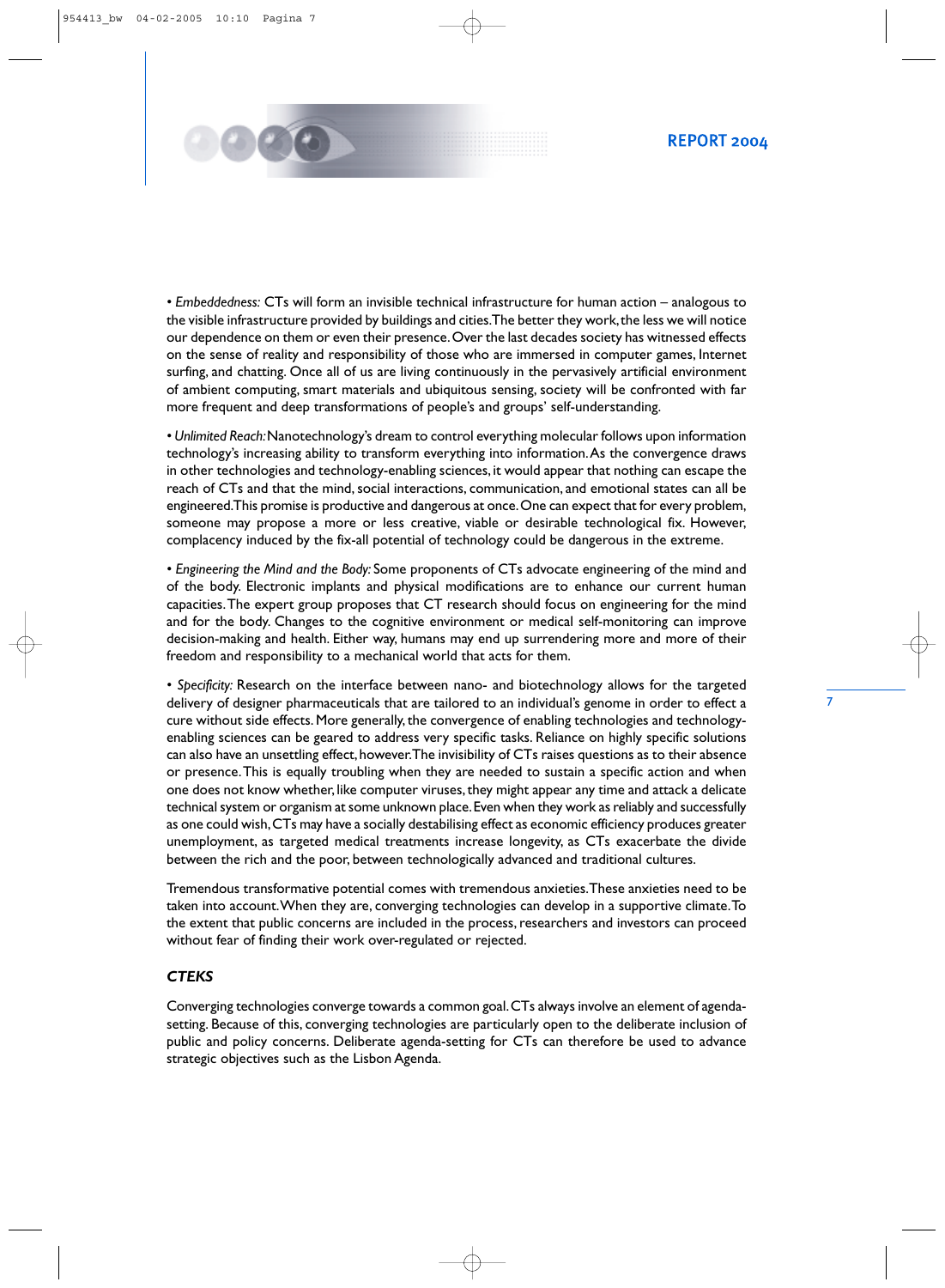Agendas for convergence include "Converging Technologies for improving human performance" or "Converging Technologies for battlefield domination." The expert group does not recommend there or any one such agenda.By proposing "Converging Technologies for the European Knowledge Society (*CTEKS*)," it places the emphasis on the agenda-setting process itself. It envisions that various European CT research programs will be formulated, each addressing a different problem and each bringing together different technologies and technology-enabling sciences.These might include "CTs for natural language processing," "CTs for the treatment of obesity," or "CTs for intelligent dwelling."

*CTEKS* agenda-setting is not top-down but integrated into the creative technology development process. Beginning with scientific interest and technological expertise it works from the inside out in close collaboration with the social and human sciences and multiple stakeholders through the proposed WiCC initiative ("Widening the Circles of Convergence"). For the same reason, ethical and social considerations are not external and purely reactive but through the proposed EuroSpecs process bring awareness to CT research and development.

Agenda-setting for CT research is a research policy tool that along with the research programs can create a climate of investor and consumer confidence. It also supports the research community be exercising a catalytic effect and focusing creative energy.It invests research and development of science and technology with social imagination by providing a broader vision.

# **Recommendations**

**The expert group offers 16 recommendations.**

Converging Technologies (CTs) present equally significant opportunities and challenges.CTs converge on common goals or shared visions,and first among the opportunities and challenges is the formulation of such goals."Converging Technologies for the European Knowledge Society (*CTEKS*)" designates the European approach to CTs. It foregrounds the process of deliberate and creative agenda-setting for CT research.

#### *Establishing CTEKS:Vision and strategy*

- 1. That the European Commission implement the WiCC-initiative ("Widening the Circles of Convergence") in order to create a *CTEKS* research community, in the first instance by establishing a coordinating WiCC office.
- 2. That the Commission now integrate a CT dimension in FP6 programme calls (in particular in the thematic priorities of nanotechnology, life sciences, information technologies, social sciences and humanities).
- 3. Member States are encouraged to promote the *CTEKS* process by launching prototype CT research initiatives through national foresighting activities and funding programs.
- 4. In the context of the seventh EU framework programme for research, Member States should be invited to participate in a European Competition for Centres of *CTEKS* Excellence; the European Research Council should provide visiting fellowships at the Centres.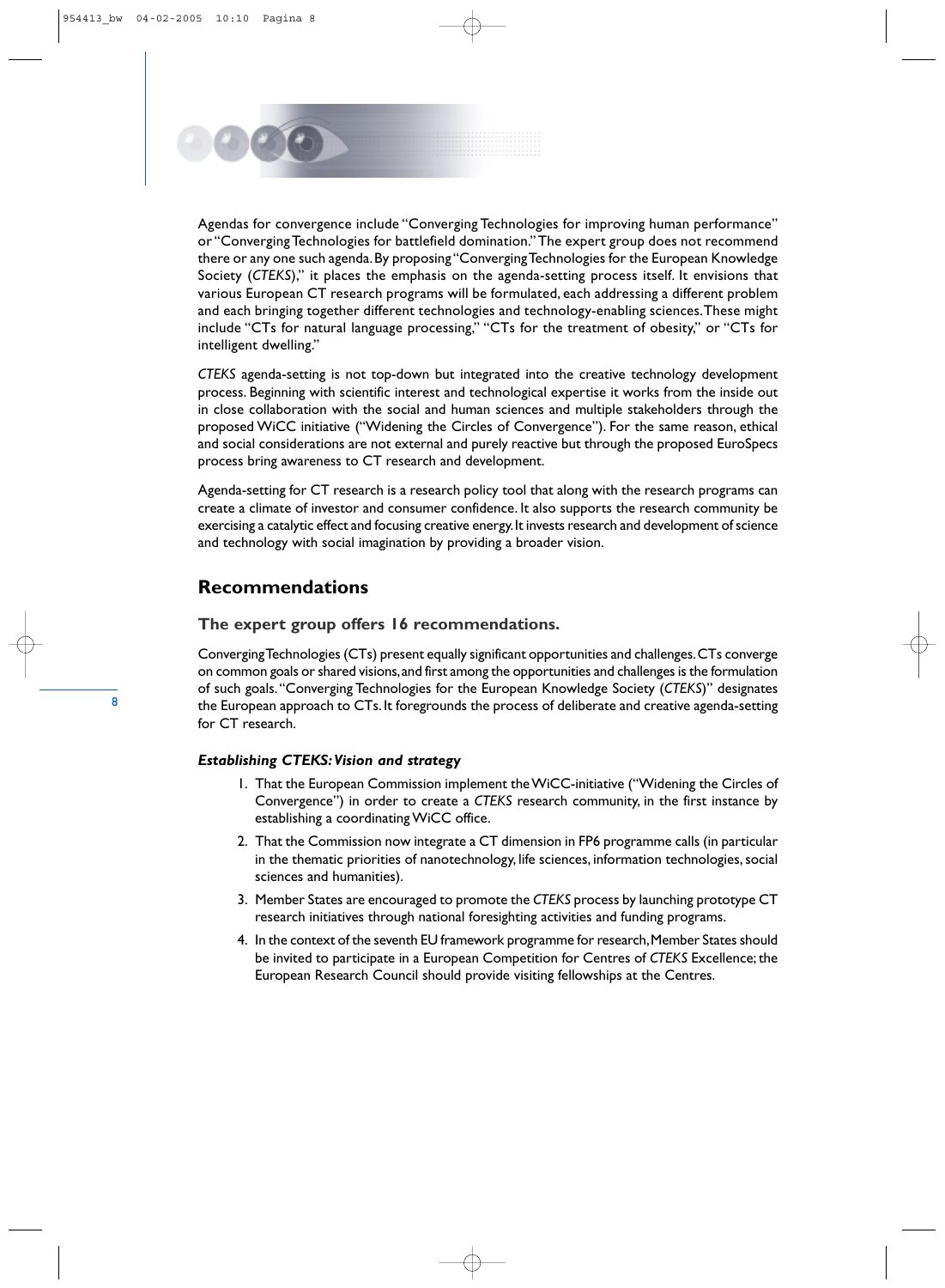

#### *Harnessing the Dynamics of Convergence: New research agendas*

- 5. Interdisciplinarity should be strengthened, beyond planned or institutional collaboration, in program calls and research policies from the Commission and from the European nations.
- 6. The Commission and Member States should expand and deepen their commitment to Cognitive Science.
- 7. Commission and Member States need to recognise and support the contributions of the social sciences and humanities in relation to CTs, with commitments especially to evolutionary anthropology, the economics of technological research and development, foresight methodologies and philosophy.

#### *Developing a framework for CTEKS:The research and support environment*

- 8. A permanent societal observatory should be established for real-time monitoring and assessment of international CT research, including *CTEKS*.
- 9. That the Commission implement a "EuroSpecs" research process for the development of European design specifications for converging technologies,dealing with normative issues in preparation of an international "code of good conduct."
- 10. The integration of social research into CT development should be promoted through Begleitforschung ("accompanying research" alongside science and technology R&D).

## *Dealing with CTEKS: Ethics and social empowerment*

- 11. That a strict line be maintained between military ambitions for CTs and their development in Europe.
- 12. Upon advice from the European Group on Ethics (EGE),the mandate for the ethical review of European research proposals should be expanded to include ethical and social dimensions of CTs.Funding organisations in Member States are asked to take similar steps.
- 13. In the face of new models for participatory research governance, transparent decision making processes need to be developed and implemented.
- 14. The question of intellectual property rights must be addressed proactively and on an international level.
- 15. Member and Associated States are encouraged to stimulate national discussions of CTs and the *CTEKS* perspective.
- 16. CT modules should be introduced at secondary and higher education levels to synergise disciplinary perspectives and to foster interaction between liberal arts and the sciences.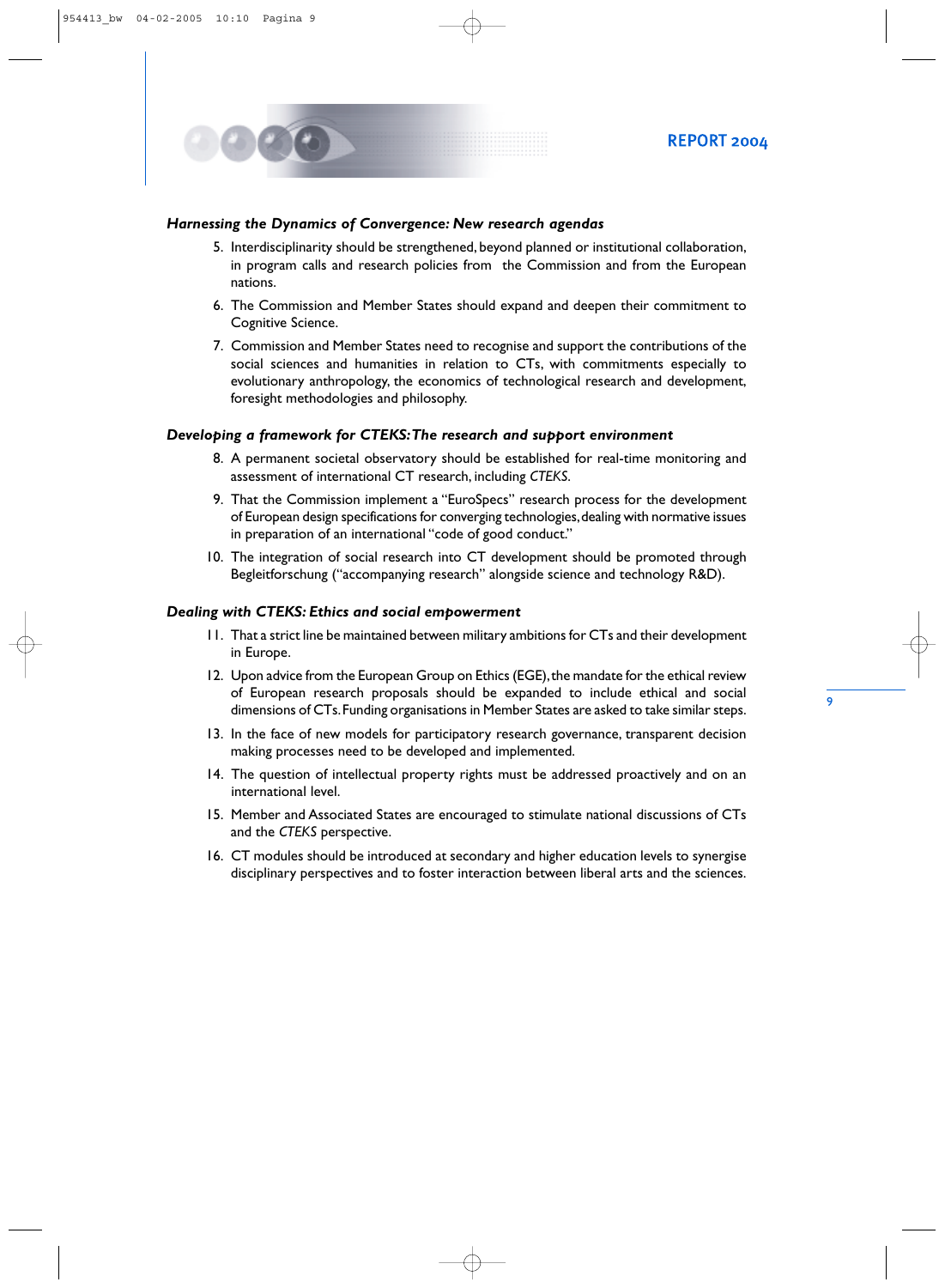# **1. Introduction**

# **The challenge**

The stage has been set for "Converging Technologies" (CTs). Information and communication technology, biotechnology, and nanotechnology are among the last major technology initiatives of the 20th century. Information technology prepared the ground for the computer, cell-phones, and the internet. Biotechnological developments gave us in-vitro fertilisation, genetic screening, more targeted pharmaceuticals and genetically modified crops. Nanotechnology researchers manipulate individual atoms, develop improved materials and aim to miniaturise just about everything.

The first major research initiative of the 21st century is the convergence of these enabling technologies.Info-,bio-,and nanotechnologies complement each other and have begun to join forces with cognitive science, social psychology and other social sciences.This convergence promises to transform every aspect of life.

- Nanotechnology opens the door to engineering at the molecular level. For example, the molecules of a nerve-cell can be combined with those of an artificial sensor in order to restore vision in certain cases of blindness.
- Another convergent technology might use biological substrates as in DNA chips for the diagnosis of personal or environmental health.
- Social science research can guide ambient computing in such a way that human users will more quickly acquire information about the spaces and situations in which they move and act.

To the extent that CTs participate in the continuing trend towards miniaturisation,they will blend into the environment and become pervasive.To the extent that they interact with one another, they can form an invisible technical infrastructure for human action – analogous to the visible infrastructure provided by buildings and cities. Such an artificial environment holds the promise for greater and more equal access to knowledge and information, new therapeutic interventions, improved environmental monitoring, greater safety and security, expanded communicative capacities.

However, the potential benefits of this convergence come with a variety of risks.These could include adverse health effects from novel materials and devices, invasions of privacy, social disruption resulting from profound transformations of work and leisure,the displacement of nature as we know it by an artificial environment, and damage to human integrity, autonomy, and morality. Accordingly, early responses to a CT initiative in the United States raised alarms about transhumanist ambitions to "improve human performance" by turning humans into machines.

*The stage has also been set for "Converging Technologies"by European policy makers.*European industrial policy calls for an integration of research efforts in the highly competitive sectors of information and communication technologies, biotechnology and nanotechnology, aeronautics and hydrogen energy technology.<sup>1</sup> European science policy demands a substantially increased investment in nanotechnology so that it can focus on its two "most challenging aspects, in particular, knowledgebased industrial innovation ('nano-manufacturing'),integration at the macro-micro-nano interface and interdisciplinary ('converging') R&D."<sup>2</sup>

<sup>(1) &</sup>quot;Communication from the Commission: Science and Technology, the key to Europe's future – Guidelines for future European Union policy to support research" COM (2004) 353, sec 1.2., prop. 5, p. 2

<sup>(2) &</sup>quot;Communication from the Commission:Towards a European strategy for Nanotechnology," COM (2004) 338, section 3.1.1., p. 10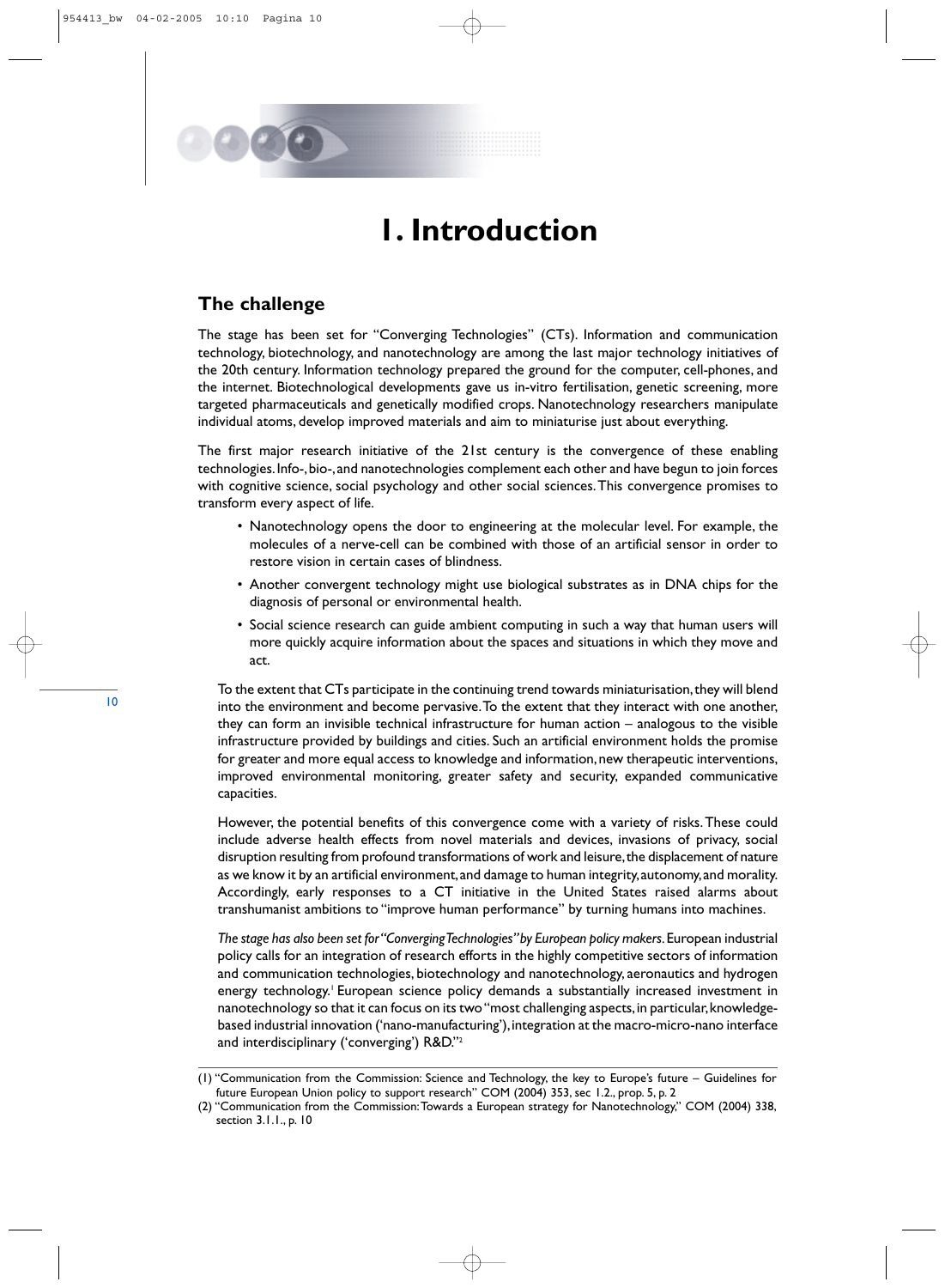### Starting the discussion

Three excerpts from *Converging Technologies for Improving Human Performance: Nanotechnology, Biotechnology, Information Technology, and Cognitive Science – NSF/DOC-sponsored report* (2002):

"Fast, broadband interfaces directly between the human brain and machines will transform work in factories, control automobiles, ensure military superiority, and enable new sports, art forms, and interactions between people. [...] The ability to control the genetics of humans, animals, and agricultural plants will greatly benefit human welfare; widespread consensus about ethical, legal, and moral issues will be built in the process." (p. 5)

"In some areas of human life, old customs and ethics will persist, but it is difficult to predict which realms of action and experience these will be. Perhaps wholly new ethical principles will govern in areas of radical technological advance, such as the acceptance of brain implants, the role of robots in human society, and the ambiguity of death in an era of increasing experimentation with cloning." (p. 22).

"A new bandwidth sense might be called a Giant UpLoad Process or the GULP sense. Imagine a sixth sense that would allow us to take a book and gulp it down, so that the information in the book was suddenly part of our wetware ready for inferencing, reference, etc., with some residual sense of the whole as part of the gulp experience. [...] The process of creating new sensory organs that work in tandem with our brains is truly in a nascent state, though the cochlear implant and retinal implant directions seem promising." (p. 95f.)

# **Formation and Charge of the Expert Group**

The European Commission first drew attention to CTs in the June 2003 issue of the *Foresighting* Europe newsletter. It featured a report about two "NBIC" (Nano-, Bio-, Info-, Cogno-) conferences in the US that considered *Converging Technologies for the Improvement of Human Performance*. The newsletter's editorial continued:

*"In order to deal with the questions developed in the US NBIC report, the Commission envisages the establishment of a high level expert group on Converging Technologies."<sup>3</sup>*

After exploratory meetings in September and December 2003,that high level expert group (HLEG) on "Foresighting the New Technology Wave" was constituted.The group met formally four times (2- 4 February, 14-15 April, 6-7 May, 16-17 June).

The expert group was charged with exploring in breadth the potential and the risks of CTs. Rather than develop merely a European answer to the US report, the expert group had to consider also the specific limitations of previous approaches to NBIC convergence. It therefore confronted a dual demand, namely

- to delineate areas of interest and fields of application for CTs, and
- to relate these CTs to the European environment and policy goals.

This demand was formulated already in the June 2003 newsletter. It suggested that the expert group could aim at "improving the understanding of human knowledge and cognition at large" and that it should also help Europe to anticipate issues and reap the considerable benefits of NBIC convergence. The group met this demand by placing CTs in the larger context of the Lisbon strategy for an ageing and diverse European knowledge society committed to just and sustainable living patterns.It developed an expanded vision of convergence, broadly captured in the acronym "*CTEKS*: **Converging Technologies for the European Knowledge Society."**

<sup>(3)</sup> *Foresighting* Europe, June 2003, issue 2 of the Newsletter of the Science and Technology Foresight Unit, European Commission, Directorate-General for Research, p. 2-4.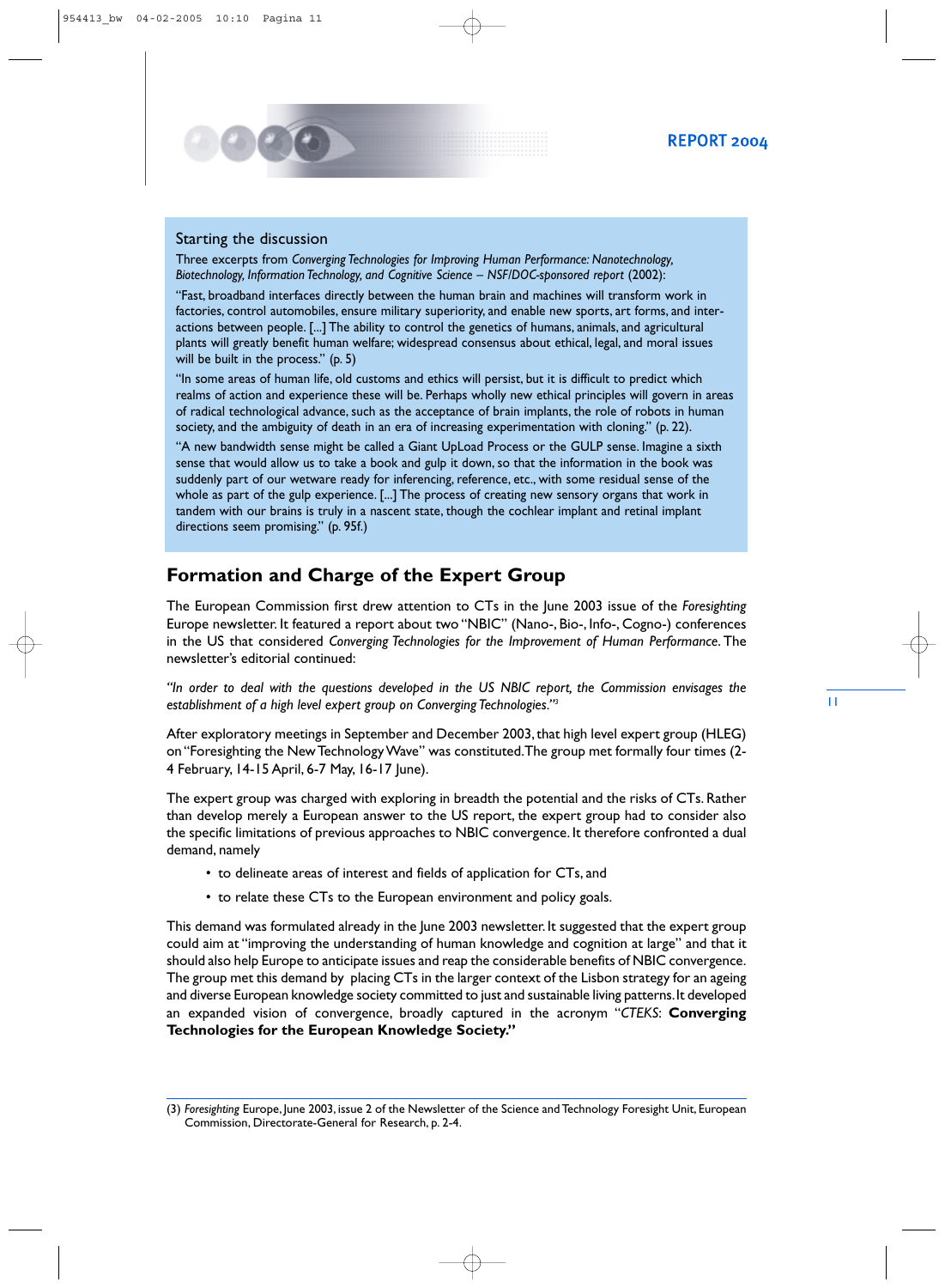12

The expert group's report shows how this expanded vision can serve to shape research and development (R&D) in the context of the Lisbon strategy. *The aim of the report is to provide advice to the Commission and Member States on the opportunities and challenges presented by the convergence of key enabling technologies*. In a highly competitive global environment, early recognition of these opportunities and challenges allows Europe to invest wisely in converging technologies R&D and to develop economic strengths that harmonise with the values of diversity, social justice, international security, and environmental responsibility.

# **The Work of the Expert Group**

The expert group began by identifying the European dimension regarding the creation and diffusion of new technologies,in general,and CTs,in particular. For this,it drew on an historical understanding of the social dynamics of innovation processes. It also developed four scenarios for Europe in 2020 in order to discover robust areas of interest for converging technologies R&D. Throughout, the group aimed to clarify the civil and societal benefits of CT research and to place it in the context of positive social dynamics. Its work was oriented by ten guiding principles which included commitments to realism, integrated assumptions, ethics and sustainability.<sup>4</sup>

The wide range of concerns which seem likely to arise in the process of developing CTs were reflected in the composition of the expert group and in its work. Its breadth of expertise included the bio-, nano-, information and cognitive sciences, nano-, bio- and information technologies, economics and innovation studies, history and philosophy of science and technology, the study of ethical, legal, and social aspects, education, technology assessment and science policy. One of the group's findings is that converging technologies R&D requires a broad interdisciplinary setting for its effective and beneficial diffusion.The group experienced first hand the difficulties and rewards of the envisioned task as it learned to take the first steps towards such interdisciplinarity itself.

More significantly, the discussions within the expert group foreshadowed future public debates of CTs. Do the various risks outweigh the benefits of CTs? Is prudent foresight adequate to address troubling metaphysical uncertainties? In light of porous borders and international markets, can European citizens proactively shape CTs? Such questions cannot be answered at the outset of a technological development. Confident that the continuation of these debates is integral to and productive for the development of CTs, this report nevertheless emphasises the opportunities of CT research for Europe.

Other issues for ongoing debate concern the scope of relevant CTs and the proper role of social scientists or philosophers in the development of European CT research. How credible are certain predictions about the state of technology in 2020? Will nanotechnology prove to be essential to CT research? Can the social and natural sciences come together in the formulation and evaluation of research programs? Regarding these questions, too, only time can provide the answers. For the time being, the expert group adopted a proactive stance that does not foreclose future debate.

The report's aim to outline the opportunities and challenges of CTs has to be distinguished from a study of their impacts.This report is not focused on existing or imminent products and processes that will impact European societies in one way or another.Instead,it considers CTs in terms of their specific potential to generate in the medium and long term new kinds of technological applications. Though it is too early to speak of their likely impacts, it is not too early to consider how the creative development of CTs might address and solve societal problems, how they can build on existing strengths in Europe,orient themselves to social and environmental needs and prompt ethical debate. It is also not too early to assess the promises that are made on behalf of CTs and to address concerns regarding their risks.

(4) See the expert group's mandate (Terms of Reference), pp. 56 and below.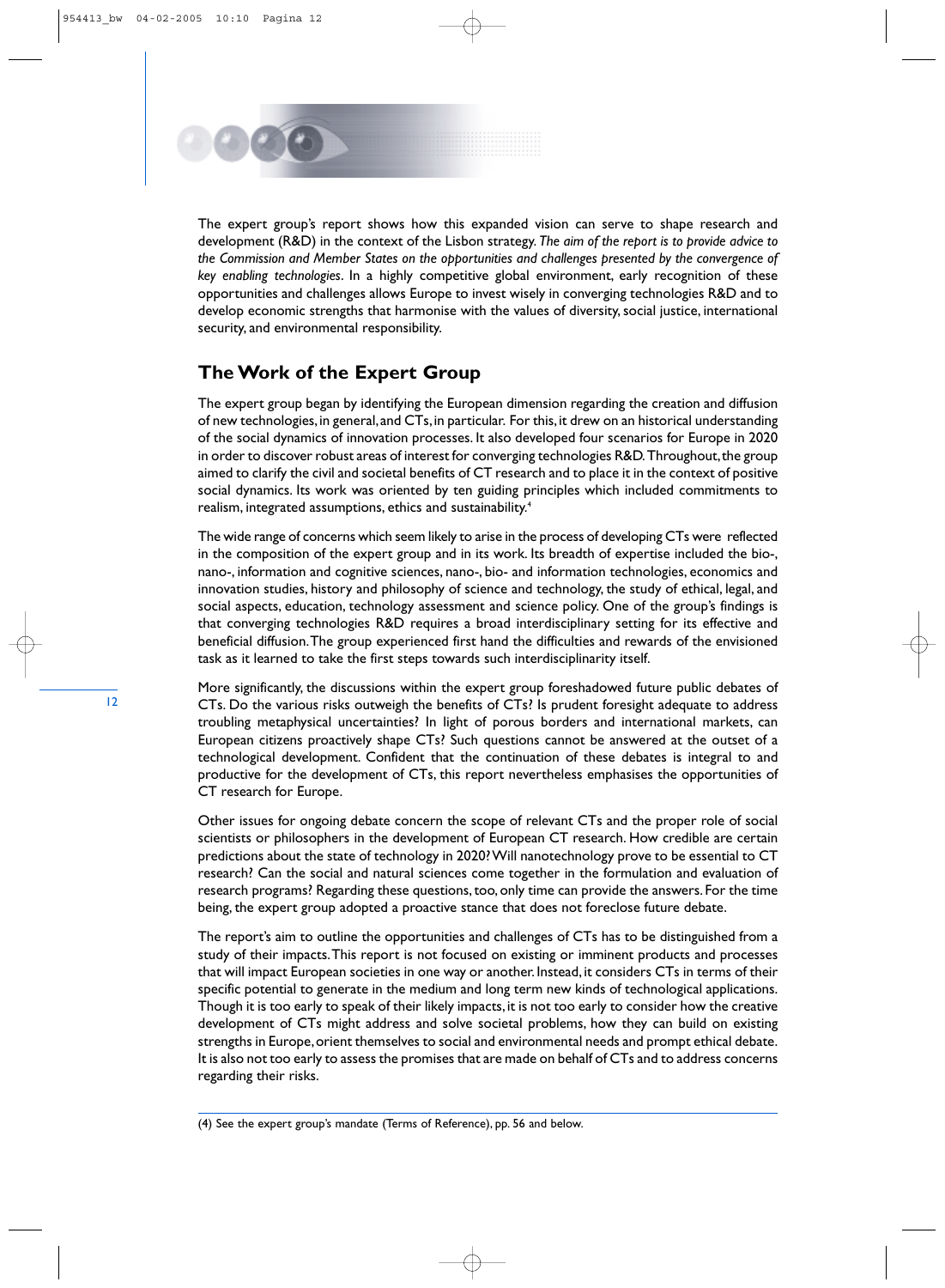Whatever the present limits of knowledge may be, this much is for sure: Daily life in the future of European societies will be shaped by convergent technologies.

CTs will help transform social interactions among European citizens, the economic base of their livelihood, systems of health care, patterns of ageing, urban life, modes of political participation.This report shows that,more so than isolated trajectories of technological development,their convergence requires deliberate agenda-setting. In other words, how the technologies come to converge and how this convergence will subsequently shape the future of European societies, is itself a matter of shaping.

# **The Expert Group's Report**

This report was prepared by the rapporteur on the basis of the group's discussions, of individual written contributions by group members, of the group's scenario exercise, and of reports by four subgroups.<sup>5</sup> Preliminary drafts of the final report were submitted to the group and discussed mainly at the June meeting.

- Part I arrives at a definition of Converging Technologies for the European Knowledge Society (*CTEKS*), contrasts it to other visions and definitions of technological convergence, and identifies general characteristics of likely CT applications.
- Part 2 considers within the context of European policies and needs the economic opportunities, disruptive potential and risks of *CTEKS*.
- Part 3 addresses the challenges and opportunities of *CTEKS* by recommending specific actions for Europe today.

The Conclusion summarises the challenges of CTs and offers 16 recommendations for immediate action in the context of a medium-term strategy.

<sup>(5)</sup> The separate reports by the expert group's four Special Interest Groups (SIGs) consider CTs under the headings "Quality of Life," "Ethical, Legal and Societal Aspects of the Converging Technologies," "New Technology Wave:The Transformational Effect of NBIC Technologies on the Economy," and "Converging Technologies and the Natural, Social and Cultural World."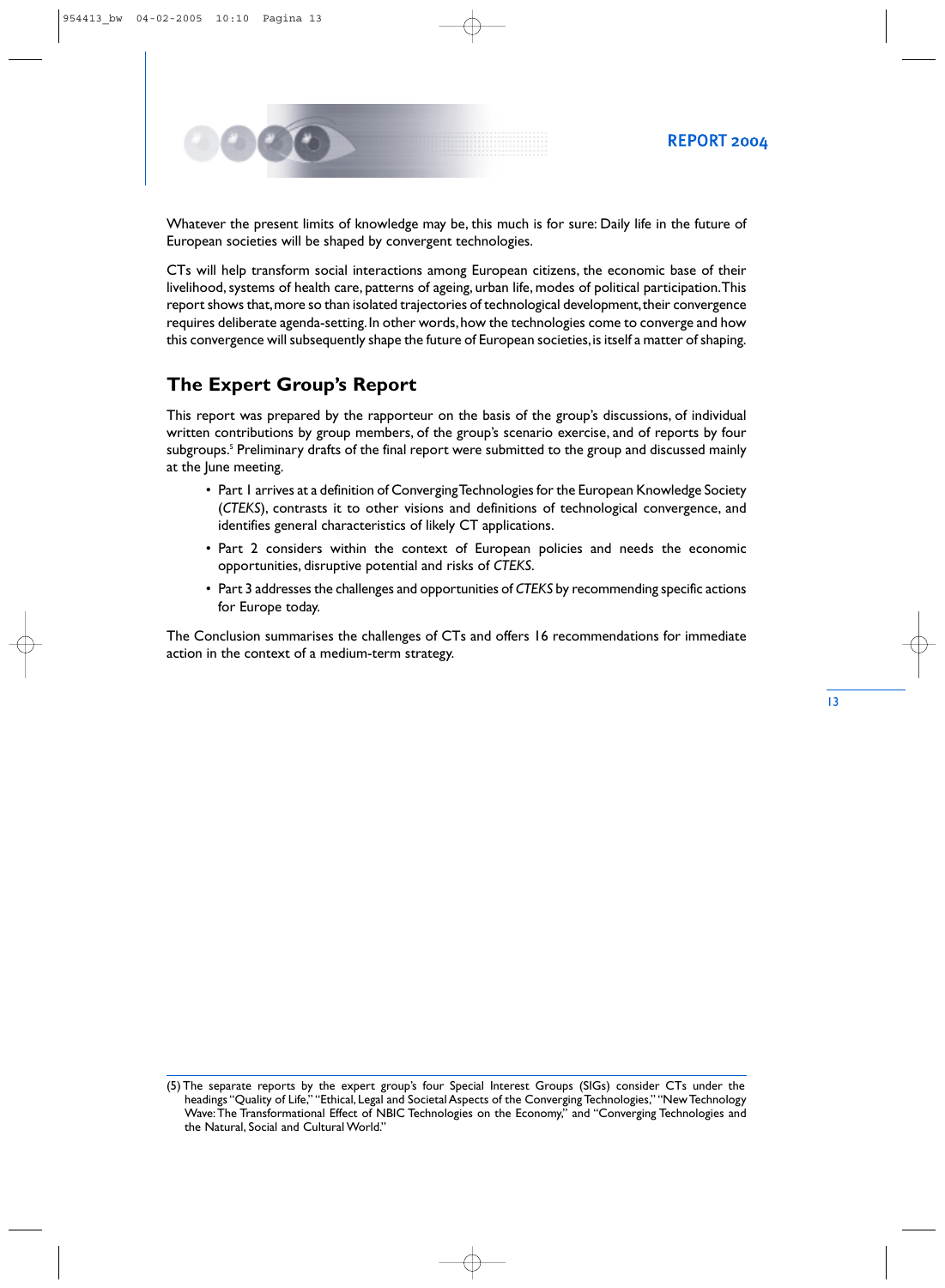# **Part 1**

# **From CTs to** *CTEKS* **– Areas of Interest and Fields of Application**

The Expert Group defines CTs as "enabling technologies and knowledge systems that enable each other in the pursuit of a common goal." *CTEKS* are introduced as a European approach to CTs.This approach focuses on the need to set agendas or common goals for convergence. In this part of the report, these concepts are explained along with the opportunities, limits, and likely characteristics of CTs.

# **1.A Brief History of Converging Technologies**

The term "convergence" is broad and appealing enough to be applied in many ways to science and technology.Biochemistry,molecular biology,evolutionary medicine,computational linguistics,cognitive psychology,mechatronics can all be regarded as the result of the convergence of previously separate disciplines and domains. In the area of information technology, "convergence" is usually used to designate multi-functionality as the telephone, display screen, computer, internet access, and video camera all merge into a single device.Journalists speak of convergence when a single editorial process integrates print, broadcast, and Internet publication. Historians of technology refer to convergence when technological progress converges with social change over time. In regard to the disciplinary development of science and technology, convergence sometimes refers to a merging of concepts from different systems of knowledge, sometimes to the unification of previously separate domains of inquiry, sometimes to shared practices and devices, and sometimes to a common goal that is approached from different directions.

In recent years, the term "converging technologies" has taken on a new, specific meaning through nanotechnology and the subsequent formulation of "NBIC convergence." The field of nanotechnology can be said to bring about, by itself, a convergence of domains. It is common knowledge, after all, that all material things are made out of atoms and molecules. Nanotechnology enables one to engineer at the nanoscale and thereby perhaps to reconfigure everything molecular. From the point of view of nanotechnology, what used to be separate domains of biomedicine, information technology, chemistry, photonics, electronics, robotics, and materials science come together in a single engineering paradigm.

However, this unification of domains has not been called convergent and is not the sense in which we are here concerned with CTs.When referring to the potential of nanotechnology one speaks of it instead as a key or *enabling technology.*

An enabling technology enables technological development on a broad front. It is not dedicated to a specific goal or limited to a particular set of applications.If nanotechnology is an enabling technology, so are information technology and biotechnology.One can also speak of enabling knowledge systems or technology-enabling scientific knowledge.

For example, the social and cognitive sciences have accrued considerable knowledge about social interactions,effective communication,etc.To the extent that this scientific knowledge is implementable in engineered systems,it can also enable far-reaching technological developments.An important step in the history of CTs was the realisation that, aside from nanotechnology, there are other enabling technologies and knowledge systems that are open to new R&D challenges and ready to enable one another.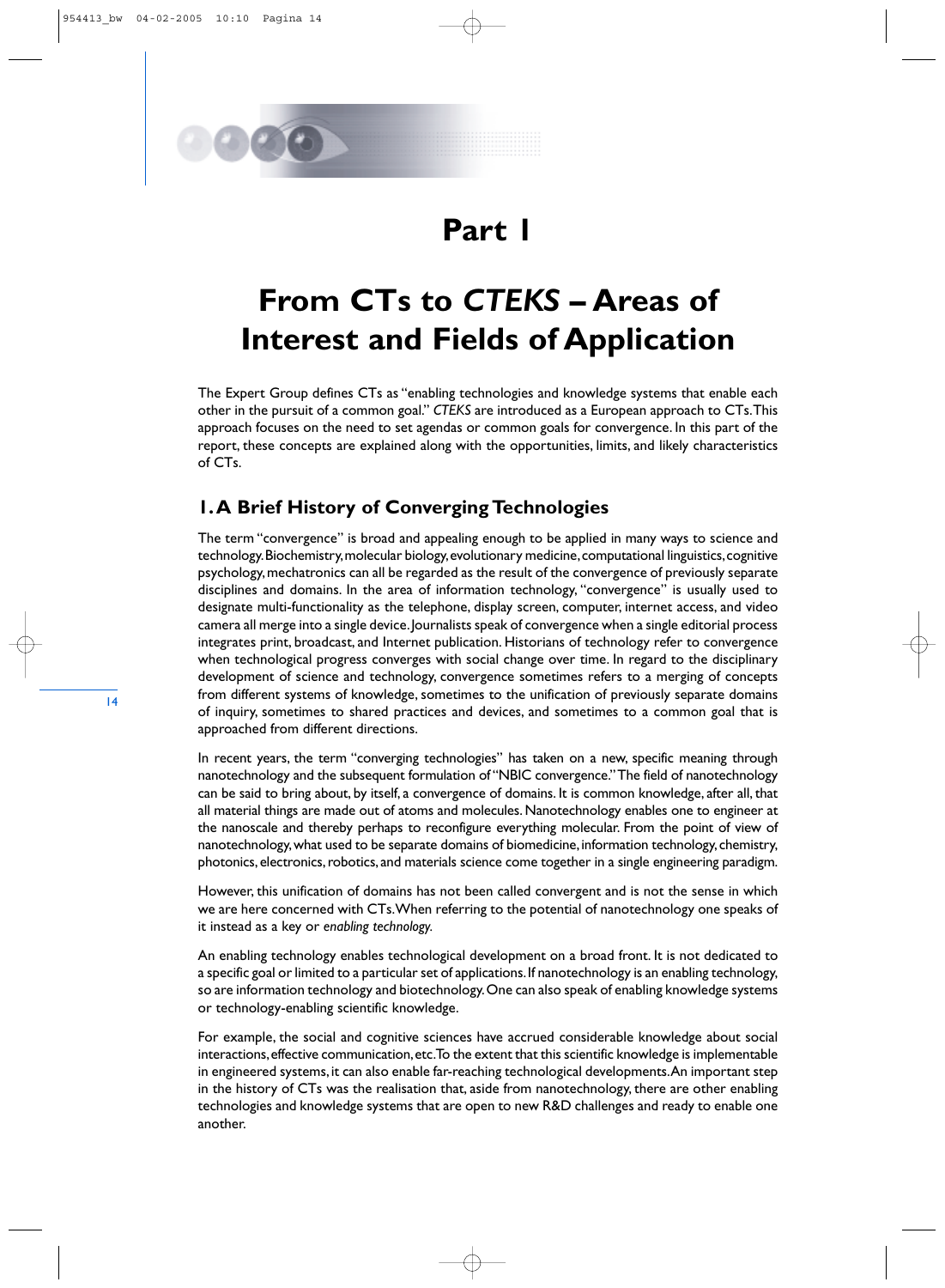#### Two examples of CT research today

Within the general program of "Converging technologies for improving human performance," research at the **MIT Institute for Soldier Nanotechnology** has received particular, perhaps undue attention:

The ISN was founded in March 2002 and involves 44 MIT-professors in its work. Its mission is to pursue a long-range vision for how technology can make soldiers less vulnerable to enemy and environmental threats.The ultimate goal is to create a 21st century battlesuit that combines high-tech capabilities with light weight and comfort. Bioengineering, robotics, and nanotechnology converge to develop an exoskeleton. Like a second layer of armored skin, it supports the body's metabolic exchange with the environment while adding muscular strength and protection against incoming bullets. Researchers at the ISN are encouraged to explore civilian applications.

Within the EU's "Nano2Life" Network of Excellence, researchers at Lund University in Sweden are pursuing the **Artificial Hand Project:**

The aim is to develop brain-controlled hand prostheses.This involves strategies for motor control based on electrical signals generated from multiple muscle electrodes or microchips implanted in the peripheral or central nervous system. In first experiments, patients have learned to control a virtual hand through brain signals. Functional hand prostheses also involve artificial sensibility. Integrated sensors collect information about surface textures which is then translated into brain stimuli. Researchers on this project come from the Departments of Electrical Measurements, Hand Surgery, Physiological Sciences, Solid State Physics, and Cognitive Science. Similar projects are pursued at research institutions in Europe, the US, and Japan.

This meaning of "converging technologies" was established in a December 2001 workshop organised by the US National Science Foundation and Department of Commerce.

- The title of the published workshop report suggests that converging technologies enable each other in the pursuit of a common goal:"Converging Technologies for Improving Human Performance – Nanotechnology, Biotechnology, Information Technology and Cognitive Science."<sup>6</sup>
- A science and technology foresight report for the Canadian National Research Council soon followed the same pattern: Converging technologies for bio-health, eco and food system integrity and disease mitigation – nanotechnology, ecological science, biotechnology, information technology and cognitive sciences.<sup>7</sup>
- A third example was suggested by a Norwegian researcher. It repeats the pattern: "Converging technologies for salmon-productive aquatic environments – bioinformatics, environmental science, systems theory, salmon genomics, production biology, economics."<sup>8</sup>
- More examples of CT research were considered by the expert group. These include "Converging technologies for natural language processing – information and nanotechnology, linguistics, cognitive and social science," "Converging technologies for the treatment of obesity," and "Converging technologies for intelligent dwelling."

All these CTs agendas provide a list of enabling technologies and technology-enabling sciences, stating that these are converging technologies for the achievement of a more or less general goal.This shared pattern suggests the working definition of "Converging Technologies" that was adopted by the expert group.

<sup>(6)</sup> Mihail Roco and William Bainbridge, eds., Arlington, June 2002.

<sup>(7)</sup> Raymond Bouchard, Bio-Systemics Synthesis; Science and Technology Foresight Pilot Project, Canadian National Research Council, June 2003, p. 8.

<sup>(8)</sup> In his presentation at the Norwegian Research Council, May 5 2004, Stig Omholt (Agricultural University of Norway) proposed a somewhat more general CT research agenda:"Converging technologies for a new production biology to revert world-wide habitat fragmentation and loss of biodiversity on land and at sea."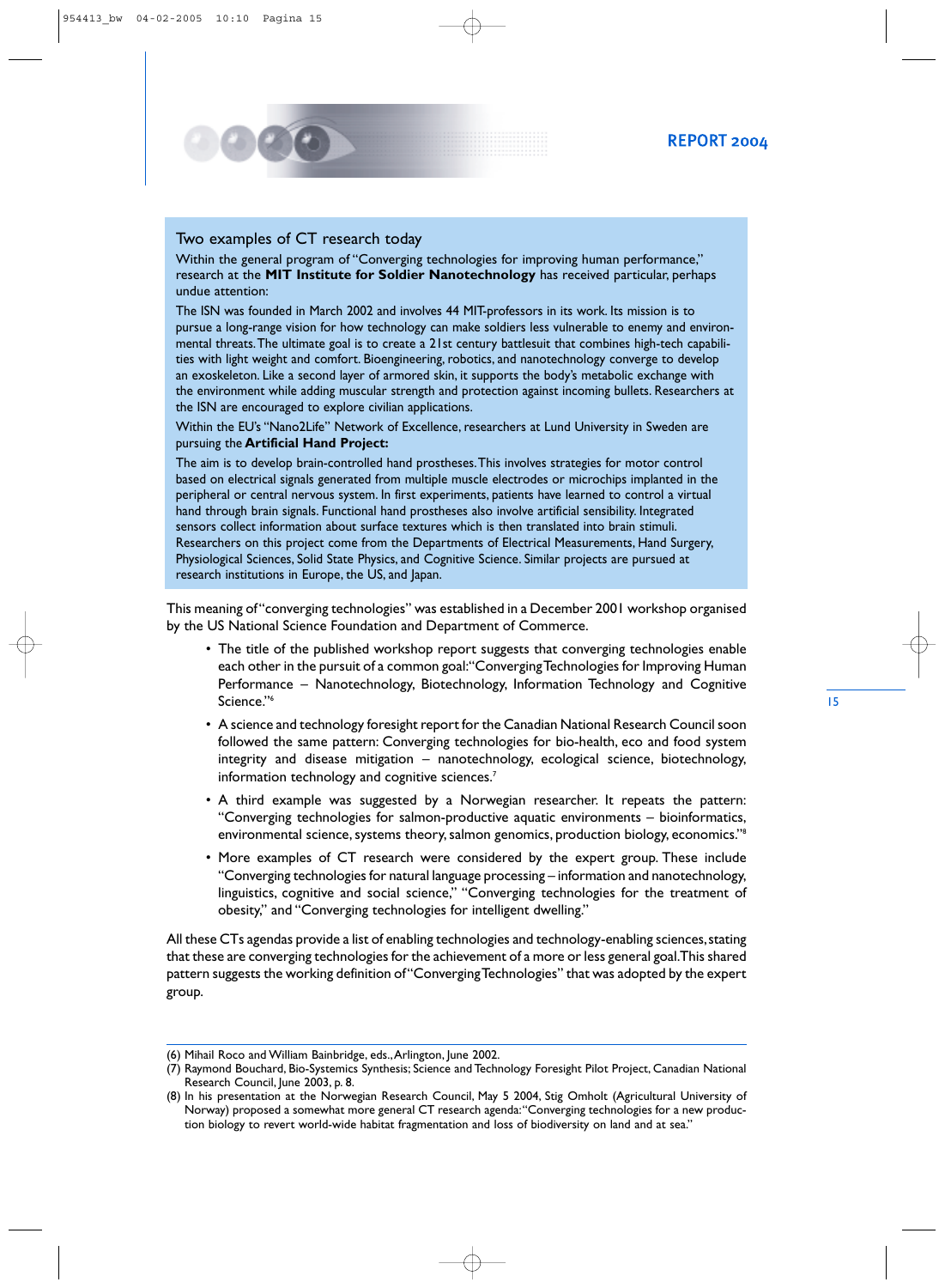# **2.The Definition of Converging Technologies (CTS)**

*Converging technologies are enabling technologies and knowledge systems that enable each other in the pursuit of a common goal.<sup>9</sup>* This definition captures the scientific and technical potential of CTs and suggests opportunities for European R&D.This first and the second part of this report outline some of these opportunities.At the same time, the definition asks to be specified through science policy and particular R&D initiatives:What goals should be set for enabling technologies and knowledge systems to converge upon? The second and third part of the report will address this question by placing it in the larger societal context of CT research in Europe.

In the case of nanotechnology, biotechnology, and information technology, it is particularly easy to see how these enabling technologies enable each other:

• Conceptually,*nanotechnology* enables other technologies by providing a common framework for all hardware-level engineering problems. Everything that consists of molecules can, in principle, be integrated with each other.An understanding of properties at the nanoscale allows for the realisation of desirable architectures at the micro- and macroscale. Instrumentally,nanotechnology enables biotechnology by developing new imaging techniques, probes and sensors.

It contributes to the miniaturisation demands of information technology.Also, nano-chips and nano-sensors are set to enable advances in the new world of bioinformatics.

- Conceptually, *biotechnology* enables other technologies by identifying chemical-physical processes and algorithmic structures in living systems that are traced to their material basis in cellular and genetic organisation. Instrumentally, biotechnology enables nanotechnology by providing mechanisms of cellular recognition and targeted transport.It promises to enable information technology by developing, for example, the foundations for DNA-based computing.Also, bio-mimetics and the investigation of cellular motors can enable nano-info R&D in nano-robotics.
- Conceptually, *information technology* enables other technologies through its ability to represent ever more physical states as information and model processes with a variety of computational methods. Instrumentally, information technology provides the computing power which is essential to the research process in all technical disciplines. It enables nanotechnology through precision control of patterning and intervention. It enables biotechnology by providing the means to model complex processes and thereby solve difficult research problems. Also, simulation software can enable nano-bio R&D in environmental monitoring.

This list of enabling technologies and knowledge systems that enable each other can be expanded by including cognitive science, environmental science, systems theory, and social science, including philosophy, economics and the law.

• Conceptually,the *social sciences* and *humanities* can enable science and technology in a variety of ways. Familiar examples include game-theoretical strategies for maximising benefit and minimising cost, models for the representation of economic and other forms of exchange, patterns of gestalt recognition in human perception or by machine intelligence, semiotics as a general theory of humanly and naturally produced signs, etc. Instrumentally, they offer techniques of probabilistic reasoning and statistical inference,methodologies for qualitative research, or an understanding of the social dynamics of the creation and diffusion of technological innovation. Economics and the law enable technology R&D by shaping the incentive structure for its support and diffusion. Philosophy, cultural studies, and ethics provide orientation where new technologies disrupt traditional ways of life.And of course, without an understanding of society, it is all too easy for a technology to be launched improperly and subsequently rejected by society.

<sup>(9)</sup> Note that the term "(enabling) knowledge system" can be replaced everywhere by "technology-enabling scientific knowledge."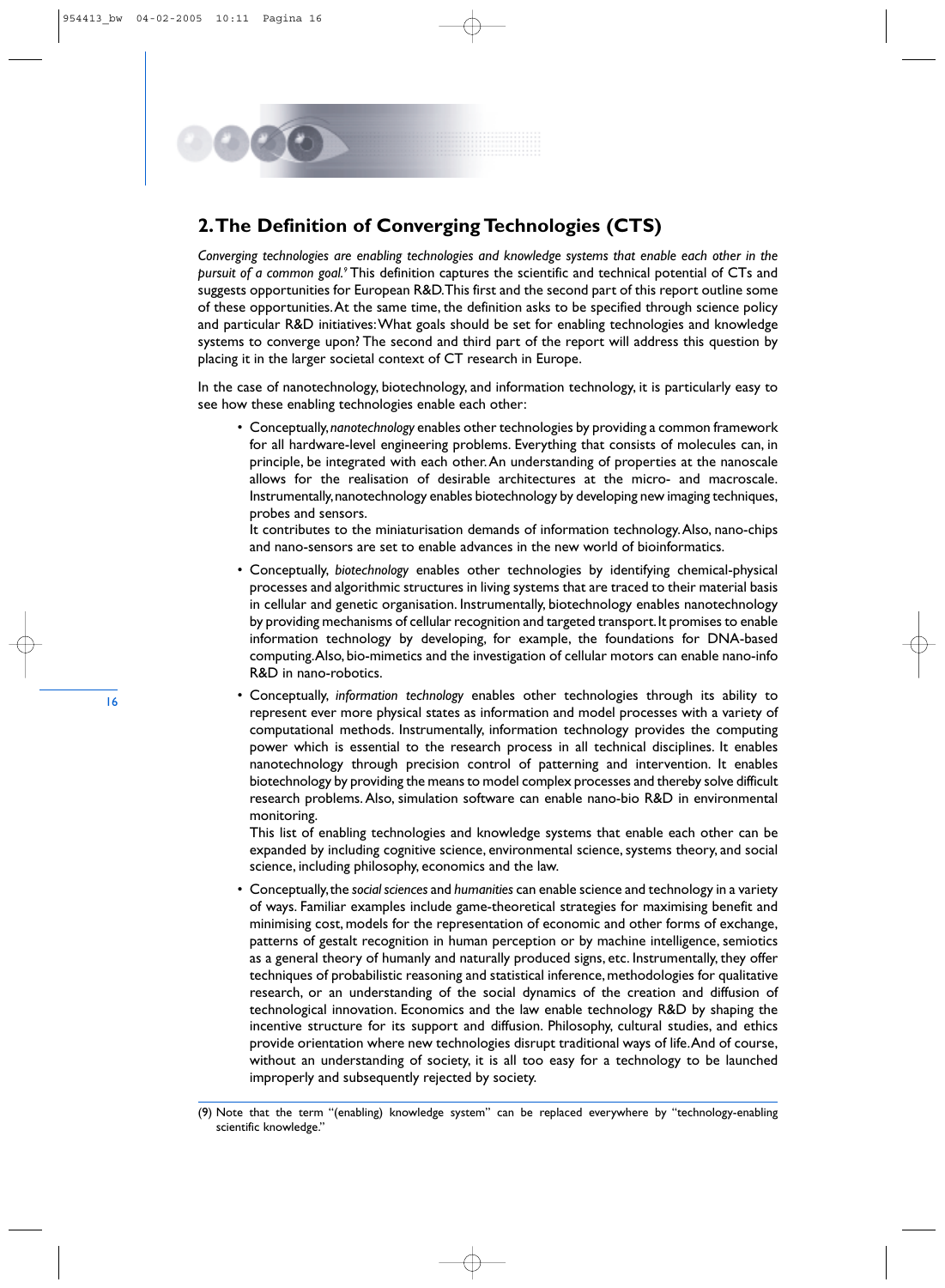# **3. Limits of Convergence**

The definition of CTs as enabling technologies and knowledge systems that enable each other suggests that their potential is unlimited.This impression is underscored by the addition of further science and engineering disciplines, even the social sciences and humanities, where each appears to expand the power of the others.

### A limit of knowledge: the future of the health care system

**CTs may prepare the ground for a revolution of the health care system:** Lab-on-a-chip technology will be used to instantly and anywhere obtain thousands of measurements of one's current state of health. Such self-monitoring produces not only an immediate diagnosis of one's current state of health, but issues suggestions as to what one should do to improve it – whether to cut down on eating fats for a week, take a brisk walk, or have two oranges. CTs will enable individuals with physical as well as psychological problems to be quickly identified, and courses of treatment tailored to relate to their genome and severity of the illness. Simple depression will be treated by one-to-one counselling between the patient and a suitably programmed, highly sophisticated 'talking head,' that provides 'personal contact' – listening and responding intelligently and supportively to the patient's needs on an ongoing basis. Hospitals will be needed only for the treatment of traumatic injuries and where invasive surgery has not been replaced yet.

**Perhaps,** this advance of medical technology will end up aggravating the notoriously elusive social causes of physical well-being. The health care system represents not just a curative setting but is also an important social institution.This institution offers personal attention and public recognition to people in need, some of whom may be sick in part because they lack such attention or recognition. Self-monitoring may also open a negative feedback- loop that amplifies anxieties and obsessions. Since anxieties can have measurable effects on physical variables, these may be reenforced for individuals who constantly monitor themselves for changes in their state of health.

**Or perhaps,** this advance of medical technology will succeed where the present system of health care falls short. CTs can meet social needs more successfully through virtual reality physicians who can spend unlimited time listening and talking to their patients, soothing their anxieties and obsessions.

The very broadness of this promise creates problems of its own. Nanotechnology and cognitive science, information technology and the social sciences are therefore needed not only to enable each other but also to inform each other about present and in-principle limits of convergence.

- CTs create a new challenge for the allocation of R&D resources.Arguably, the dilemma of S&Tdecision-making has never been as dramatic as in the case of CTs. Decisions on rapidly evolving research will have to be taken,if only because of related efforts in the United States, Japan, and elsewhere.Whether for the sake of competitiveness or for the protection and benefit of European citizens, research administrations will have to dedicate substantial resources to research initiatives that cannot yet be expressed in the standard form of work programs. Only an understanding of the medium- and long-term feasibility and limitations of CTs that promise great social benefits and high marketability can justify the allocation of public funds.
- CTs can be used to advance the goal of sustainable development. By the same token, they may over-promote faith in an all-powerful technological fix. It might be thought that consumption and harmful emissions may not have to be curbed if CTs can reduce overall environment stresses. Since complacency induced by the fix-all potential of technology could be dangerous in the extreme, sound environmental policy requires an awareness especially of present and medium-term technical limits.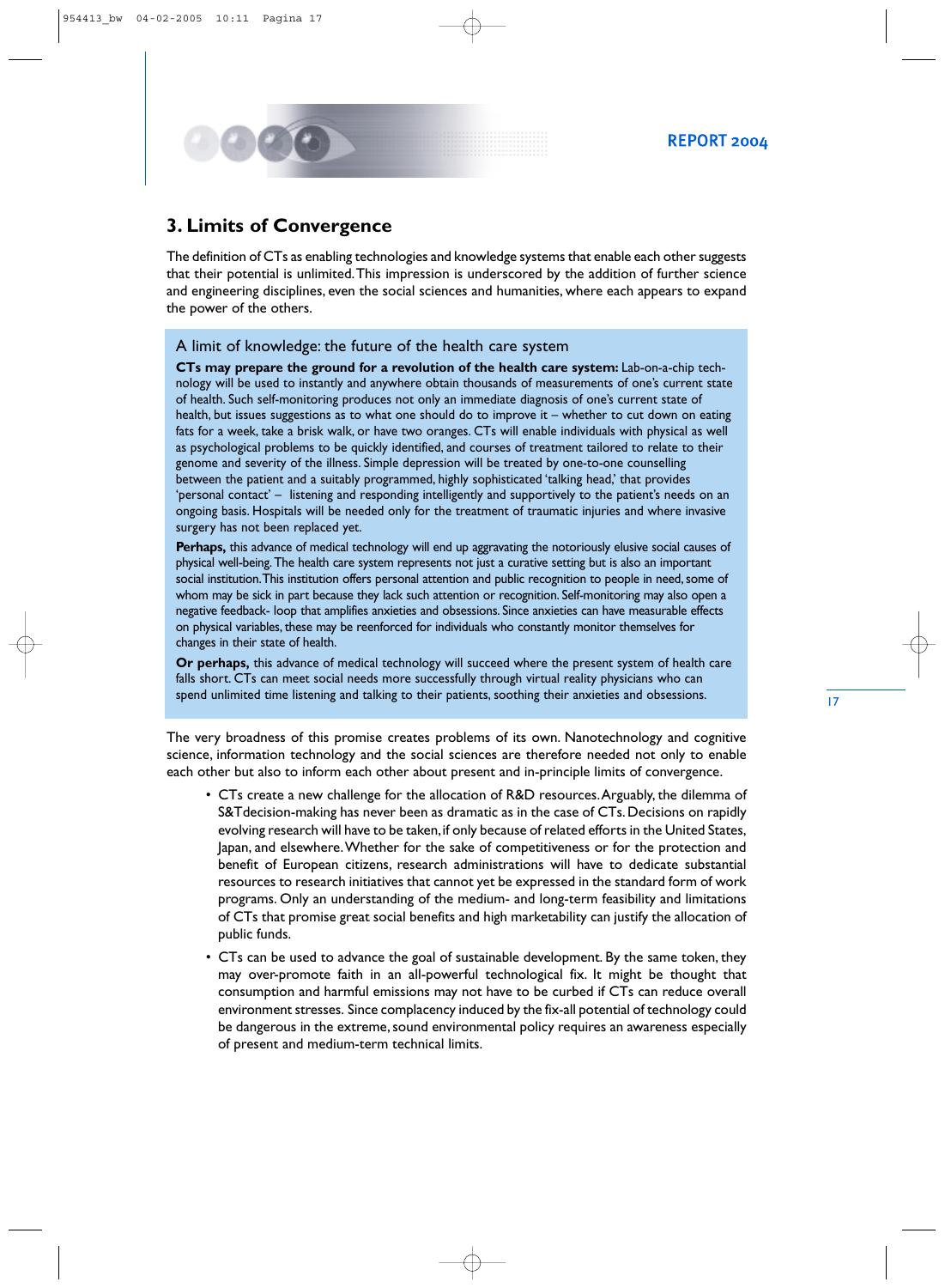• The limits of CT research need to be assessed in order to frame perceptions of risk. Nanotechnology's promise to harness physical self-organisation and to make materials with novel properties has led at least one reinsurance company to question the insurability, for example, of nanoparticles.<sup>10</sup> It appears that genuine novelty can be attained through complex processes of self-organisation only if the control of researchers is relaxed and if the novel properties are truly unknown.

However, genuinely unknown novel properties may obviously pose unknown dangers.

To the extent that CT researchers really set out to produce unpredictabilities, their research must be monitored and constrained accordingly. Here, philosophers of science are called upon to study the limits of the CT research process.They can investigate to what extent scientists and engineers actually draw on theories of complexity and self-organisation and whether these theories can be technically useful for creating genuine novelty.

#### A limit to knowledge: the future of enhancements

CT visionaries and their critics tend to assume not only that brain implants to enhance mental capacities are technically feasible.They also make assumptions about their diffusion: Since such enhancements provide an advantage over non-enhanced humans, everyone will want or need them.The following science fiction story is meant to illustrate just how questionable such assumptions are.

**Brain-implants have finally become commercially available.** Animal tests have shown that they are safe, controversial tests with volunteers among the military have proved that they can work.These implants give the user access to a wealth of information and can be customised to include data-bases of expert knowledge. Demand is high for this long-anticipated consumer product. But after the first two years, troubling statistics emerge: 5% of implants don't appear to work at all (the user somehow never learns to access them), another 5% of users lose access to the implant within the first three months of use.The rest of users evenly divides into 2 groups, those who can access the implant on the fly while performing other mental operations, and those who close their eyes or must otherwise take time out to concentrate in order to access the information.Also, a small percentage of users suffers irreversible brain damage or goes mad.

Several years before the implant became commercially viable, another technology entered the market: A voice-addressable wrist-band device that provides all the same services.

Consequently, the brain-implants fail as consumer products, leaving manufacturing and stock-holders disappointed.

- While it is possible to invent, manufacture, and fit an artificial leg with little understanding of anatomy, physiology and the dynamics of walking, this would obviously amount to a dramatic technical and economic failure. Similarly, some visions for NBIC convergence imagine cognitive enhancements while underestimating the complexity of cognitive processes. CT research must therefore include a study of current limits. In order to avoid bad public investments, cognitive science research is needed for an assessment of how it can most usefully enable specific nano-, micro- or bio- technologies.
- To the extent that CT engineering is done from the bottom up in the nano-, micro- or biodomains it is presupposed that the problems can be resolved at their physical basis.This approach is limited by problems that have no physical properties. Arguably, cognition, questions of meaning, patterns of social interaction and emotional response derive from socialisation rather than physical facts. Thus, the true extent to which illness and disease have social, perhaps psychosomatic origins may only become apparent when complete medical self-monitoring CTs give the patient a clean bill of physical health and thereby make him or her feel more poorly still.

<sup>(10)</sup> Swiss Reinsurance Company "Nanotechnology - Small Matter, Many Unknowns" (2004).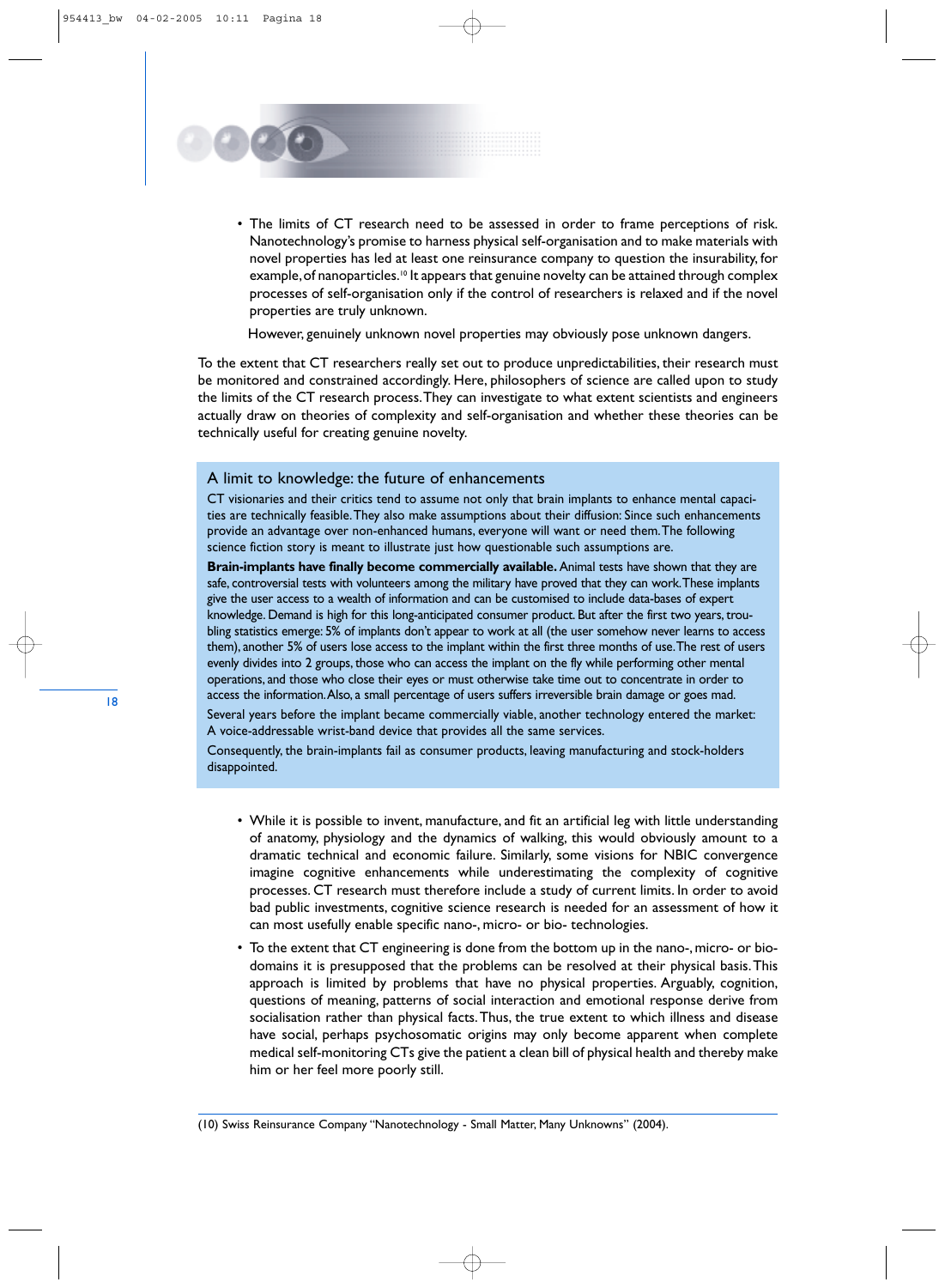### Defining the terms

**"Enabling technologies"** prepare the ground for a wide variety of technical solutions. Because they unlock vast potential and open the door to radically novel technological developments, they are also referred to as "key technologies." Nanotechnology is a prominent enabling technology. Biotechnology and information technology are also enabling, as is the knowledge base of cognitive, social, and other sciences.

**"Converging Technologies (CTs)"** refers to the convergence on a common goal by insights and techniques of basic science and technology: CTs are enabling technologies and scientific knowledge systems that enable each other for the achievement of a shared aim. Singly or together, NBIC-technologies (nano, bio, info, cogno) are likely to contribute to such convergence.

**"NBIC-convergence for Improving Human Performance"** is the name of a prominent agenda for CT research in the US."Bio-Systemics Synthesis" suggests another agenda for CT research that was developed in Canada.

**"Converging Technologies for the European Knowledge Society (***CTEKS***)"** designates the European approach to CTs. It prioritises the setting of a particular goal for CT research.This presents challenges and opportunities for research and governance alike, allowing for an integration of technological potential, recognition of limits, European needs, economic opportunities, and scientific interests.

• The broadly transformative potential of CTs sets limits to their public acceptance.The pace of the diffusion of new technologies is constrained by the pace in which societies accept and,if so,accommodate them.Here the social sciences and humanities are needed to inform and accompany CT research and to serve as intermediaries.They should create settings within which science and technology researchers on the one hand and their various publics on the other, can learn from each other.

Nanotechnology and cognitive science, information technology and philosophy, biotechnology and the social sciences need to work together when the prospects, including near- and medium-term limits of proposed CT research programs are determined.

# **4. Element of a European Approach:** *CTEKS*

A European approach to CTs needs to be informed by an awareness of their potential and limits. It acknowledges nano-, bio- and info- as key enabling technologies but recognises that only careful agenda-setting can bring them together in viable and socially beneficial convergent research. "Converging Technologies for the European Knowledge Society" or *CTEKS* exploit the potential of nano-, bio-, and information technologies.They also include

- the social sciences and humanities, and other enabling technologies and knowledge systems,
- explicit awareness and study of limits, for example, with respect to cognition,
- an orientation towards common goals that are formulated within a European policy framework of public process and shared values.

More so than in the case of nanotechnology, it is extremely difficult to obtain data about numbers of self-described CT researchers, CT patents and research projects, or international and European funding levels.

In the case of nanotechnology this is largely due to its partial overlap with chemistry,materials science, biology, and physics research.A major incentive for researchers to identify themselves as nanoscale researchers is provided by funding-opportunities. *CTEKS* require a more meaningful mechanism for the constitution of research communities.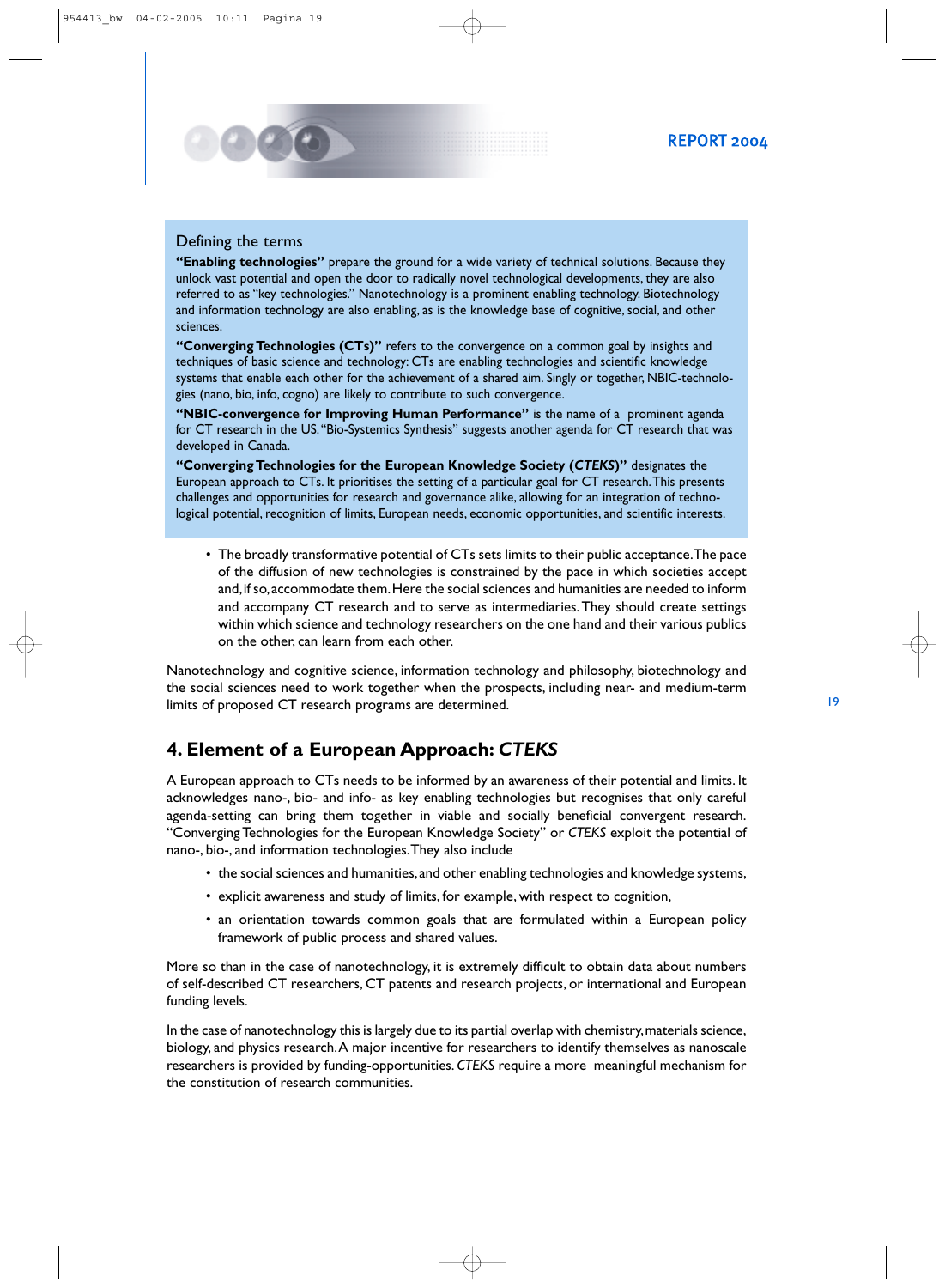Such as a mechanism for "Widening the Circles of Convergence" (the WiCC initiative) will be proposed in Part 3 of this report.According to this proposal, selected researchers will brainstorm at several seed workshops CT goals in target areas such as health, education, infrastructure, energy, or environment.They will generate calls for abstracts and lists of invitees for *CTEKS* conferences that are organised around specific themes.Each conference,in turn,will conclude with workshop sessions for the development of prototype funding proposals and partnering arrangements.A WiCC office should co-ordinate the effort, establish and maintain a directory of associated researchers, *CTEKS* projects,and institutional resources.Expanding on the EU's "technology platforms" on photo-voltaics, AIDS research or nanoelectronics,WiCC initiatives and resulting *CTEKS* programs will bring together a variety of public and private stakeholders, they will integrate social scientists and ethicists.<sup>11</sup>

# **5. General Characteristics of likely CT Applications**

The novel and specific character of "converging technologies" opens up a wide space for technological development. Just as some CTs are rooted in the nanoscale and others are not, the resulting technical applications do not all share the same defining features.Yet, the mutually enabling technologies or knowledge systems favor particular technological opportunities.These suggest the following list of likely features of CT applications, regardless of whether they originate within the European context (*CTEKS*) or elsewhere. Part 2 of this report will take this list as a template and show how each of these characteristics is associated with certain opportunities but then also with risks.

• *Embeddedness:* In contrast to distinct technical devices or products in the classical sense, CTs can be spatially distributed, pervasive and inconspicuous. They will blend into and perhaps structure the background of human action in work, leisure, health-care, mobility, and communication.This accentuates and exploits the trends towards miniaturisation in information technology, towards molecular engineering in nanotechnoloy, towards gene specific targeting in biotechnology.CTs may thus involve smaller medical implants and devices,'invisible' sensors, or pervasive and unobtrusive imaging and communications technologies, but our experience of these will be as part of our existence along the lines of climate-controlled buildings or the electric grid:The better they work, the less we will notice our dependence on them or even their presence. Rather than produce artefacts for import into the natural environment (first nature), CTs further the production of an artificial environment.

This second nature challenges traditional boundaries between nature and culture.It makes first nature inaccessible except through a humanly conditioned second nature. It dramatically alters our sense of responsibility for the world we live and act in:This responsibility loses the character of care for a nature that needs to be preserved;instead,it turns ever more into accountability for our temporarily created surroundings.

• *Unlimited reach:* Even when accompanied by the study of its limits, CT serves to expand the engineering paradigm into areas that were thought to be immune to engineering.When "social engineering" and behaviorist technologies were proposed, these were not thought of as materially designed engineering solutions that physically interface with social and cognitive processes.

Following upon nanotechnology's dream to control everything molecular and information technology's increasing ability to transform everything into information,it would appear that nothing can escape the reach of CTs and that the mind, social interactions, communication, and emotional states can all be engineered. This powerful heuristic of CTs will prove productive even if it is or should be realised to a small extent only. One can expect that for every problem, someone may propose a more or less creative, viable or desirable technological fix.

<sup>(11)</sup> Regarding the proposed technology platform for nanoelectronics see "Vision 2020: Nanoelectronics at the Centre of Change," EC, Report of the High Level Group, June 2004.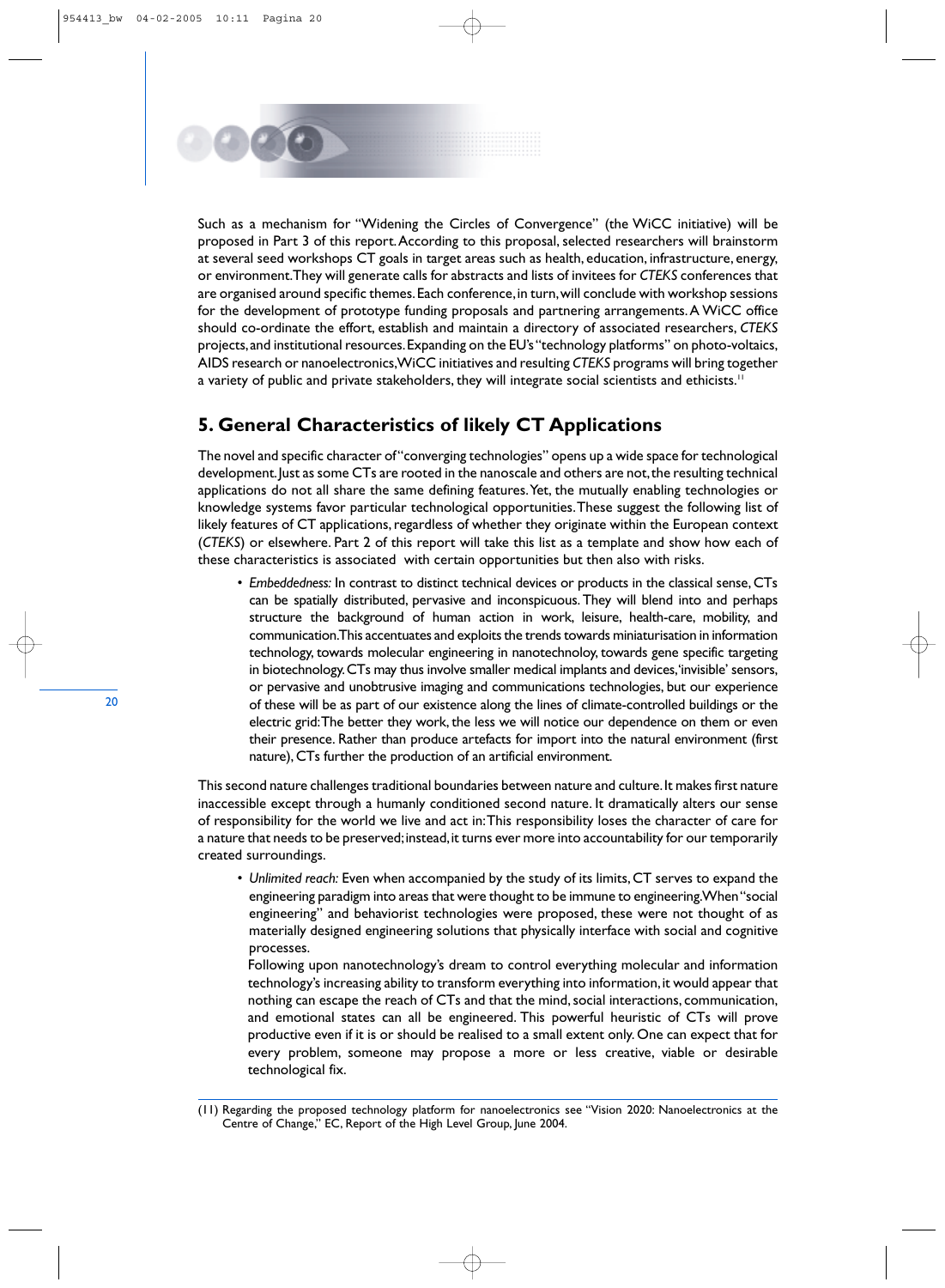• *Engineering the mind and the body:* In regard to mind and body,there are fundamentally different approaches to CTs. One involves a commitment to hard-wired technology, whether this hard-wiring is implemented at the level of molecular design, traditional microscale engineering, or bio-chemical regularity such as DNA-replication. Especially as it regards the engineering of mental capacities and cognitive processes,it goes beyond the already familiar chemical or pharmaceutical interventions that may dampen or enhance neural activity but do not interfere lastingly with the brain's architecture. In contrast to this "*engineering of the mind*," the second approach recommends the heuristic of "*engineering for the mind*." Video games can impact cognitive capacities.CTs may exploit this causal pathway by creating new tools that change how information is accessed and processed.These new tools may then lead to the formation of new cognitive processes at the organisational or individual level. The hardware and the software approach therefore have in common that the mind will be an explicit or implicit design target of converging technologies.– An analogous contrast arises between "*engineering of the body*" and "*engineering for the body*." Again, whether through the pathway of hardwiring or of changes in the systems of self-monitoring, diagnosis, and healthcare delivery, the body will be an explicit or implicit target of converging technologies.

954413\_bw 04-02-2005 10:11 Pagina 21

• *Specificity:* Research on the interface between nano- and biotechnology is producing instruments for molecular, cellular, and genomic recognition along with much improved and highly specific sensors. This might enable, for example, the targeted delivery of designer pharmaceuticals that are tailored to an individual's genome in order to effect a cure without side effects.More generally,the convergence of enabling technologies and knowledge systems can be geared to address very specific tasks. At the same time, very specific and local constellations of expertise in a variety of contributing disciplines may yield a unique possibility to unite them in the pursuit of a common goal.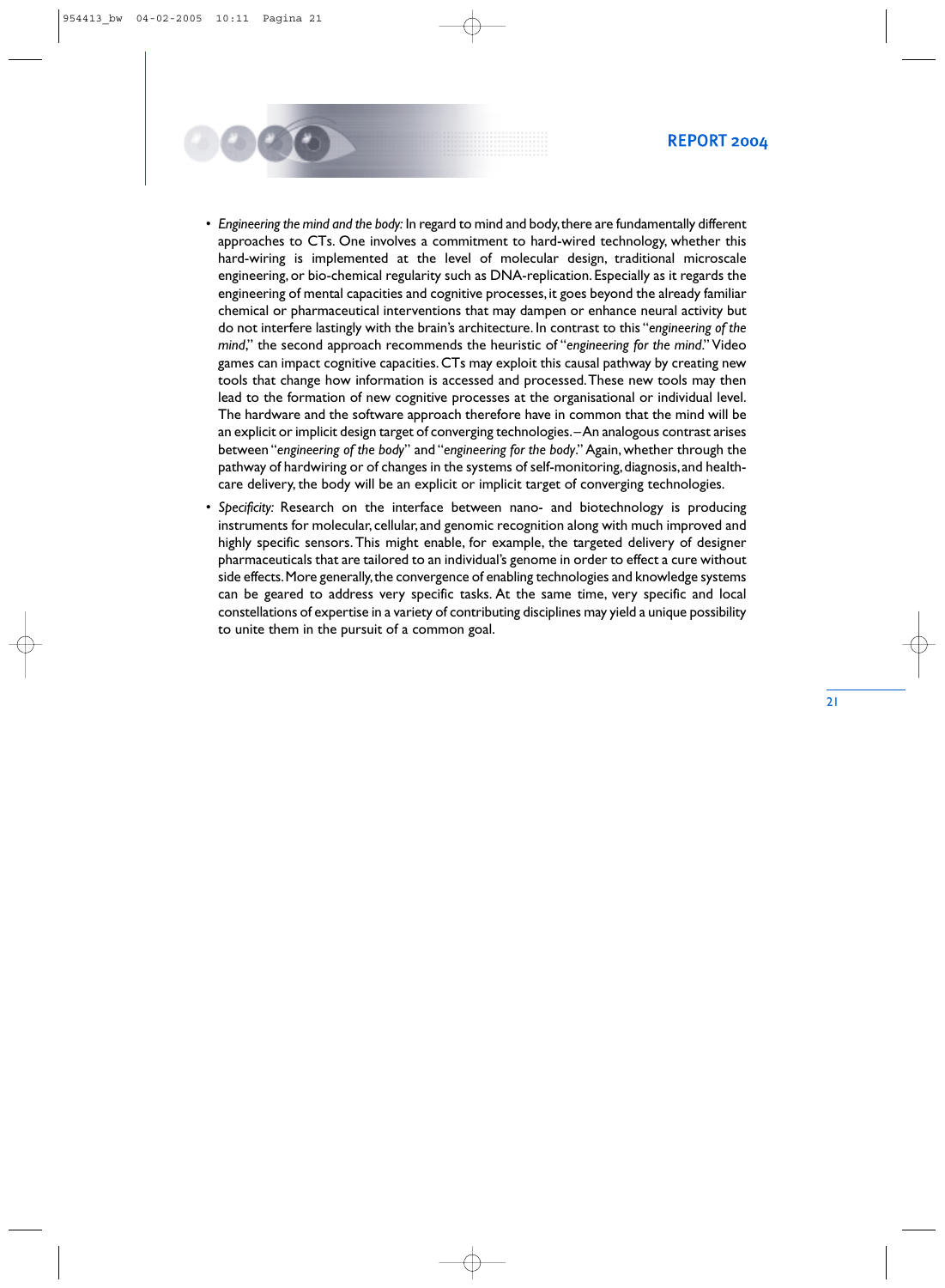# **Part 2**

# **Implications of Convergence**

*CTEKS* have been characterised in terms of their potential to create a convergence of enabling technologies for the achievement of more or less specific aims. This potential now needs to be specified, the tasks formulated, and the associated opportunities and risks recognised in the European context.In order to provide a context for the development of CTs,the expert group identified four scenarios for Europe in 2020.Subgroups explored what *CTEKS* mean for Europe today as it prepares for the future. These were dedicated to different societal dimensions of convergence, namely to economic and technological opportunities, cultural challenges, implications for quality of life in ageing as well as diverse European societies, and likely transformations of social and cognitive interactions.<sup>12</sup>

The following consideration of *CTEKS* implications therefore begins by articulating a framework of policies,goals,and scenarios for Europe.It continues with a presentation of economic opportunities, disruptive potential or risks, and research challenges.Throughout, *CTEKS* agenda-setting appears as a science policy tool for the advancement of European objectives.

# **1. European Contexts**

22

Information and communication technology, biotechnology, and nanotechnology are cornerstones of the knowledge society that is envisioned by European economic and science policy.*CTEKS* agendas focus these technologies by orienting them towards shared goals.The novelty of *CTEKS* is therefore that they explicitly answer to the European agenda for the 21<sup>st</sup> Century as stated by the EU's Millenium Declaration:

"*On the threshold of a new century and the third millennium, the Union should focus on tasks which are central to its peoples' security and welfare."*

The formulation of *CTEKS* research agendas is a science policy tool for the concrete implementation of this goal and of the Lisbon Strategy.

## **1.1. European Objectives**

In particular, *CTEKS* allows the Union to focus on the following tasks that were highlighted by the Millenium Declaration:

- to provide for an ageing population,
- to develop human resources through life-long learning and innovation,
- to promote a dynamic and open knowledge based European economy,
- to combat local and world-wide environmental degradation,
- to achieve sustainable development and guarantee a better quality of life for future generations,
- to protect against crime,

<sup>(12)</sup> The Special Interest Groups (SIGs) dealt with CTs in four separate reports:"Quality of Life," "Ethical, Legal and Societal Aspects of the Converging Technologies," "New Technology Wave:The Transformational Effect of NBIC Technologies on the Economy," and "Converging Technologies and the Natural, Social and Cultural World."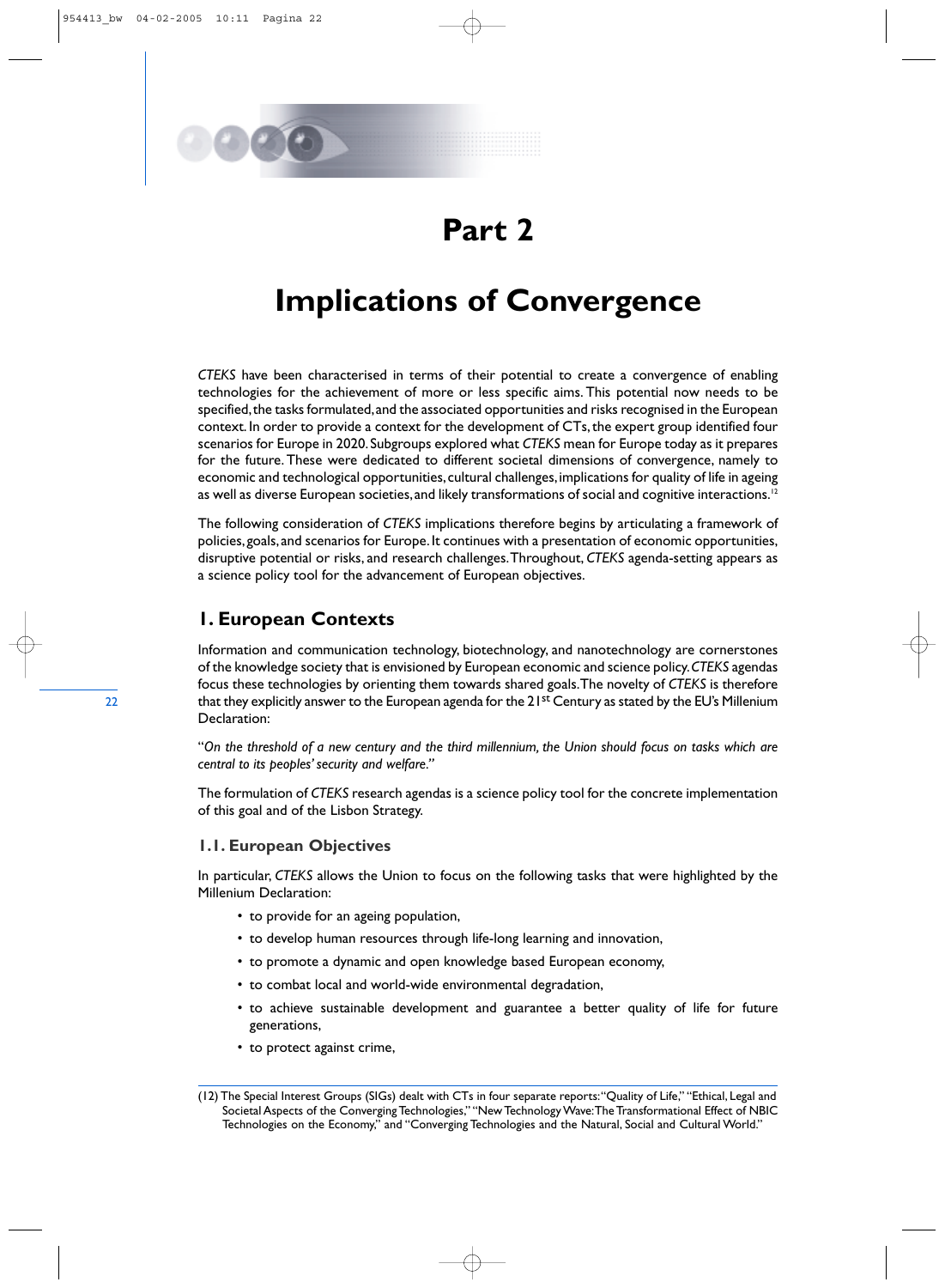- to work for a more open and stable international economy that benefits also people in less favored parts of the world,
- to create capabilities for managing international crises and providing humanitarian assistance.<sup>13</sup>

What makes *CTEKS* suitable as a science policy tool for the achievement of these European objectives is the fact that they would not even exist without explicit agenda-setting or the determination of a shared objective.The EC's Communication "Towards a European strategy for Nanotechnology" states that "a generic roadmap for nanotechnology is unrealistic since the field is too broad."<sup>14</sup> Where generic roadmaps are unrealistic because the field of enabling technologies and their convergence is even broader, there is an invitation to develop specific *CTEKS* roadmaps for targeted areas of R&D.

## **1.2. Research for 2020 Europe**

The scenario method was used by the expert group to identify robust research interests for the development of CTs. Four developed scenarios compare Europe in 2020.<sup>15</sup> These scenarios were generated by considering three fundamental choices faced by Europe and how they might combine:

- 1) Public resistance to advances in science and technology may remain largely inconsequential for innovation and economic development, or it may become a major determinant for Europe in 2020.
- 2) European policies may cherish and foster the cultural diversity of Europe,or they may seek to overcome it for the sake of equal economic, legal, educational and cultural conditions.
- 3) Europe may value global competitiveness and economic growth above all else or may seek to balance it against values of social and environmental justice.

Among the four developed scenarios, public resistance is consequential only in the "Alternative Lifestyles" scenario. "Competive Europe" and "Regional Calm" value diversity but the former prioritises economic growth, while the latter focuses on social cohesion. In the pursuit of economic growth,"Global Capitalism" represents an increasingly homogenised Europe in 2020.

The main finding of the scenario exercise was that certain research priorities will not depend on the specific course that Europe will take. Europe in 2020 will remain strongly committed to research in the three areas of *health, education*, and *infrastructure (mainly information and communication or ICT* infrastructure). Research on these topics will generally enjoy public support. Also, Europe in 2020 will continue to have a major interest in the areas of environment and energy. Research on these topics will be contested and subject to public debate at least in some of the scenarios.<sup>16</sup>

The five topical areas can therefore serve to frame agenda-setting for *CTEKS* research.Within these broadly defined topical areas, research should serve to further the European objectives of the Millennium Declaration and Draft EU Constitution.

As in the case of reproductive technologies, cloning, and stem-cell research, the prospect of CTs for human enhancement appear to be the most sensitive to public debate. Under the "Alternative Lifestyles" scenario, at least, human enhancement technologies will be actively discouraged.

(15) Compare the separate document detailing the expert group's Scenarios Workshop Output.

<sup>(13)</sup> Helsinki Millenium Declaration, see also to Article 3 of the Draft EU Constitution.

<sup>(14) &</sup>quot;Communication from the Commission:Towards a European strategy for Nanotechnology," COM (2004) 338, section 3.1.4., p. 11.

<sup>(16)</sup> See the separate report on "Quality of Life," p. 14.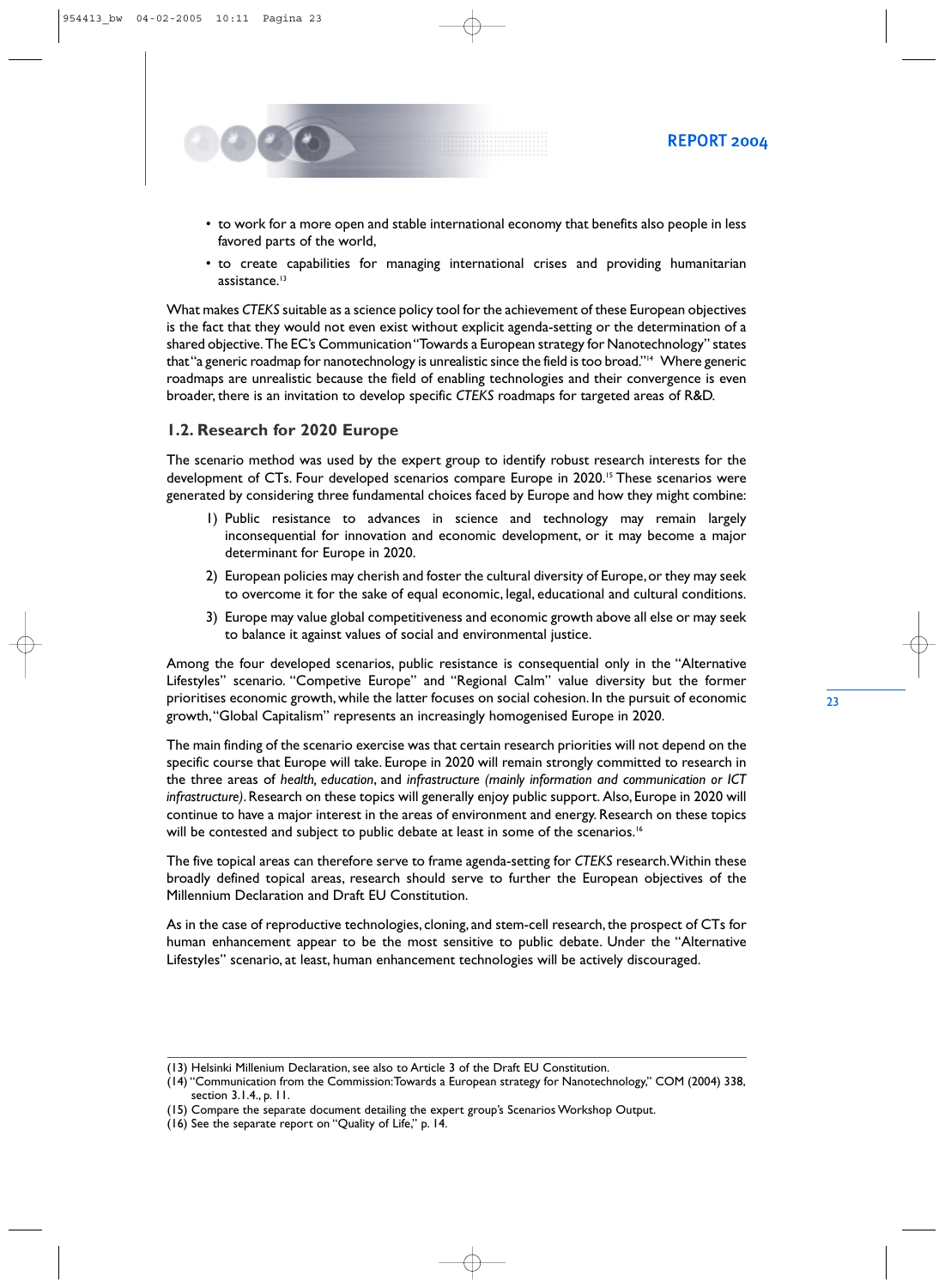

### **1.3.The European Research Area**

According to the Lisbon strategy,"the knowledge-based economy is becoming a reality" thanks, in part,"to the gradual development of the European Research Area." This development is expected to solve the so-called "European paradox," i.e.the contradiction between excellence in scientific research and failure to exploit this for technological and economic benefits.<sup>17</sup>

*CTEKS* agenda-setting is a science policy tool also for adapting the existing research infrastructure to the goals of the ERA. In particular, *CTEKS* can be used

- to create greater European cohesion in research and to bring together the scientific communities, companies and researchers of Western and Eastern Europe,
- to stimulate young people's taste for research and careers in science,
- to improve the attraction of Europe for researchers from the rest of the world,
- to promote common social and ethical values in scientific and technological matters,
- to set up research along the lines of technological platforms which bring together public and private stakeholders in *CTEKS* initiatives on health, education, ICT infrastructure, environment, and energy.<sup>18</sup>

## Economic contexts

Trade is the exchange of goods.What used to belong to the seller, now belongs to the buyer. Knowledge, knowledge-based solutions or products, and services are non-tradable since the sellers retain their goods even as they sell them.The non-tradable component of any economy covers its operating systems such as those for health, education, environmental protection, leisure, security, law enforcement or public transport and administration.They provide employment and income to a sisable share of the population.These non-tradable systems absorb tradable goods.While non-tradable services can be offered in a market context, the decision concerning their functioning are embedded in the social context.

**A tradable CT product.** Development of the artificial hand (see page ) as a tradable product makes economic sense only if it intends a consumer market much larger than the niche market of therapeutic options for the disabled.The artificial hand will be developed initially as a therapeutic aid - with intended spin-off applications for military, entertainment, and general enhancement uses.

**Or a nontradable CT service good?** The development of the artificial hand as a non-tradable good makes economic sense within the health care sector. Since brain-control is very difficult and highly inefficient, the artificial hand will hardly become a prototype bulk product to be sold in quantity. Instead, it serves as a highly customised solution where no alternative options exist. It will require extensive training to learn the use of the prosthesis as well as careful calibration of the prosthesis to the individual user.The artificial hand here presupposes a social and economic system that supports for the purpose of job- and wealth-generation a highly cost-intensive health care system as a public service sector. In this economic context, the distinction between therapeutic prosthetics and the business of human enhancement will be maintained.

Increasing emphasis on nontradable goods is a hallmark of the Lisbon Agenda's so-called "European knowledge society" and one reason for the label *CTEKS* (Converging Technologies for the European Knowledge Society). Pharmaceutical companies, for example, are shifting from the manufacture of drugs to the development of diagnostic tools. For steel manufacturers, too, the production of bulk material is becoming subsidiary to the creation of targeted solutions. Such knowledge-based solutions consider the entire life-cycle of technology-based responses to consumer-specific needs.

<sup>(17) &</sup>quot;Communication from the Commission: Science and Technology, the key to Europe's future – Guidelines for future European Union policy to support research" COM (2004) 353, section 1.3., prop. 11, p. 4:"Europe does not have sufficient capacity to transform knowledge into products and services."

<sup>(18)</sup> See http://europa.eu.int/comm/research/era/pdf/com2000-6-en.pdf – the EC communication of January 2000, and Research in the Financial Perspectives 2006-2013: Commission Proposals February 2004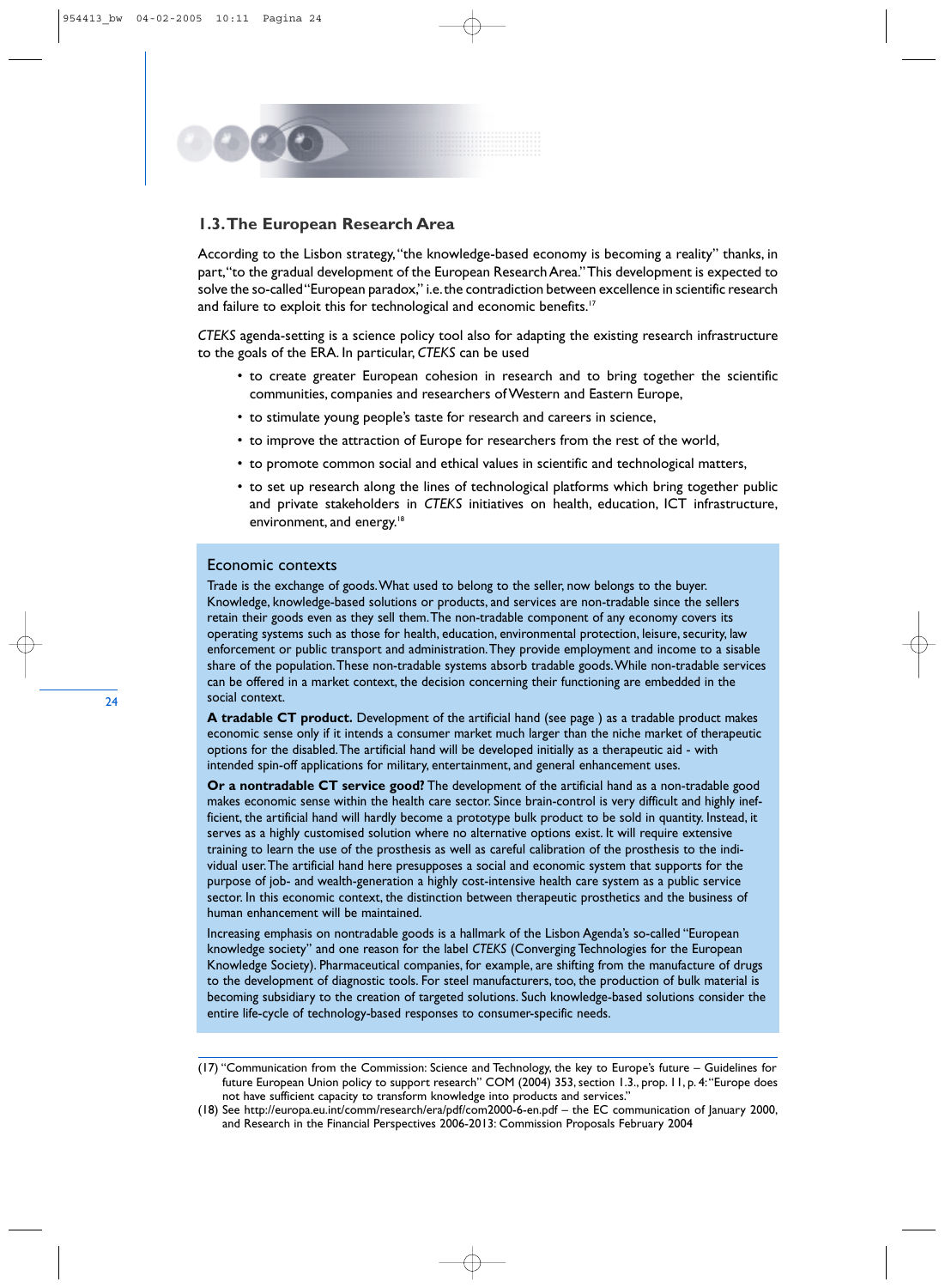The following considerations show just how *CTEKS* can accomplish these goals and in which way they can serve to advance the Lisbon agenda more generally.

# **2. Economic Opportunities, Societal Needs**

Innovation studies and the history of technology have demonstrated that even in a global economy the absorption of a new technology and its economic exploitation vary according to the particular society into which it is introduced. We know, for example, that cell-phone technology has developed very differently in Portugal, Germany, Finland, Italy, and Poland. At each location, the diffusion of technology and its integration into every-day life are shaped by economic policies,cultural resistance and support, complementarity with established technologies, and many other factors.

Economic opportunities for *CTEKS* in Europe depend on technological potential,international markets, social attitudes, and European policies. Especially in the case of *CTEKS*, a laisse-faire approach that entrusts economic development to market forces may end up leaving much of the technological potential untapped.In contrast,agenda-setting will serve not only to justify research funding for *CTEKS* but it also helps mobilise *CTEKS's* potential to develop novel solutions to specific problems.

The free-market path of least resistance often favors the continuation of established trajectories, leading to faster, cheaper, stronger and more powerful variants of familiar products and devices.

In contrast, the introduction of goals and constraints need not stifle innovation but can foster creativity. The formulation of *CTEKS* challenges may provoke original and possibly disruptive technological solutions that can open up entirely new markets or strengthen existing economies and research infrastructures.

Such lessons from innovation studies,economics,and the history of technology require further study. Their background assumptions and applicability to the development of *CTEKS* need to be monitored. Does environmental regulation of industry reduce the profitability of European companies or does it generate wealth by stimulating environmental technologies for international markets? Do restrictions on stem-cell research, cloning, and genetically modified foods harm competitiveness or do they stimulate research activities that create new economic opportunities? What is the role of the non-traded sector in generating products for the traded sector? How should *CTEKS* agendas be formulated in order to stimulate creative enterprise without constraining initiative and innovation? The ongoing investigation of European wealth generation – or its shrinkage – through economic and political incentives and constraints should be the subject of research in a European framework that brings together historians, economists, and the science policy community.

## **2.1. Utilising the** *CTEKS* **Tool**

Each of the likely characteristics of *CTEKS* applications (see pages 17f. above) is associated with economic opportunities. European agenda-setting can make use of these features and gear them towards the fulfillment of European needs.

• *Embeddedness:* Technologically created second nature serves as a habitat for human action in work and leisure. It is sandwiched between original "first" nature with its geographical, meteorological, agricultural conditions, and evolved culture with its local history, traditions, values, ways of living. Since each society or each region finds itself in a specific first nature and has developed its own culture, it will tend to produce a culturally specific artificial environment or second nature.While CTs might serve to homogenise and globalise the world, the *CTEKS* approach accepts European diversity as a challenge and the basis of economic opportunity.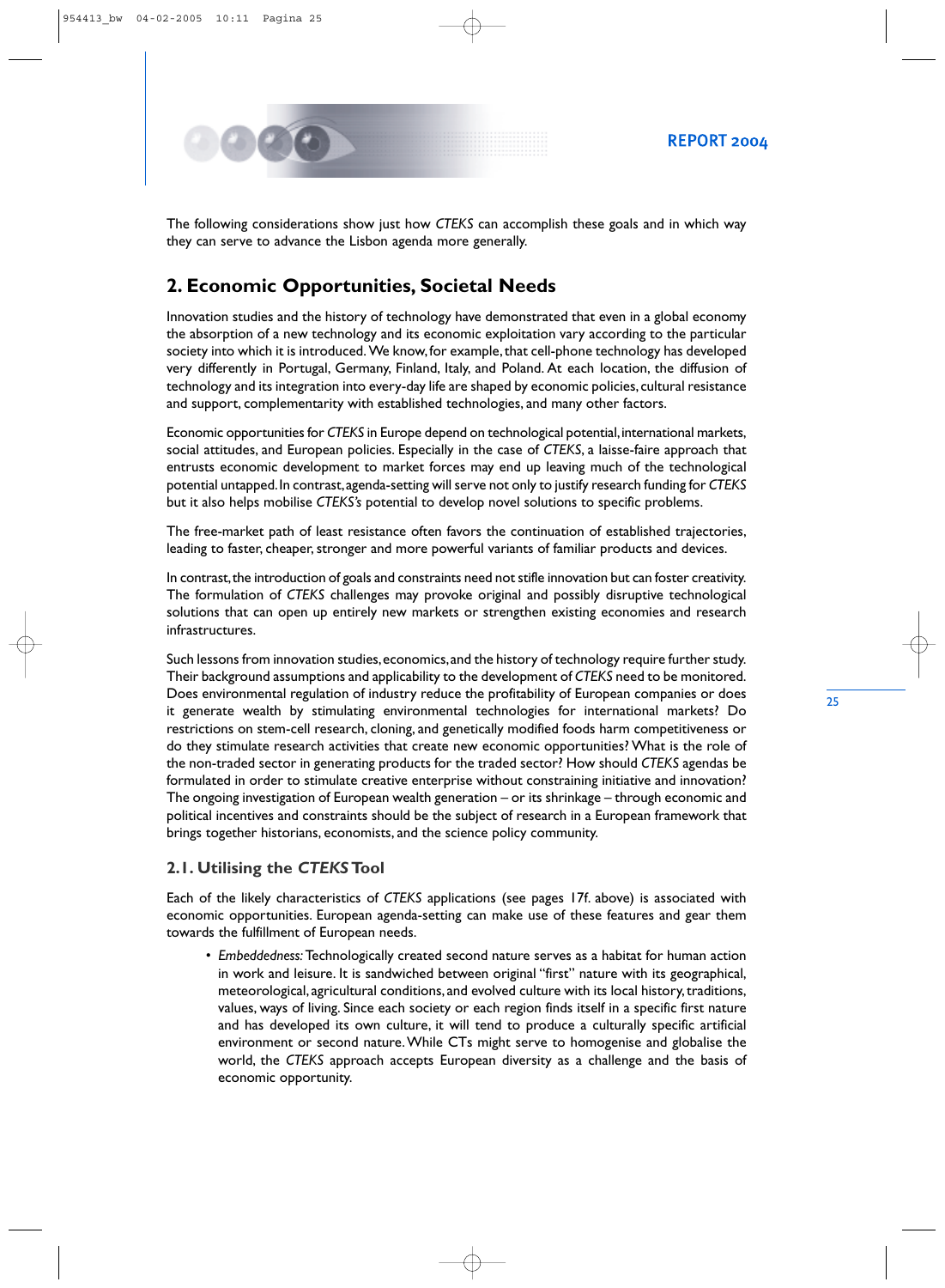- *Unlimited reach:*The expectation that there might be a technological fix to any problem serves as a powerful research heuristic, policy resource and economic incentive. It encourages a product development process also for non-tradable goods or solutions to social problems. This would include policy-level brainstorming on design specifications followed by multidisciplinary road-mapping. Once the steps towards achievement of a *CTEKS* solution have been detailed, the economic and scientific viability and limits of the proposal need to be ascertained and compared to alternative solutions, including regulatory and political ones. Normative concerns and questions of disruptiveness should be included in this process. Even if many proposed fixes will not pass muster, this methodology is likely to encourage economic development while addressing European needs and engaging the research community – this integration, in turn, consolidates a knowledge-based society.
- *Engineering for the mind and a healthy body:* As opposed to the "engineering of the mind" approach,*CTEKS* prioritise engineering for the mind.It favors CT "software" over ambitions to engineer the mind by implanting electronic enhancement devices, creating brain-machine interfaces, etc. Information technology, in particular, offers a vast resource of designs that can support and improve social interaction and social decision-making in a diverse Europe and for ageing societies. Many of these draw on enabling knowledge systems such as social science, cognitive psychology, economics, or the law. For their physical implementation, many rely on nanotechnological miniaturisation trends.In a separate document,one of the expert group's subgroups details this technological and clearly also economic potential.<sup>19</sup>  $-$ If information and communication technology takes the conceptual lead in "engineering for the mind," biomedical technology leads a similar *CTEKS* enterprise of "engineering for a healthy body." Again,some of the technological and simultaneously economic opportunities were detailed by a subgroup in a separate document.<sup>20</sup>
- *Specificity*:One of the key points to emerge from historical studies of diffusion of innovation is that smaller countries do not necessarily need to be technology creators to become rich countries. Since the real benefits of a technology can derive not only from its creation, but also from its intelligent application and social absorption, what seems to be necessary is creative adaptation and diffusion. *CTEKS* are conceived as a tool for the creative adaptation of enabling technologies and knowledge systems to highly specific problem-solutions.This allows small countries to develop highly targeted *CTEKS* agendas such as "Converging technologies for salmon-productive aquatic environments." This also allows for an inverse process.After a survey of enabling technology research in a particular country or region, creative goal-setting can draw on existing strengths to promote productive *CTEKS* research. It also invites European CT researchers to develop a *CTEKS* agenda that addresses the environmental, energy, health and education needs of specific developing countries. In all these and many other cases, the identification of societal needs coincides with the creation of economic opportunity.

(19) See the separate report on "Converging Technologies and the Natural, Social and Cultural World."

(20) See the separate report on "Quality of Life."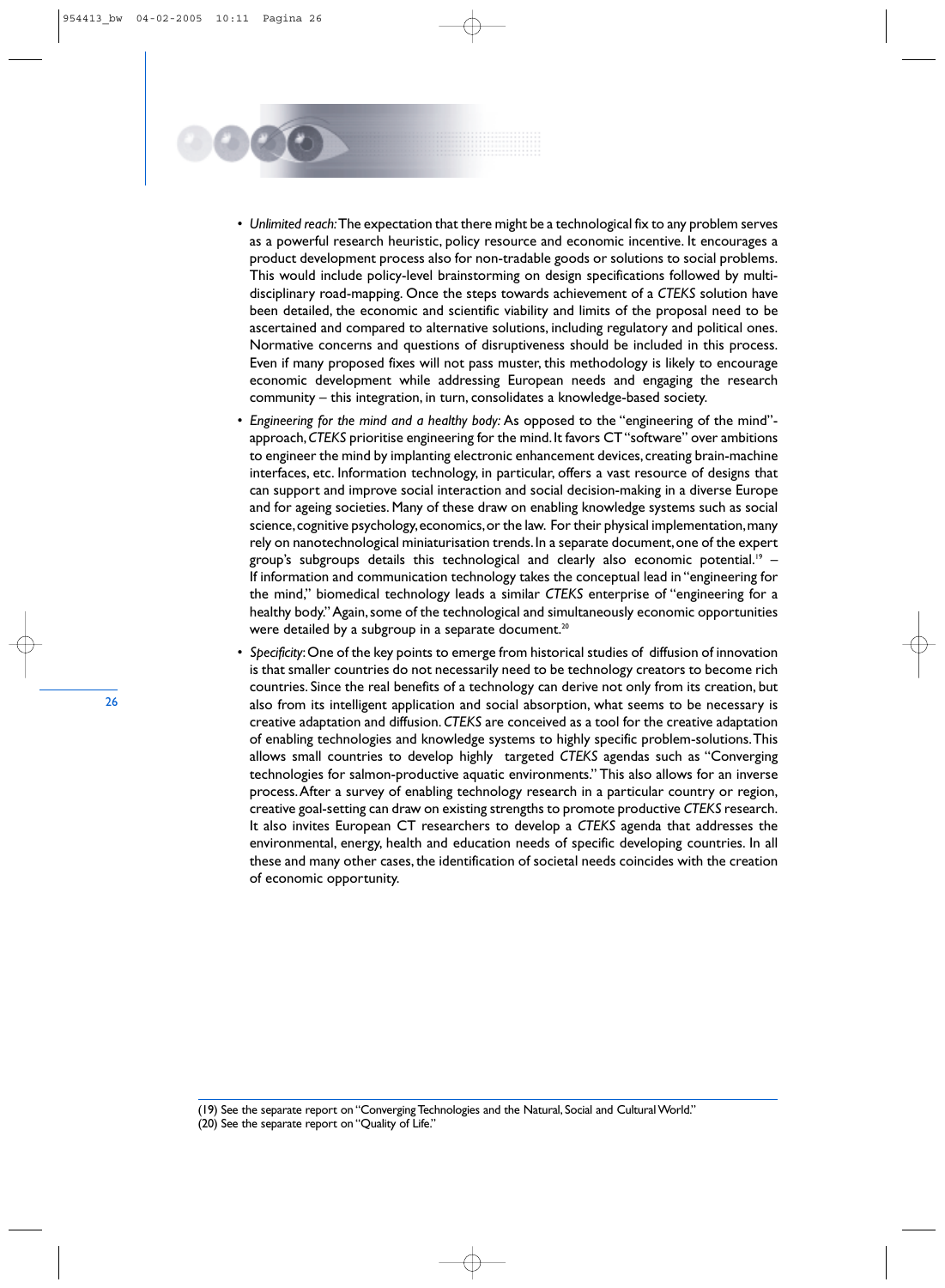## **2.2. Need-Opportunity integration through** *CTEKS*

The discussion so far of the economic dimension has shown that *CTEKS* represent a unique opportunity for European economic and research policy:

- European needs simultaneously provide goals for research and incentives for private sector investment.
- Agenda-setting for *CTEKS* research should therefore remedy the disproportionally small private sector involvement that was identified, for example, in the EC's Communication on Nanotechnology.<sup>21</sup>

European needs pertain to global competitiveness, security, governance, social justice, sustainable exploitation of common resources, distribution of wealth, migration, unemployment levels, diversity, and much more.

*CTEKS* may develop at least partial solutions or technical support systems for any of these. Since in some cases the very definition of the need is contested and the contribution of CTs is not immediately apparent, the expert group recommends that *CTEKS* should be focused initially on the research topics that are valued highly and for which a positive impact is expected under any European scenario. These are the areas of health, education and ICT infrastructure. *CTEKS* are also expected to make powerful and important contributions in the areas of environment and energy which should also be included in the design of CT initiatives.

In these five topical areas of research, it is particularly obvious how technical opportunities can be exploited to address societal needs and how, in turn, technological R&D by addressing these needs create economic opportunities.

- *Health:* While health care expenditures burden European welfare states, the health care sector is also a major motor of wealth-creation.This is exemplified by the fact that it is very labor-intensive. CTs can enhance the economic efficiency of the health care system and relieve, for example, labor-intensive diagnostics. They can do so by providing consumer products for self-monitoring leading to the adoption of healthier life-styles, and "lab-on-achip" technologies that integrate nano,bio- and information technologies for fast screening and early diagnosis of disease.The resultant decrease of health care jobs will go some way towards easing public health care expenditures. It also makes room for new labor-intensive *CTEKS* applications such as intelligent prostheses which can be coordinated through an extended training and rehabilitation process with brain signals from patients and transmit sensory information back to them. Here, improvements in efficiency may help create new employment where it matters most, namely in the interaction between patients and therapists.
- *Education:*While educational systems are constantly scrutinised and receive political attention, education is a step-child of technology R&D. A healthy skepticism greets many attempts to propose technological solutions for deficiencies in educational systems. However, the Lisbon Strategy has formulated an educational agenda that goes well beyond the class-room settings for the traditional trajectory from elementary school to higher education. In particular, the promotion of active ageing demands that Member States should "promote access to training for all and developing lifelong learning strategies."<sup>22</sup> For example, fundamental research in psychology and neurology shows that the first years of human life are of great importance for intellectual development. Unfortunately, parents frequently require instruction on how to treat and educate their babies. *CTEKS* may create for their

<sup>(21) &</sup>quot;Communication from the Commission: Towards a European strategy for nanotechnology," COM (2004) 338, section 2, p. 7:"It is important to highlight that, with 56% of overall R&D investment from private sources, the EU lags behind the US and Japan with 66% and 73% respectively," compare also European Commission "Key Figures 2003-2004" (2003).

<sup>(22)</sup> Spring Report 2004 on the Lisbon Strategy.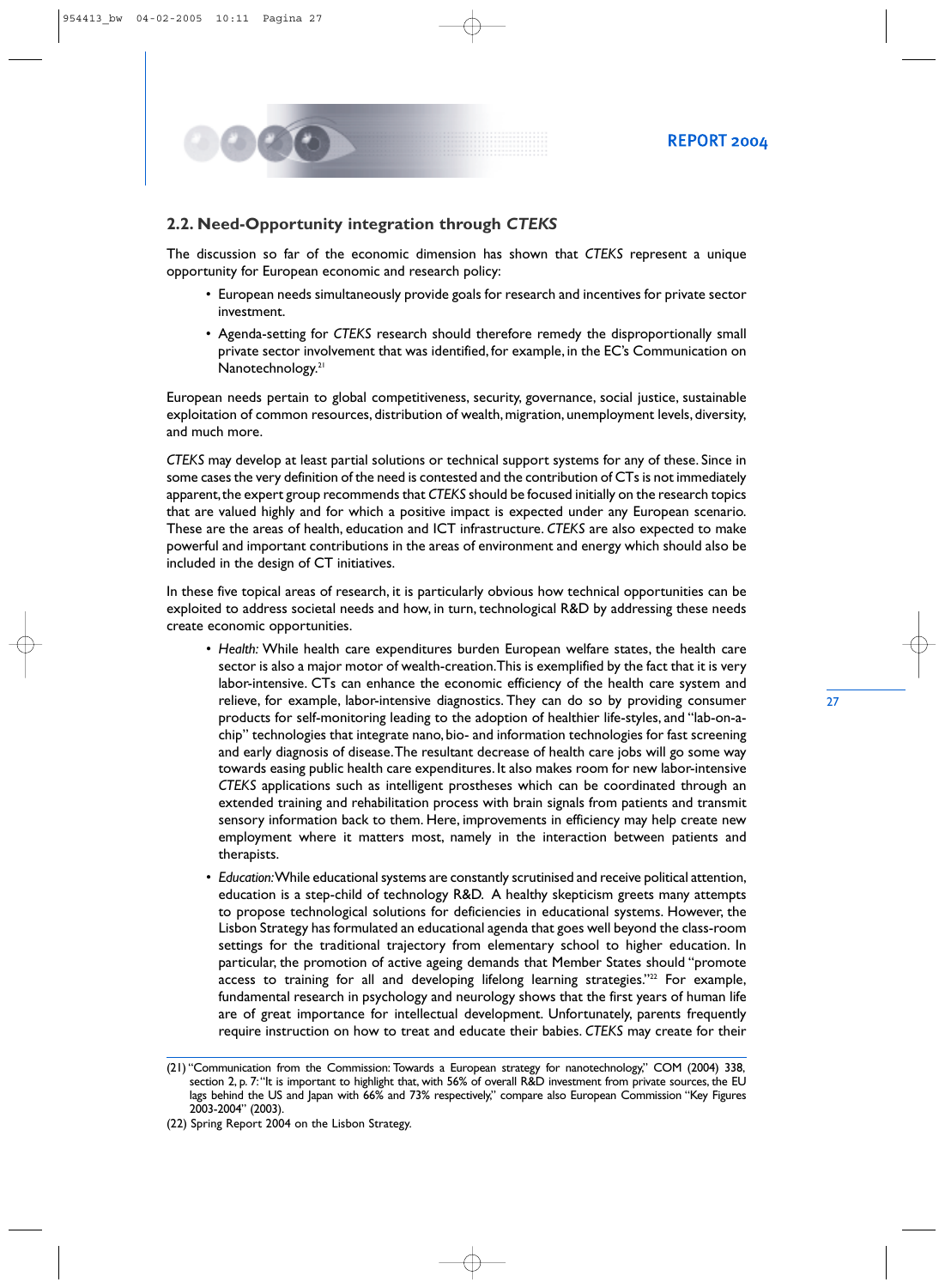homes an invisible knowledge space. Immersed in this knowledge space and surrounded by it, parents and children have permanent access to learning objects that are chunks of information such as documents, experts, experiences, contacts, web-seminars, educational games, lessons, or digital libraries.<sup>23</sup>

- *ICT Infrastructure:* In this area more than others,examples abound of how *CTEKS* can integrate economic opportunity with societal need. Environmental monitoring through ambient sensing devices can provide an informational infrastructure that serves societal needs and personal interests.It can alert agencies to the appearance of pollutants and inform individuals about the distribution of allergens in micro-climates.An ICT infrastructure that integrates information about food products, purchasing and consumption patterns, individual states of health,diet plans,and medical expertise can be used to combat obesity by advising individuals. Aside from reducing a public health problem, this might support epidemiological research of obesity with feedback to regulatory agencies and food producers.Such an infrastructure can be offered as a subscription-based service and – for better and worse – provide a venue for targeted advertisements by restaurants and food suppliers.
- *Environment:* The Spring Report 2004 on the Lisbon Strategy notes that "[i]n the environmental sphere, Member States' performance is generally inadequate." The report sets some goals which various enabling technologies are poised to address in a concerted *CTEKS* effort.These goals have in common that they address the problem at a systems-level and relate engineering solutions to social and ultimately economic effects. For the achievement of the positive economic return, a collaboration of social scientists, nanotechnologists, process engineers and others will be required:
	- 1) "more efficient use of natural resources contributes to the economy's productivity at the same time as reducing environmental degradation,"
	- 2) "reducing air pollution and noise can avoid significant impacts on health," and
	- 3) "reducing transport congestion reduces lost time and therefore costs for both individuals and business."

The report formulates a challenge that has not been met and that could be adapted to a *CTEKS* agenda: "Converging technologies for decoupling between GDP growth and rises in the volume of transport."<sup>24</sup>

*• Energy:* Living conditions the world over are largely determined by access to drinkable water and energy.In regard to the latter,*CTEKS* foster inclusivity by creating new technologies for the generation, transport, storage, and use of energy. It can develop solutions for the exploitation of renewable energies that are maximally adapted to local conditions. The creation of these solutions requires the collaboration not only of photovoltaic, hydrogen, geothermal and solar energy researchers, but also of geologists, geographers, anthropologists,and economists.Once creative solutions are found under local constraints, many may prove to be highly transportable and marketable.Buildings will generate and share energy among each other, invisibly small renewable energy collectors may be integrated in devices in a manner that emulates nature, new energy carriers and forms of energy storage will be explored.The goal of this research could be that within a century nearly all energy needs can be met by way of locally generated renewable energy.

(23) See the separate report on "Converging Technologies and the Natural, Social and Cultural World," p. 10.

(24) Spring Report 2004 on the Lisbon Strategy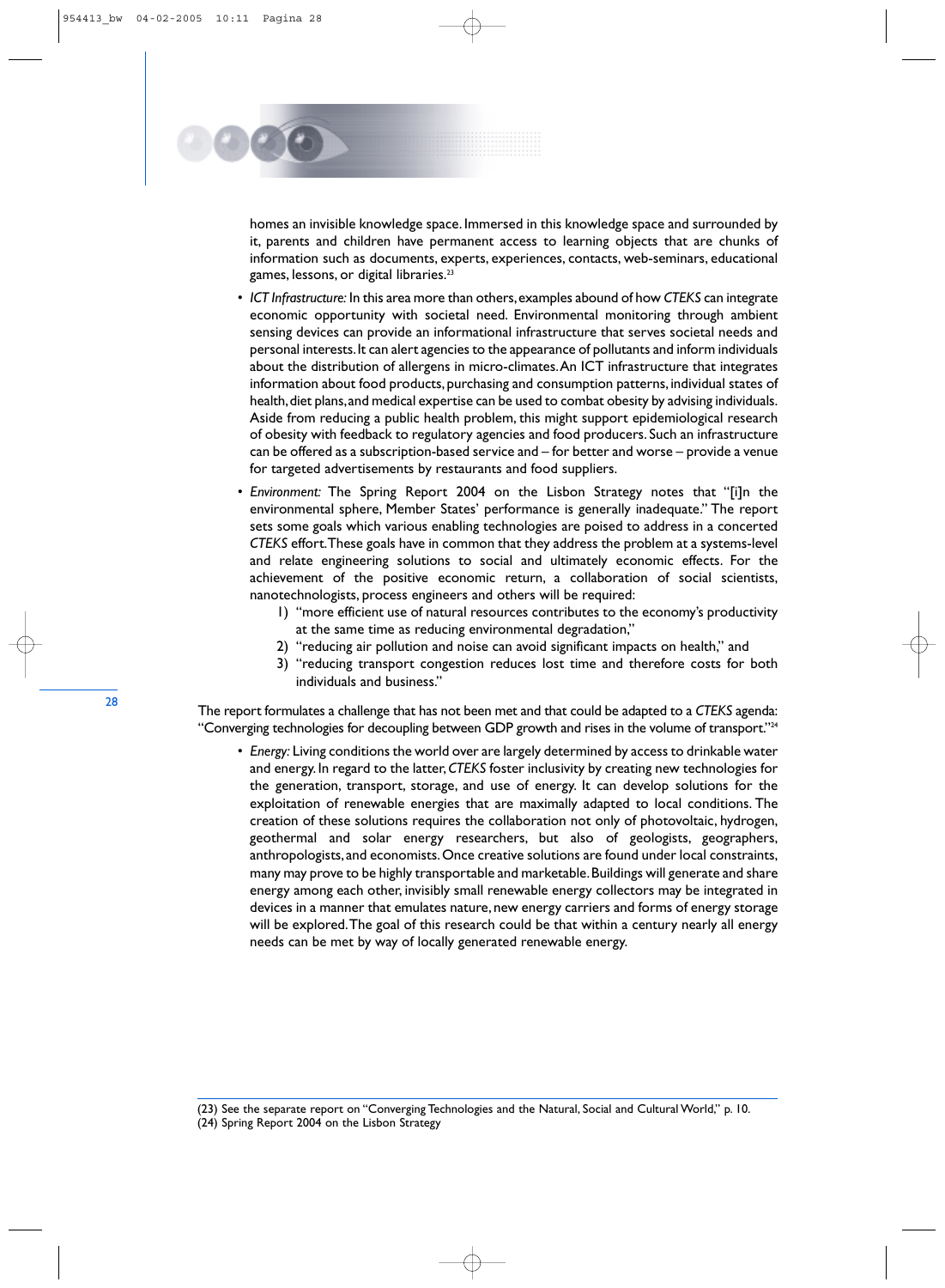### Three sample flagship research projects

**Converging technologies for natural language processing:** Europe's many nations with mostly different natural languages (NL) present exorbitant problems of communication among individuals and institutions.Any substantial technological progress towards overcoming these problems would amount to a tremendous improvement for all Europeans.At the same time Europe is actually leading worldwide in the technology of processing natural language.This multidisciplinary research challenge includes the different modes of written as well as acoustic NL understanding systems, written and spoken NL generation systems, and translation systems. (See the separate report on "Converging Technologies and the Natural, Social and Cultural World," p. 64f. with a challenge also to develop Converging technologies for integrated hybrid transportation systems).

**Converging technologies for the treatment of obesity:** Obesity is simultaneously a problem of individual and public health, it concerns genetics, physiology, nutrition research, exercise science, the psychology of eating disorders, food producers and sellers, social and cultural studies of gender, ethnicity, class, and the representation of the body in advertisement and popular culture.All these areas of research must converge in the treatment of obesity.They may be aided by nano-tagging of food products, integrated models of consumption patterns, and information technology assistants for selfmonitoring of food-intake.

**Converging technologies for intelligent dwelling:** Buildings can generate and distribute energy, they can process and recycle waste, they can collect and purify water.These capabilities should be improved through bio-mimetic technologies, by integrating photo-voltaics in smart materials, by incorporating environmental sensors in information and regulation systems. In the European city of the future, each building contributes to the maintenance of neighbouring buildings and urban infrastructure at large by exploiting its own specific capabilities that are determined by its location, structure, and material make-up.

Excepting small classes of applications such as certain reproductive technologies or ICTs that potentially invade privacy, CT research on health, education, and ICT infrastructure is likely to be perceived as beneficial.In contrast,environmental technologies and R&D on European energy supply are seen as contested and all the more in need of creative ideas and ingenious technological advance.<sup>25</sup> However, public debate, regulatory issues, and resistance can be expected for many areas of *CTEKS* research.Rather than view these as impediments to technological and economic advance,these should be viewed as forces that shape a process of convergence which is malleable and adaptable by its very nature. Resistance along with agenda-setting and public debate help assure that *CTEKS* solutions are targeted and viable. Indeed, there will be less need for after-the-fact regulation and less anxiety in the business community if these shaping forces enter the process early. By inviting them in early, the *CTEKS* process ensures that research interests, social benefit, and marketability are closely attuned to each other throughout.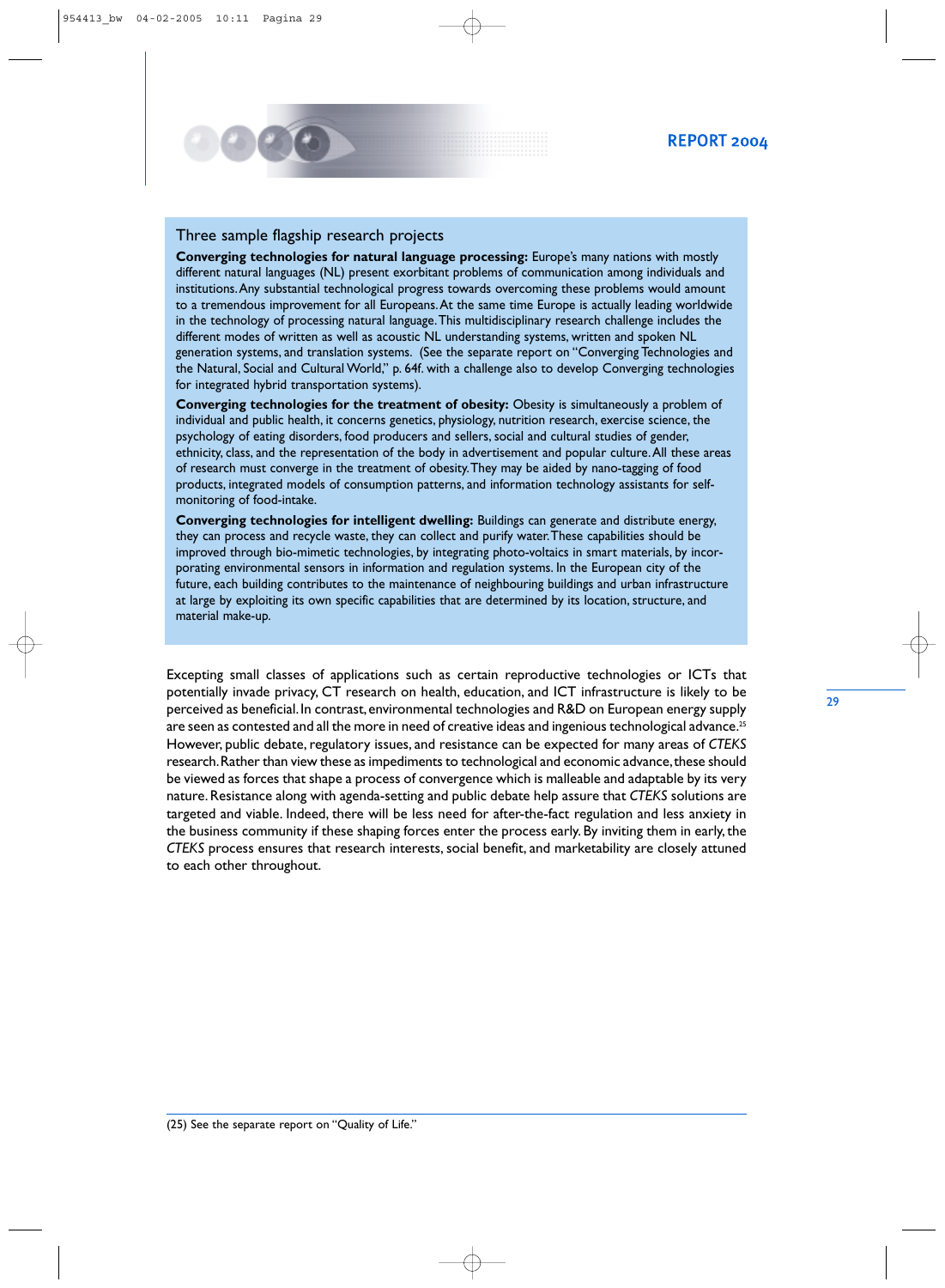#### Understanding resistance to new technology

History suggests that resistance has been a constant feature of the history of innovation and technological change.Three features have emerged:

- Resistance to new technologies has come from many sources, from business, public administration and politics, interest groups, the public at large, etc., and has played a role in the evolution of the technology.
- Resistance must be understood in terms of interaction between the technology and its social context. It concerned how technologies accorded or clashed with social organisations, cultural values, etc.
- Resistance was by no means irrational. It can be seen as a component of the process by which societies selects among technological options.

If the only standard for judging a technology is productivity, then such resistance might attract condemnation. But societies have social as well as economic aims, and economic perspectives are just one element of social and political values. If a particular culture wishes to retain low-productivity rural fishing communities, or if it wishes to forego the risks associated with nuclear power plants, then economic criteria are no more relevant than any other standard of judgement.

Resistance could thus be seen as a positive part of a social selection process, and not as an obstacle to technological progress.

# **3. Dimensions of Risk**

Where there is opportunity, there also is risk. For example, there is the economic risk of investing in a technological promise that does not materialise. Inversely, there is a societal risk that consumer acceptance of new technologies outpaces the careful consideration of their consequences. Since *CTEKS* risks are the flipside or shadow of opportunity,they can be discussed under the same headings and at the same level of generality.Another type of risk arises from CT applications that originate not only outside the *CTEKS* framework in the private sector or non-European countries, but also as an unintended consequence when the *CTEKS* process is derailed and its goals not attained.A third type of risk is inherited by CTs through the contributions from the various enabling technologies – these are the risks of nanotechnology, genetic engineering, pervasive communication technology, etc. All three types of risk require consideration.

### Consumerism outpaces ethics

Ethicists are pondering the legitimacy of implants for human enhancement. Consumer advocates combat the use of identification chips that track consumption patterns and threaten invasions of privacy. In the meantime, these technologies develop their consumer appeal.A news article of May 24, 2004 suggests what lies ahead for societal and regulatory debates of commercially developed CT applications:

A dance club in Spain gives new members the option of a standard ID card which they must bring with them to the club, or an implant as an alternative.The so-called VeriChip has the sise of a grain of rice. It is implanted on the upper arm by a trained member of the club's staff.As well as acting as an ID, the chip can be used to pay for items like drinks:The members don't have to bring anything but themselves to the club. Further uses are in envisioned. In case of illness, the chip might download the exact alcoholic repertoire of what has been purchased.Also, limits of consumption can be set. Favorite drinks and their variants can be ordered in advance as members walk in. Contact can be made with peer-group members or those who choose to be recognised for certain characteristics they set themselves.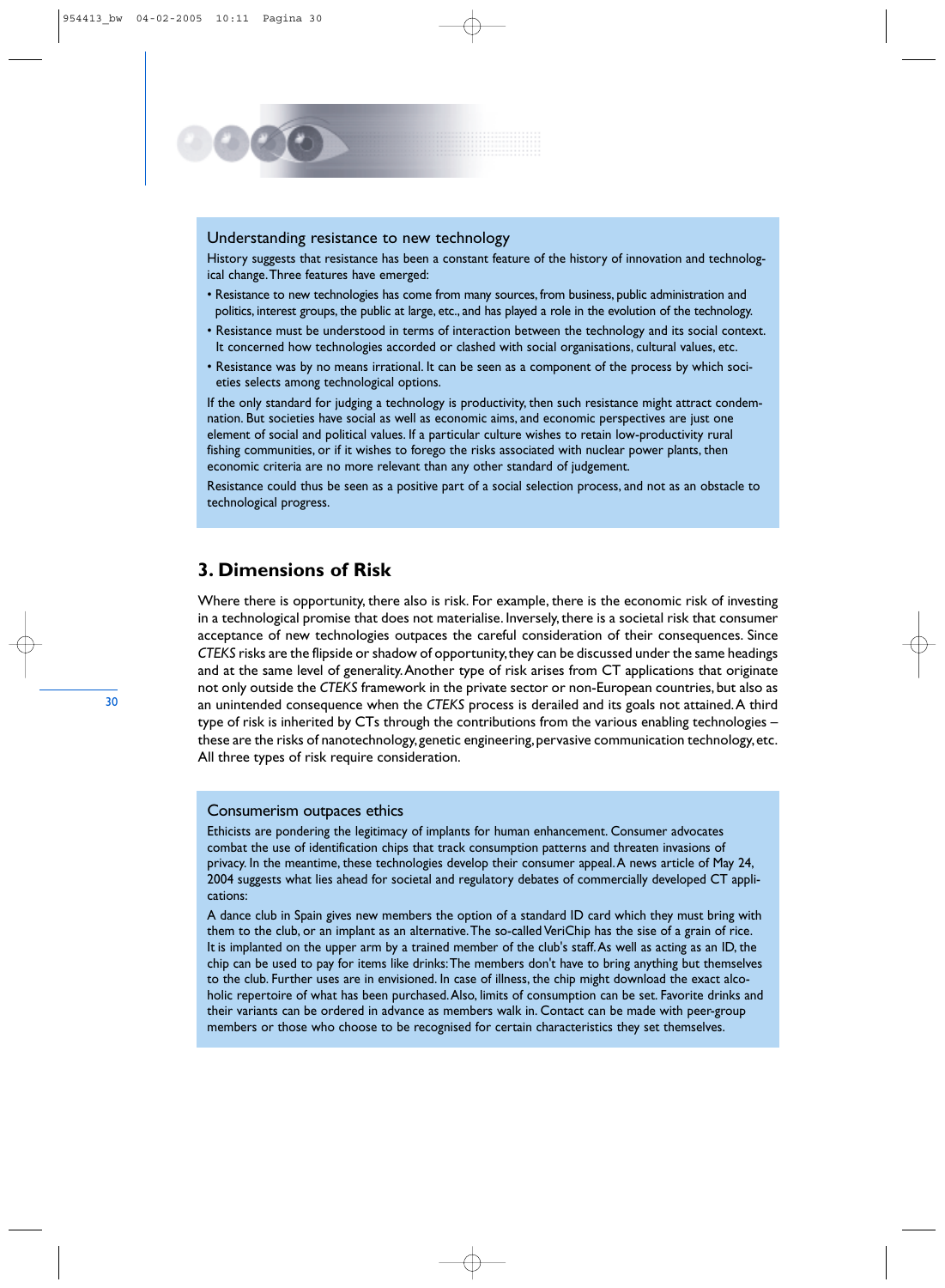## **3.1.The Flipside of** *CTEKS*

CTs were defined as enabling technologies that enable each other for the achievement of a common goal. *CTEKS* represent the European approach of setting agendas for CTs that will draw together enabling technologies and knowledge systems towards common goals appropriate to Europe. In a previous section (pages 17f. above), four general characteristics of likely CTs as well as *CTEKS* applications were identified. Each of these represents economic and scientific opportunity (pages 24f. above), but each of them represents also a category of risk.

• *Embeddedness*: The convergence of nanotechnology and other enabling technologies in specific engineering projects expresses an underlying philosophical agenda, namely the total constructability of humanity and nature.To the extent that ambient computing and other *CTEKS* engineer entire systems or artificial environments, they offer a constructed second nature in place of first or original nature.This artificial nature is also culturally determined in that it is a product of human creativity. It replaces the original function of culture, namely to assert the realm of humanity against that of nature.This hybrid nature/culture has been a subject of philosophy and cultural studies for several decades.With nanotechnology and CTs it has been adopted as a declared aim of research.The most direct and profound effect of *CTEKS* is therefore to change traditional boundaries between the self, nature and social environment, where the social environment includes people, groups of people, informal and formal institutions. It also includes arenas and places, both physical and informational, where goods and beliefs are traded and transformed. Over the last decades society has witnessed effects on the sense of reality and responsibility of those who are immersed in computer games, Internet surfing, and chatting. In light of CTs, society will be confronted with far more frequent and deep transformations of people's and groups' self-understanding.

### A matter of choice?

Many technologies are shaped in part through consumer choice. DVDs, cell-phones, and the Internet serve as examples of how demanding consumers are shaping consumer products.While new ways have to be found to regulate these products, individuals remain free to purchase them or not.

Other technologies require political decision making. Public transportation systems, sewage plants, and the electric grid are instituted and maintained through public deliberation and decision-making.

Some technologies advance neither through the cumulative effect of consumer choice nor through public decision making. Climate controlled buildings are a case in point. Even the executives who commission office buildings do not explicitly choose to forfeit their option of opening their window, drawing a curtain, or lowering a shade.They encounter this as an effect of a rather different economic choice.As we find ourselves in certain artificial environments, we discover that too many drivers are shaping them and that their interaction does not permit intervention at strategic points. Here, the dissatisfaction of users does not readily translate into changes of design.At the same time, individuals cannot easily opt out.

Then there are diffusion patterns that count on the passivity of consumers. Certainly in the case of "spam" e-mails and perhaps with the deployment of RFID (object identification) tags, the sheer quantity and pervasiveness of offers is meant to be disproportionate to consumer demand.These technologies elude social shaping by diffusing in a quasi-natural manner.

In light of the concern that the development of CTs may not be controllable at all, the pursuit of *CTEKS* applications requires vigilance and care. Especially as they involve the creation of articificial environments, an effort needs to be made to ensure transparency and openness to public deliberation.

*• Unlimited Reach:* The notion regarding the total constructability of humanity and nature is matched by the suggestion that CTs may provide a technological fix for every problem.This suggestion could prove especially problematic in regard to ecological problems.CTs promise less energy-consuming and waste-producing manufacturing, remediation-technologies for pollution, and improved sensing capabilities for environmental monitoring.Taken together,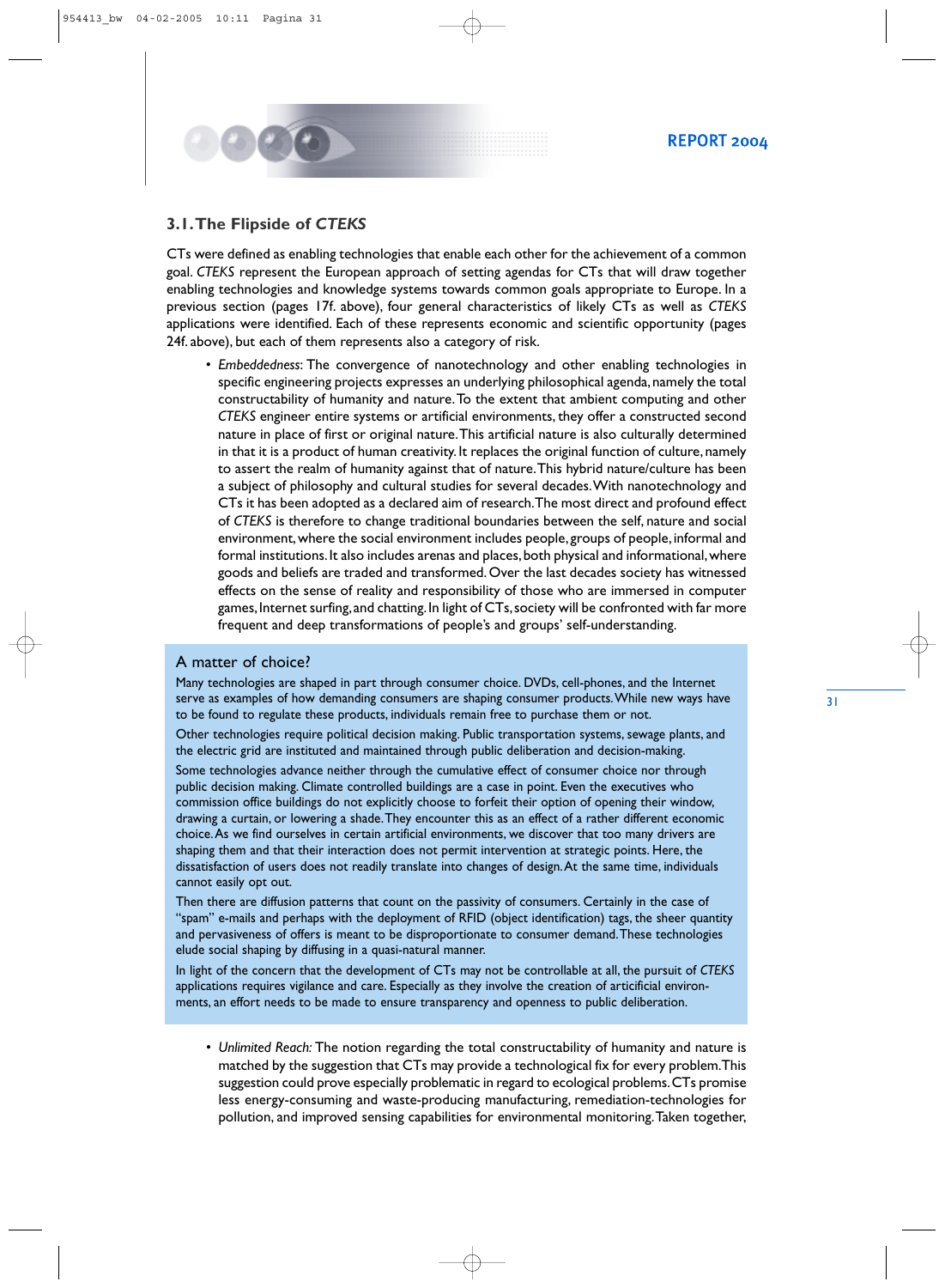these may produce the dangerous illusion that our ecological problems are under control. This also appears to reduce the need to curb consumption or to recycle. Finally, it undermines awareness of our dependence on nature as a fragile habitat that needs to be preserved.

*• Engineering the Mind and the Body:*Whether of or for the body and mind,CTs raise legal and philosophical issues regarding human inviolability,dignity,and autonomy.This begins with the seemingly inconspicuous case where more and more decisions are delegated to machines. This is initially done for the sake of convenience or security but ultimately with the effect of loss of knowledge and skill and a surrender of autonomy and responsibility.An extreme vision of this are autonomous killing machines that are developed for military purposes and that, once launched, do not require and perhaps cannot accommodate human input into a life or death decision. Equally troubling are plans for using implants and other technologies to transcend human limitations.This presupposes a conception of the world which treats nature as an immense computational machine.Within this world the human being is thought of as just another machine.This may spell an end to ordinary conceptions of morality which are related to questions of freedom and meaning.If humans self-identify with the perfectibility of the machine, they are subscribing, in effect, to a meaningless, mechanistic world in which there is no genuine moral choice.To this "ethical impact of CT's corresponds a legal impact since the existing legal framework, or volume of legal norms and court decisions, both on the national and on the European levels,is not ready to address technological transformations of the human body or mind. For example, how neutral or socially coercive is the decision of individuals to gain an advantage for themselves or their children through artificial enhancement? Inversely, when entire environments are engineered to structure human action, do individuals have a legally and socially protected choice to opt out?

#### Outside the framework

A review of the legal situation in Europe has only just begun in the case of nanotechnology, let alone for CTs. Even at this very beginning, inadequacies of the current regulatory framework become apparent.

- Currently, medical devices such as syringes are regulated differently than pharmaceuticals. CTs are beginning to develop chemically engineered drug delivery devices that may interact with the body much as pharmaceuticals do.These devices require a re-orientation of the regulatory scheme.
- Currently, chemical substances are regulated in regard to composition and quantity.The regulations tend to apply only if several tons of a certain compound are produced annually. Nanoparticulate chemicals of the same composition may have strikingly different properties.Also, they can be effective in extremely small quantities and are produced accordingly.The need for new regulatory protocols has been recognised.

Similarly, fundamental rights as presently interpreted will most likely not provide adequate answers to the human rights' challenges posed by CTs, especially regarding the inviolability of the human body. For example,

-do the established standards of medical ethics apply to a person who desires an implant for the stimulation of a happiness centre? How does one distinguish here between prescribed psycho-pharmaca, legal life-style choices (TV and alcohol), illegal drugs, and a voluntarily implanted, switchable electrode?

• can or should the laws banning doping in sports be extended to ban the attainment of chemically or electronically induced temporary advantages in the competition for a workplace?

In particular, *the ethical review of research proposals* may need to be expanded. For example,

- where, currently, there is concern about "the use and deliberate release of genetically modified microorganisms," this will have to be broadened to include technically created quasi-organisms;
- while there is, of course, no human right that the natural environment should be transparent and intelligible, there may be such a right in respect to the artificial environments that permeate and displace the natural ones;
- future debate may add to the list of excluded fields of research all research that considers the natural process of ageing as a disease to be cured.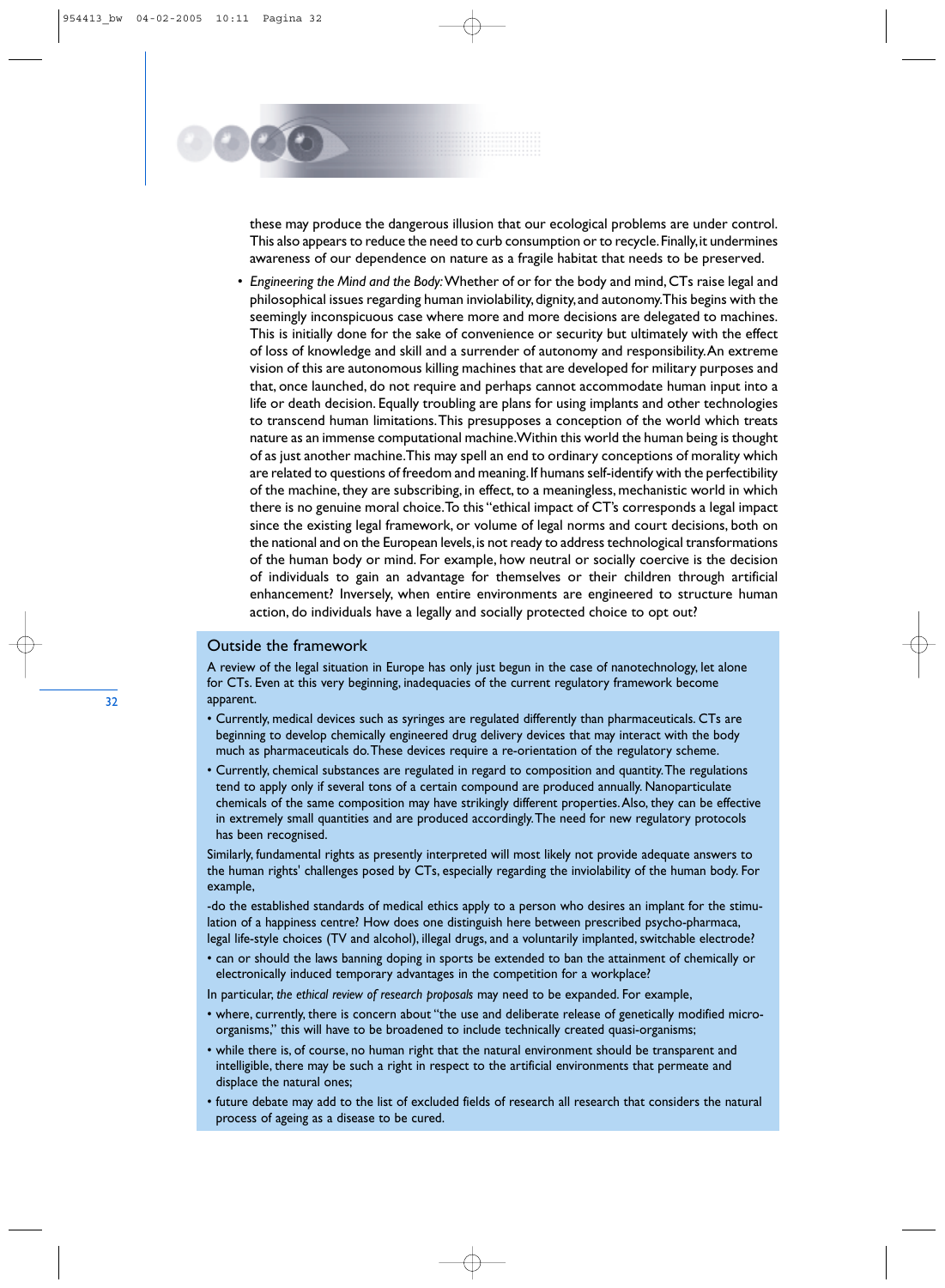*• Specificity :* a destabilising and unsettling effect on human relations. This begins with the implementation and diffusion of the technology. Rather than being purchased by individual users, technology that is distributed across an artificial environment makes it difficult to know who its users and beneficiaries really are.The invisibility of CTs raises questions as to their absence or presence.This is equally troubling when they are needed to sustain a specific action and when one does not know whether, like computer viruses, they might appear any time and attack a delicate technical system or organism at some unknown place. Finally, such technology raises issues of control.When, at what point in the process, and by whom can it be switched off? But even when they work as reliably and successfully as one could wish, CTs may have a socially destabilising effect as economic efficiency produces greater unemployment,as targeted medical treatments increase longevity,as CTs exacerbate the divide between the rich and the poor, between technologically advanced and traditional cultures.

This category of risks requires that from its beginning in the WiCC initiative, *CTEKS* provide mechanisms for public deliberation and social engagement, including the participation of social scientists and ethicists in the agenda-setting and research process.

### **3.2. Use, Dual Use,Abuse**

*CTEKS* come into existence only through the policy process of agenda-setting.This should provide a safeguard against unethical and highly contested CT applications. It is no safeguard against some of the challenges to ethics and human self-understanding that are implicit in the CTs themselves. It is also no safeguard against dual use or unintended consequences of *CTEKS* application, or against the possibly harmful products of CT research by private enterprise or in non-European countries.

Particularly troubling and internationally destabilising are "Converging technologies for domination on the battlefield." They exploit the most dangerous potential of CTs, including technologies for surveillance and invasions of privacy,for the enhancements of soldiers' bodies,for remote manipulation of soldiers' minds, and for autonomous killing machines. CT weapon systems might act to infiltrate and attack computers,combine with selective bioweapons,or target individual politicians.In any event, the very uncertainty about their capabilities may lead to a new,highly unstructured and non-negotiable arms race. New military threats and their perceptions may decrease stability and endanger international security.

Also, many of these CTs may undermine and jeopardise the international law of warfare.

It is easy to imagine that the concerted effort of the armed forces of various countries will inspire abuses by small groups of militants, by criminals, perhaps by businesses and even government. For example, business can market consumer spin-offs of military developments and thus prepare the ground for enhancement technologies and other controversial applications. Also, business and government might employ surveillance technology for sophisticated forms of industrial espionage or to gather data about consumers and citizens.

This dimension of risk requires supra-national, trusted mechanisms for monitoring and assessing national,European,and international CT developments,as well as proactive negotiations of limitation treaties and codes of good conduct.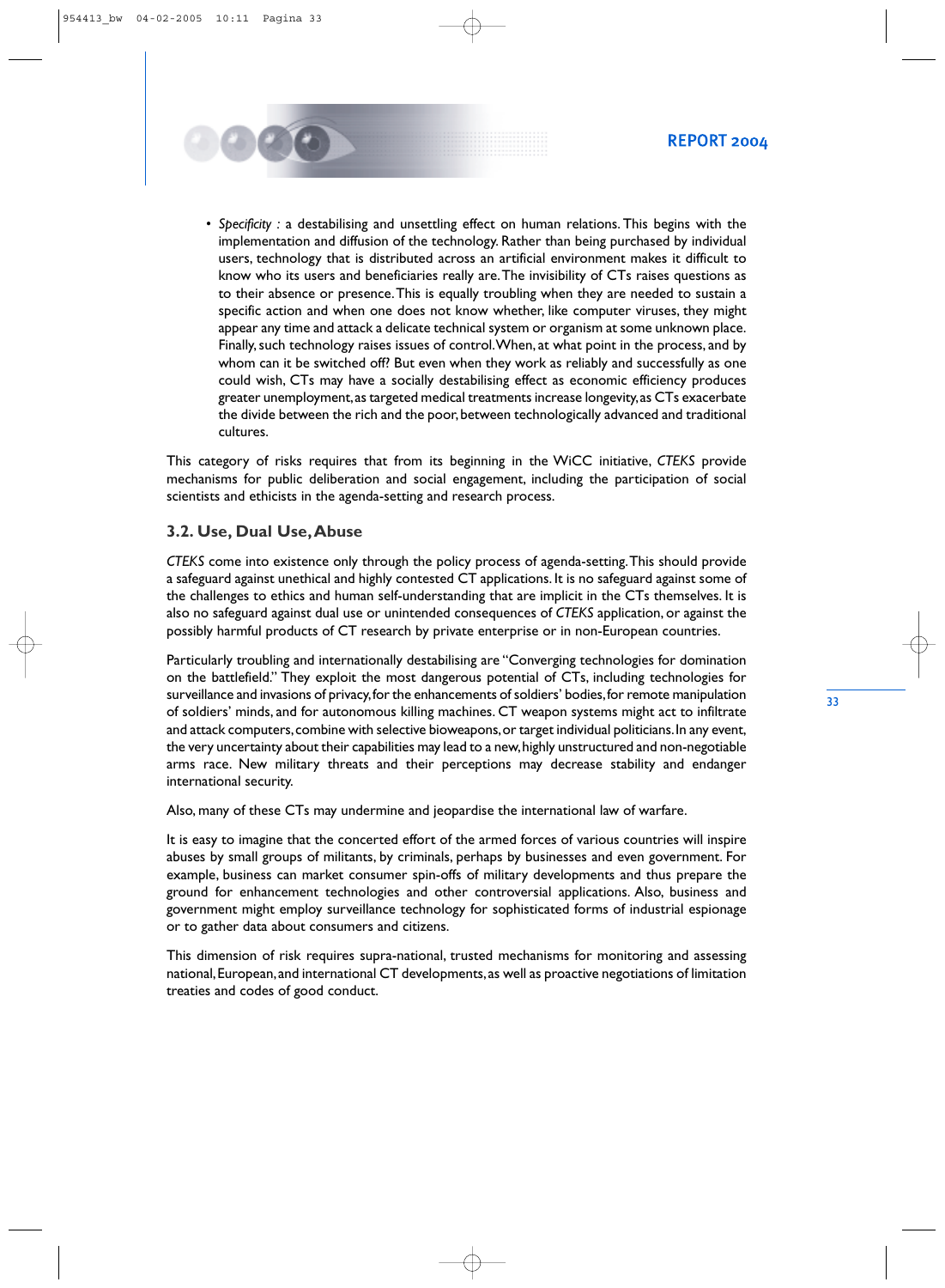## Military applications

Nanoparticles developed to transport therapeutic drugs through the blood-brain barrier or into specific cells, could also be used to carry incapacitating or lethal agents.Technologies developed for individualised therapy or for selective destruction of cancer cells – such as releasing an agent or triggering a certain molecular action only after a certain DNA pattern has been detected – could be applied to produce selective chemical or biological warfare agents – affecting only people with certain genetic traits, or even only a single individual. Nanocomposite materials may allow all-plastic firearms and micro-missiles that evade detection by x-rays and metal detectors. Extremely powerful computers together with new levels of artificial intelligence and advances in robotics could lead to autonomous fighting robots or vehicles. Cheap very small sensors and mobile micro-robots, even electronically controlled animals, could be sent for surveillance and for (surprise) attack. Body manipulation applied to soldiers (against sleep-deprivation effects, for shorter reaction times) could create *faits accomplis* undermining a broad societal debate also on the civilian benefits and risks of such interventions

Contingencies where the EU would consider "as a last resort the use of force in accordance with the United Nations Charter" (for crisis management or against proliferation of weapons of mass destruction) do not require the most problematic applications of CT. Military efficiency has to be balanced against the effects on the international system.The EU Security Strategy is committed to the "development of a stronger international society, well functioning international institutions and a rule-based international order." It builds on the fact that "our own experience in Europe demonstrates that security can be increased through confidence building and arms control regimes." Accordingly, the EU should act to strengthen existing disarmament treaties such as the Biological Weapons Convention, work for preventive limits on large and small military robots and for international agreements regulating non-medical body manipulation.

In order to monitor and mitigate new threats from terrorism, proliferation of weapons of mass destruction and organised crime, it is prudent for the EU to fund research in the use of CTs for better detection and neutralisation of biological-warfare agents, cyber attacks, invasions of privacy etc.

## **3.3. Inherited Risk**

The convergence of various enabling technologies means that some of the risks associated with the contributing technologies will be imported into CTs.Many of these risks are already subject to debate, especially those of biotechnology and genetic engineering.Also, the potential risks of some aspects of nanotechnology on the one hand, information and communication technology on the other hand are receiving public attention.Since these risks are not specific to CTs,they are not considered here. Expert groups, ethics commissions, non-governmental organisations, etc. will continue to address pressing issues such as genetic screening, nanoparticle toxicity, privacy invasion, etc.

*CTEKS* research will not only inherit the risks of contributing technologies: the deliberate process of agenda-setting for *CTEKS* can also serve to confine these risks by designing the research process proactively.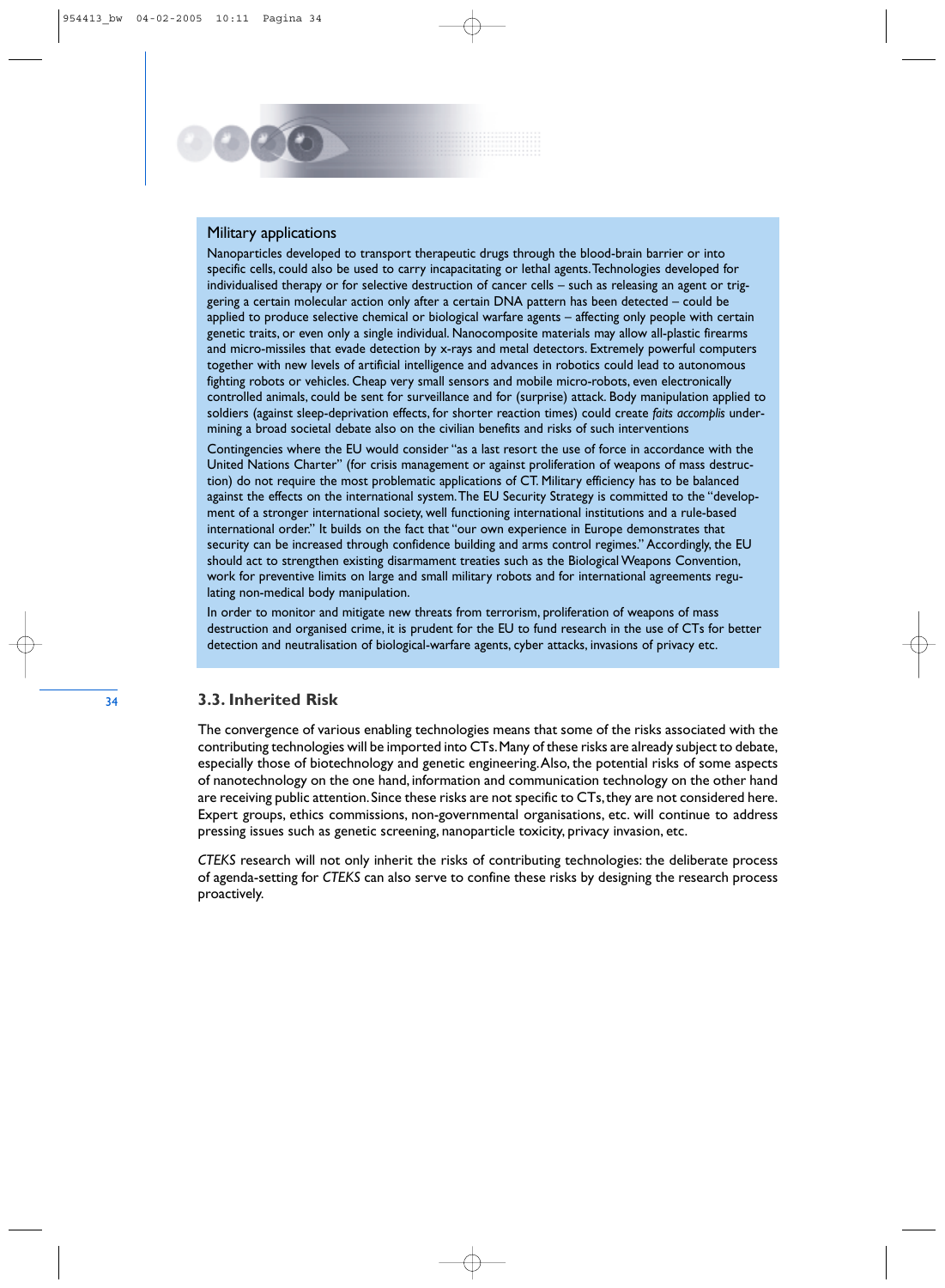# **4.** *CTEKS* **for a Coherent Public Research Agenda**

The current state of nanotechnology research has been described as as a wide spectrum of unstructured activities , that need to be integrated within a goal-directed research agenda.While there is closely related research on molecular wires, controlled growth and optical properties of carbon nanotubes, etc., these efforts are usually conducted in parallel. Some molecular wires have better or more interesting properties than others. When these are discovered, researchers are often at a loss to see just how these can be made to contribute to ongoing investigations of computer architectures.Accordingly, the EC's Communication on Nanotechnology emphasises the need "to make rapid progress in nanotechnology via interdisciplinary R&D":

*"In this context,one must focus on the synergy of research,infrastructure and education – they are indissociable. Such a 'system approach'will boost both knowledge production while also attracting to,and retaining in Europe, the best minds for nanotechnology R&D."<sup>26</sup>*

All enabling technologies stand to profit from the proposed system approach.The WiCC initiative and subsequent *CTEKS* agenda-setting fits into this approach by "exercising a catalytic effect" on national and disciplinary research initiatives and by establishing a coherent "framework for major technological projects."<sup>27</sup> A catalytic effect can be achieved only when researchers can freely and creatively respond to significant challenges. *CTEKS* agenda-setting therefore should not be about formulating narrowly defined tasks.Instead it provides the required synergistic impulse by establishing high profile challenges and a forum in which they can be addressed by researchers in nanotechnology and other enabling technologies.By involving many stakeholders in the formulation of these challenges, *CTEKS* expand on the concept of "technology platforms" and thereby advances the EC's policy goal to "improve the coherence of public research agendas throughout Europe."<sup>28</sup>

<sup>(26) &</sup>quot;Communication from the Commission: Towards a European strategy for nanotechnology," COM (2004) 338, section 3.1.1., p. 10.

<sup>&</sup>quot;Communication from the Commission: Science and technology, the key to Europe's future - Guidelines for future European Union policy to support research" COM (2004) 353, section 1.2., props. 6 and 9, p. 2.

<sup>(28)</sup> Research in the Financial Perspectives 2006-2013: Commission Proposals (February 2004).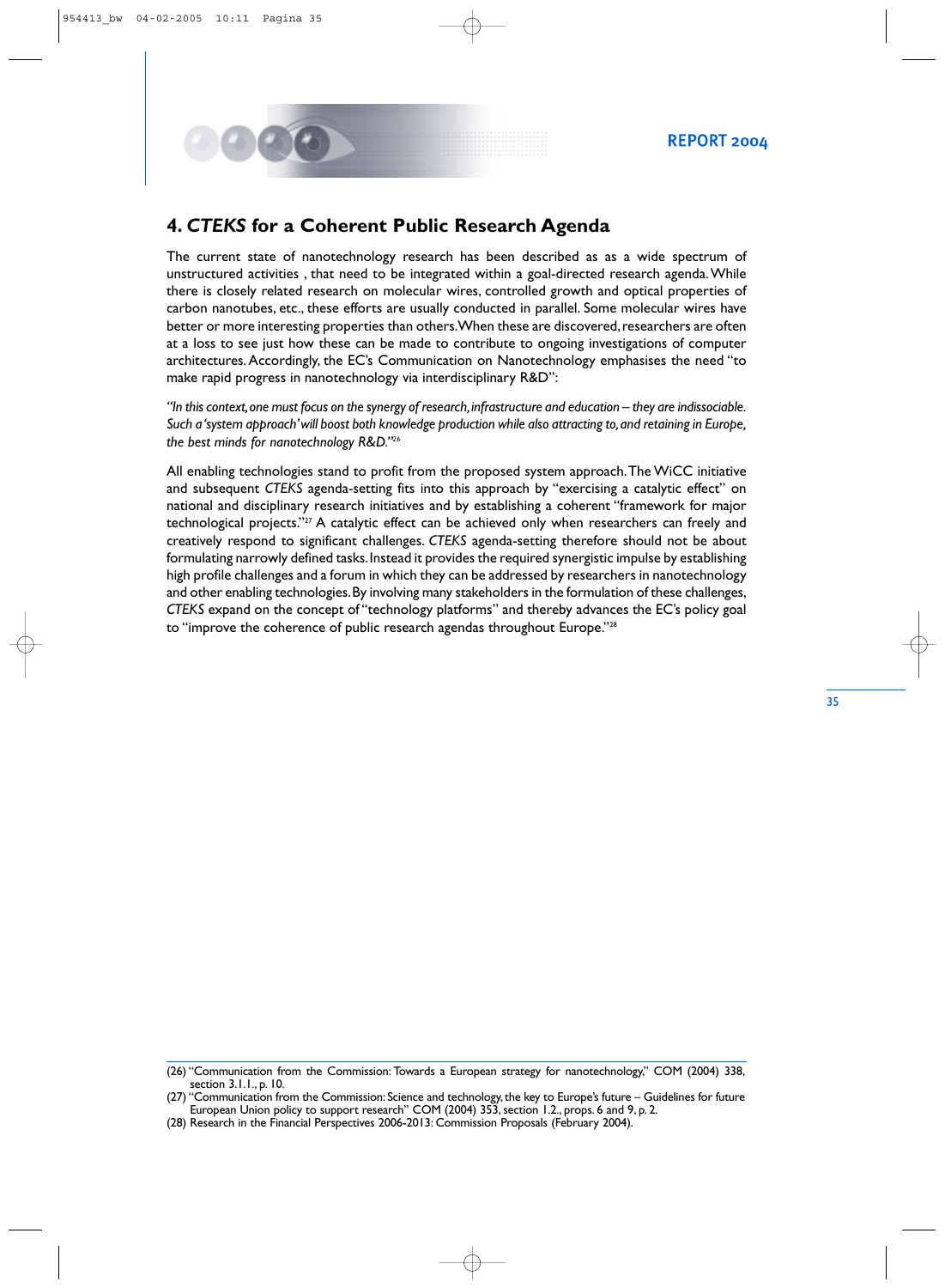# **Part 3**

# **European Steps towards Convergence**

CTs represent a significant opportunity for a European knowledge-based economy.The High Level Expert Group's first and most important recommendation is therefore to establish *CTEKS* a thematic priority for European research.

The previous sections have shown that "*CTEKS*" is not just another label for the organisation of multidisciplinary research or the name for an agency that offers funding to CT researchers.Along the lines of "technology platforms," agenda-setting for *CTEKS* research intervenes vertically and cuts across a great variety of European work programs. Since it requires the deliberate formulation of a goal or challenge, the *CTEKS* process is a powerful science policy tool for the advancement of the Lisbon strategy (see pages 38 and 36f. above).This novelty of *CTEKS* requires that Europe take swift and bold action to grasp this tool and learn to deploy it.

In order to achieve *CTEKS* solutions by 2020, the current sixth European Framework Programme needs to incorporate preparatory actions on converging technologies.These actions will start the *CTEKS* process.They include the WiCC initiative.The preparatory actions should conclude with the establishment of various *CTEKS* research programs or projects in the general areas of health, education,ICT infrastructure,environment,and energy.In each of these areas,several *CTEKS* programs might be specified, i.e., agendas set and road-maps developed. Full implementation in program calls should follow.

This requires immediate action in terms of research activities, research infrastructure and governance, and foresight for Europe.

# **1. Research Activities**

*CTEKS* can make better use of existing knowledge by discovering productive relations between enabling technologies and knowledge systems.Through ambitious agenda-setting it can also stimulate basic research and the generation of new knowledge. Both of these approaches call for the development of prototypes.

## **1.1. Mobilising Knowledge for** *CTEKS*

Multidisciplinary programs often start with a survey of related fields to ensure that the relevant disciplines are in the team and enabling contributions can be made. In the case of CTEKS, such surveys serve the purpose of discovering projects of promise.

The European approach to CTs assumes that nano-, bio-, and info-technologies are not the only enabling technologies capable of enabling each other.This assumption affords a fresh look at extant disciplines and their knowledge systems. Enabling technologies and knowledge systems in the engineering, natural, social, and human sciences should therefore be identified on regional, national, and European levels.After their characterisation and placement on conceptual as well as geographic maps, connections and complementarities between various endeavours can be discovered or constructed.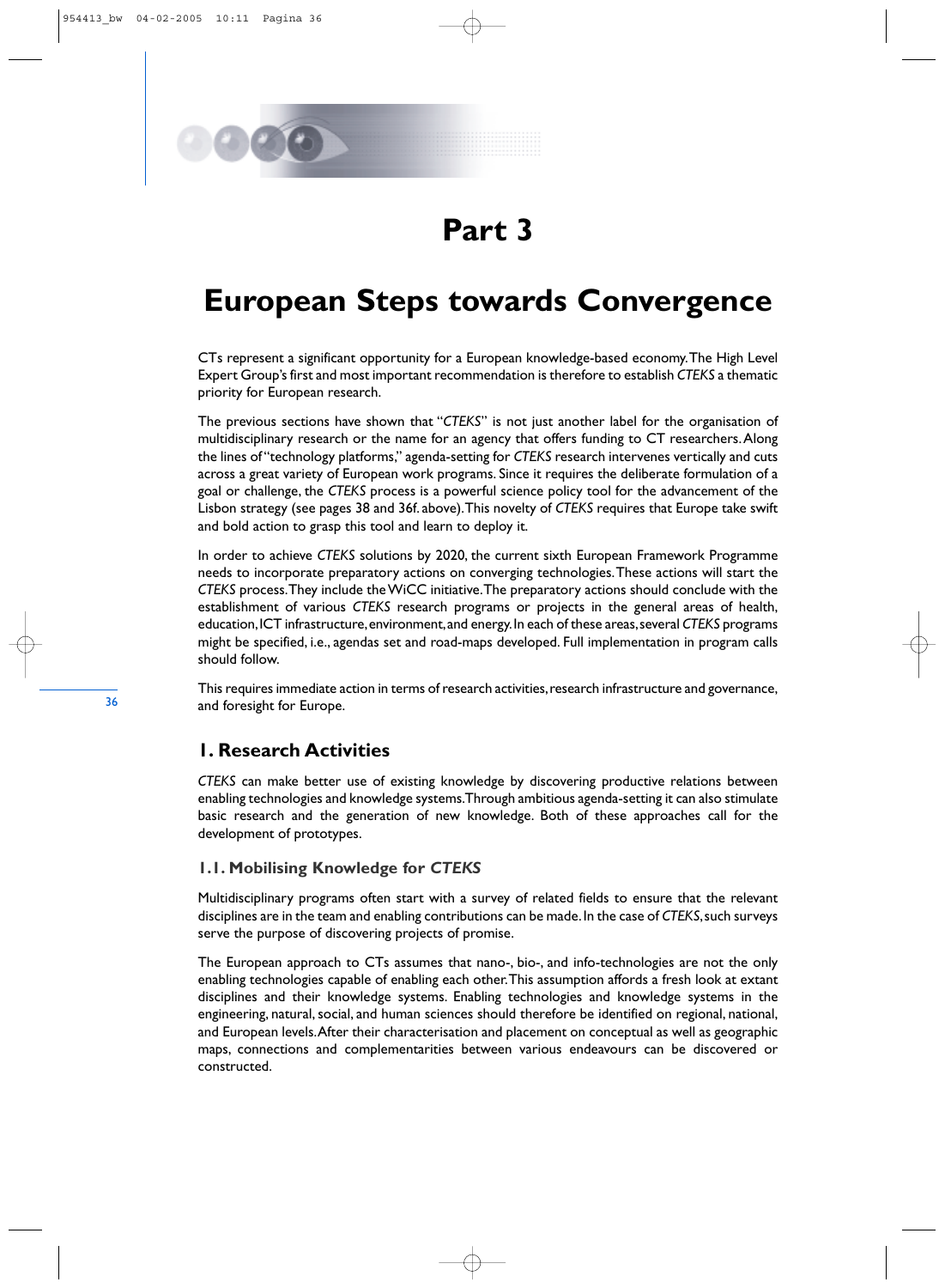The resulting database should allow for conceptual experimentation, for example through the introduction of hypothetical *CTEKS* goals or regional alliances.These experiments might be conducted algorithmically or in brainstorming sessions of small expert groups or in combination of the two. This heuristic methodology can be used to generate proposals for *CTEKS* research. Once this methodology is in place, the proposals are made available to the European and National Research Councils, also serving as inputs to the WiCC initiative.

The survey and collation of existing knowledge is continuous and always incomplete.The formulation of *CTEKS* research agendas does not depend on its completion. Even as the WiCC initiative is only beginning to widen the circles of convergence from a core of CT researchers, a prototype can be developed and refined for the heuristic process of discovering opportunities for *CTEKS* research. This prototype "ConvergenceDiscovery" heuristic seeks to identify effective mechanisms for generating with social imagination a potentially viable *CTEKS* vision from a limited sample of enabling technologies and knowledge systems.

A separate survey of existing knowledge is required with regard to the cognitive sciences.The expert group proposes the formation of an international expert group that develops an opinion about the inclusion into the engineering paradigm of cognitive processes ("engineering of the mind") as in the US approach to NBIC. This is best achieved by way of a conference that scrutinises the implicit cognitive science assumptions of the report "NBIC Convergence for Improving of Human Performance."

## **1.2. Stimulating Research through** *CTEKS*

A different prototype methodology needs to be developed and refined for the inverse process of identifying European needs and using them as catalysts for convergence. Here, the expert group recommends a prototype "EuroSpecs" process. It begins with European needs in general areas of health, education, the environment, etc. as identified in the Millenium Declaration, Lisbon Agenda, or forthcoming European policy initiatives. It goes on to offer design specifications for *CTEKS* solutions that address these needs. Somewhat like a competition for architectural designs, these specifications constitute a call to public and private sector researchers to submit design proposals. For the most compelling among the entries, detailed road-maps will then be developed. They specify conceptual, economic, and technical resources and obstacles towards implementation, time-lines, social costs and benefits. Finally, a normative assessment compares the proposed engineering solutions against political, regulatory, and laisses-faire approaches. This assessment should be socially inclusive and ethically aware.When a *CTEKS* design proposal is approved by stakeholders ranging from expert scientists to NGOs and ethicists, a corresponding call for proposals can be issued.

Both,the "ConvergenceDiscovery" and the "EuroSpecs" process of discovering and stimulating *CTEKS* agendas rely primarily on the expertise of CT researchers.Assessments of scientific and technical feasibility can only be made by them.Other stakeholders contribute to the refinement and selection of agendas. By investing social imagination into the creative process, they may also help CT experts see expanded possibilities for convergence.

## **1.3. Design Challenges for** *CTEKS* **Solutions**

The expert group's sample flagship research proposals (see page 27 above) identify challenges for *CTEKS* research. As sketchy as these proposals are, they have an implicit design component in that they suggest that the sought-after solution to problems of European communication,obesity,or energy should be in tune with European values and fit within certain parameters or specifications.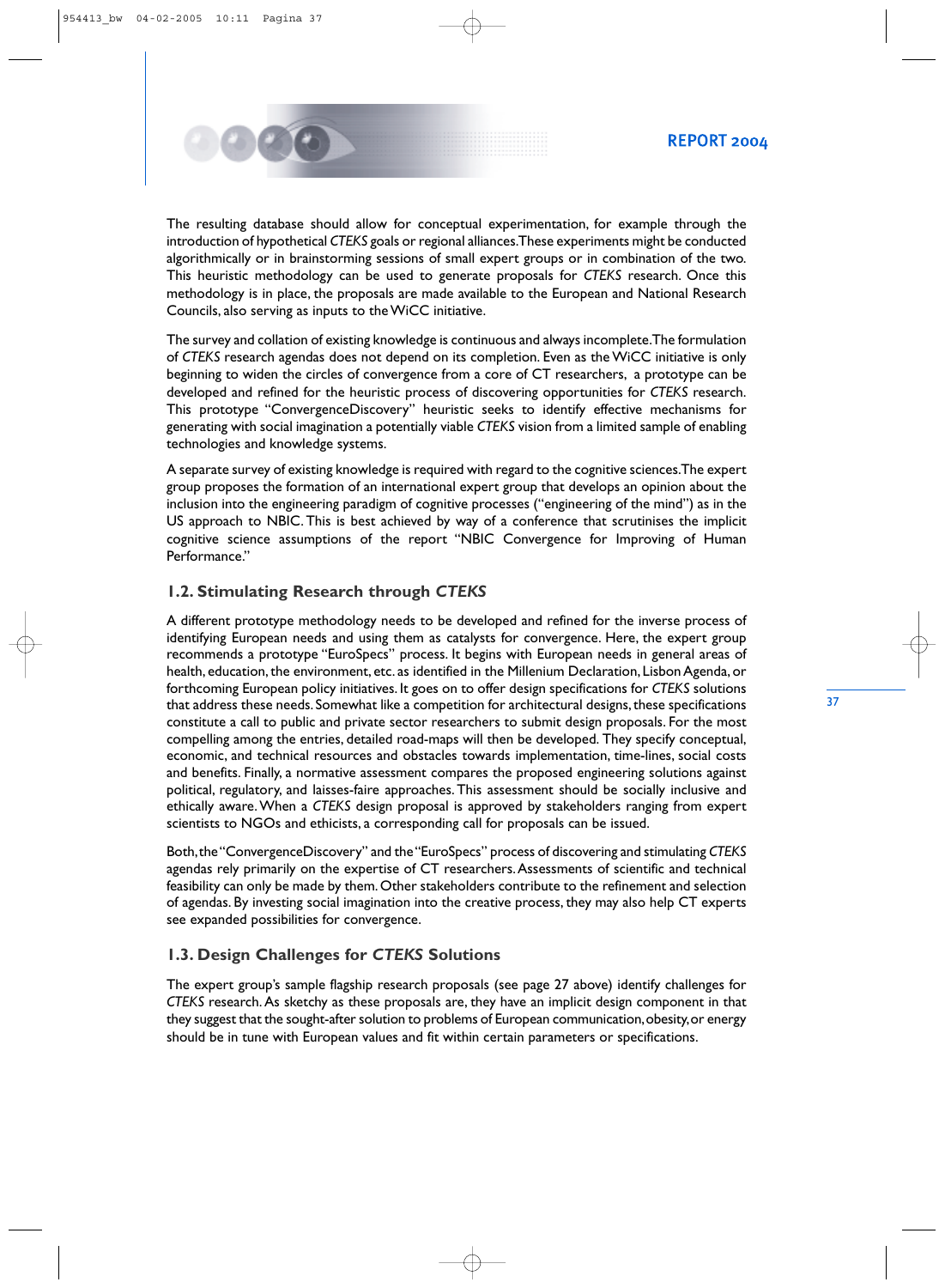This "product development" approach to science policy presupposes that there may be "General Design Principles for European CTs." The expert group therefore recommends a EuroSpecs process for the exploration and formulation of such guiding principles. Innovation studies, ethics, social science, process engineering, science and technology studies, economics, product development, and political actors should come together in this effort.As a research process on the history,adequate formulation, and implementation of such technology design specifications EuroSpecs can extend the work of the FP6 thematic priority "Science and Society" and closely integrate it with the research of scientists and engineers. Institutionally and as a normative process, EuroSpecs can develop in parallel to and co-ordinated with the European Group on Ethics (EGE).

Early discussion of these design principles allows Europe to take the lead in an international consideration of norms for technological development. They might underwrite, for example, an international "code of good conduct" as envisioned in the EC's Communication on Nanotechnology.<sup>29</sup>

In support of the *CTEKS* process, research is needed also about the processes of innovation and diffusion, the economies of artificial environments, conditions for multidisciplinary, interdisciplinary, and transdisciplinary work.

#### *1.4. Supporting research*

The assessment of the prospects and limits of *CTEKS* requires scientific research in cognitive science, evolutionary anthropology, economics, philosophy and ethics. Effective monitoring of *CTEKS* and societal feedback to the agenda-setting process requires Begleitforschung (accompanying research alongside science and technology R&D).

• This report highlighted on various occasions the need for the support of basic cognitive science. For the purposes of *CTEKS*, cognitive science needs to investigate the physical and social determinants of cognition as well as their interplay. The role of commonsense psychology as the basis of social science research has to be questioned.The potential and limits of "engineering for the mind" and "engineering of the mind" need to be determined. Also, the effects on cognitive processes by technical environments should be investigated: If the video game culture has altered how students learn, the pervasively artificial environments of the future will have a more profound effect.

As CTs pursue the perfectibility of humans and society, evolutionary anthropology needs to study and communicate the meaning of seeming imperfection, diversity and human limitation. Some processes in human brains work more slowly than those of animals with superior reaction-times.This slowness,however, gives us time for reflection and allows us to distinguish instinctual and deliberate responses. What happens when technology is used to speed up human response-times? Similarly,evolved notions of how the mind works (commonsense psychology) need to be investigated, their value and limits determined.

- Reports and surveys about nanotechnology and converging technologies, including this one, make economic assumptions as they compare international expenditures and corporate profits, evaluate market potentials and consumer demand, or predict returns on public investment. These assumptions require careful scrutiny. Also,pervasively artificial environments may create new economic dependencies that need to be investigated. They can also offer new opportunities and constraints for wealth-generation.
- The construction of an artificial nature requires philosophical and social orientation and critique especially as it regards the foundation of ethics and societal values in concepts of freedom and human nature.

<sup>(29) &</sup>quot;Communication from the Commission:Towards a European strategy for nanotechnology," COM (2004) 338, section 5, p. 22.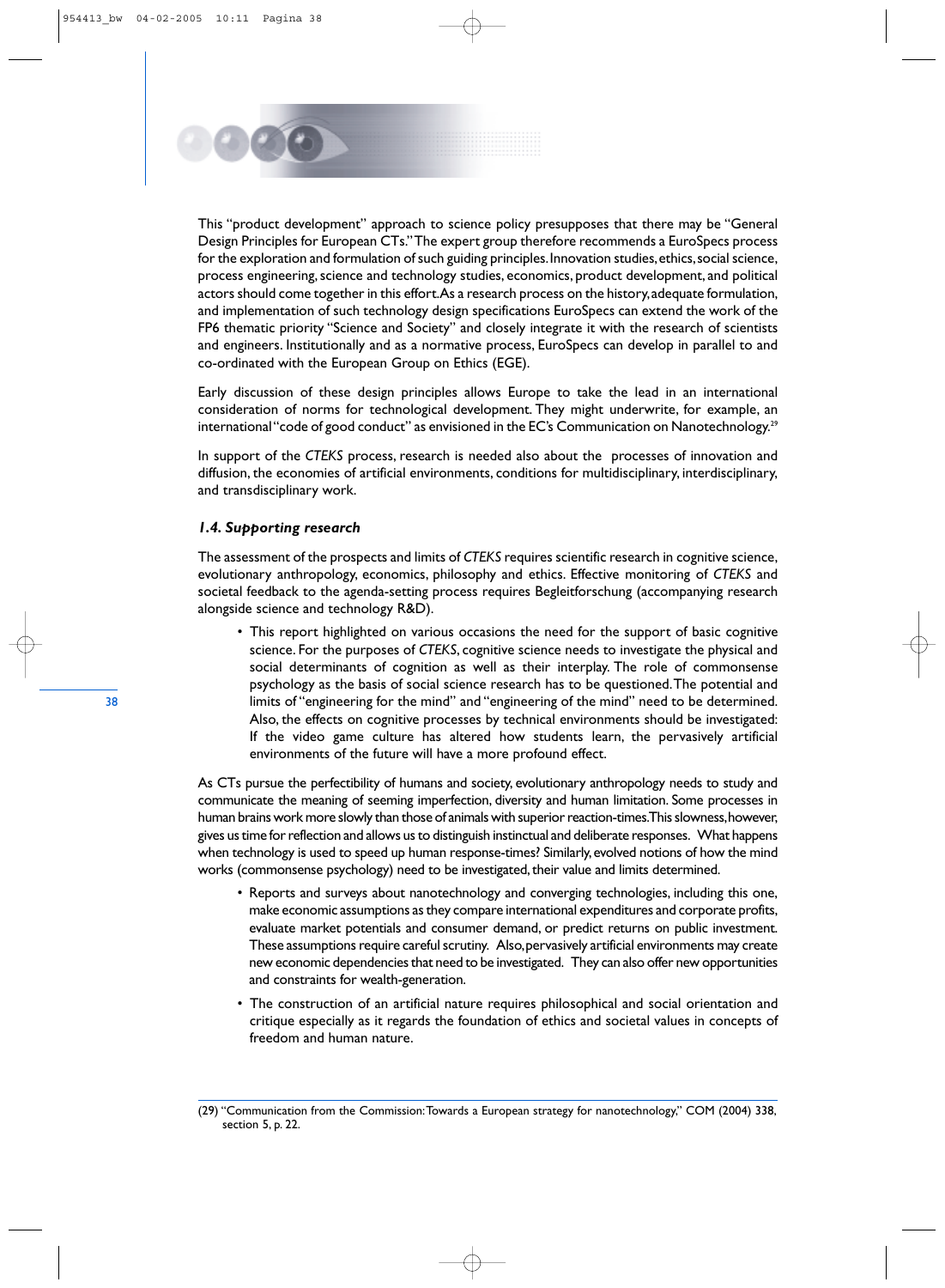954413\_bw 04-02-2005 10:11 Pagina 39

• EU and US research policy on nanotechnology calls for Begleitforschung ("accompanying research"). It serves to "raise the recognition of research on societal implications to the level of scientific and engineering topics as agents of change,and involve social scientists and economists in R&D groups."<sup>30</sup> Inclusion of social scientists and humanities scholars as participant-observers in the WiCC initiative and *CTEKS* R&D promotes awareness of the entire life-cycle of technology-based responses to socially identified needs.It fosters mutual understanding and cooperation of scientists and engineers,consumers and producers,citizens and policy makers in *CTEKS* research. It allows for the identification of alternative pathways of technological development.

The proposed supporting research need not await the establishment of *CTEKS* as a thematic research priority.Since it affords important background knowledge for the design of *CTEKS* research,it should begin immediately.

## A normative setting

Candidate norms or design specifications for deliberation and debate in the EuroSpecs process include the following:

- Instead of delegating human responsibility to automated machine-like processes, *CTEKS* ought to support and sustain responsible judgement. Instead of deskilling production and design processes, they should further qualify a highly skilled European workforce.
- Even as they become invisibly small, integrated with the surrounding environment, and pervasive, *CTEKS* ought to be transparent and provide a technological infrastructure for observing, monitoring, and controlling their operation.They should not destabilise human practice by introducing uncertainties about the presence or absence of technological processes that take place beneath the threshold of perception and that either sustain human action (interactive sensor systems) or undermine it (erosive or surveillance technologies).
- The technological and social infrastructure ought to support the choice of opting out of CTs.Their introduction should not produce coercive effects in a free-market environment, for example, pressure to alter one's or one's children's mental innate abilities for the sake of survival or success.At least, potentially coercive impacts should be taken into account before funding the development of a technology.
- The development and diffusion of *CTEKS* ought to be accompanied by technological and educational strategies to empower individuals. *CTEKS*-literacy should go beyond general knowledge how the technologies work in principle.Technical and conceptual tools need to be provided for detecting *CTEKS* applications, interacting with them, screening them off, etc.The development and educational diffusion of such counter-technological tools ought to be included with technology R&D.While successful technologies tend to become a "black box," counter-technologies open the black box and reveal the inner workings of the system.
- Just as knowledge of the human genome must not be privatised, the operating systems or media for the creation of information and communication technologies ought to be "open source." Similarly, the tools and techniques for the nanotechnological creation of molecular architectures belong to the commons.The basis or medium for the development of knowledge-based technological solutions should not be privatised.
- Though CTs could be used to promote an increasingly homogeneous technical culture, *CTEKS* ought to be a tool for the development of local solutions that foster natural and cultural diversity.
- CTs might pursue engineering of the mind by physically altering or enhancing the human brain. In contrast, *CTEKS* should be dedicated to engineering for the mind and to improvements of the cognitive environment.
- The precautionary principle ought to be applied where *CTEKS* pose known risks that are unknown only in regard to their likelihood and severity.When even the nature of possible harms is unknown, the risks of *CTEKS* ought to be entered in a deliberative setting together with the citizens of Europe. Where arguments fail to persuade that such unknowns are worth engaging, other research avenues ought to be preferred.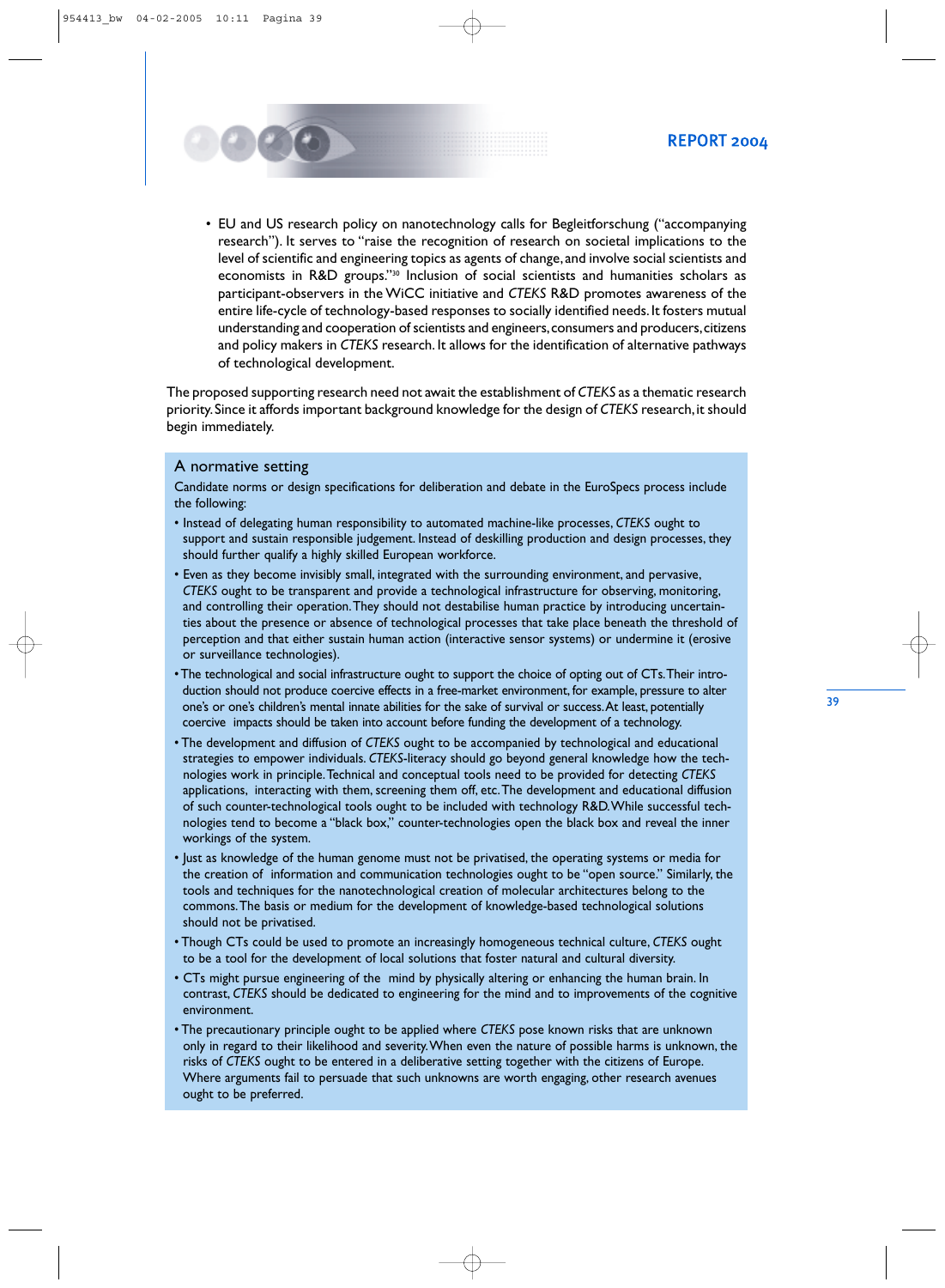# **2. Research Infrastructure**

The research infrastructure for *CTEKS* research has to be created along with *CTEKS* itself.The expert group's main recommendation to establish *CTEKS* as a thematic priority for European research therefore requires a number of support actions.The most prominent among these demands immediate action. It concerns the institutional infrastructure offered by the WiCC initiative and the coordinating WiCC office. Other support actions concern a European Competition for Centers of *CTEKS* Excellence and the educational infrastructure for attracting *CTEKS* researchers.

As with other technology R&D in Europe,perennial infrastructural problems need to be solved for the establishment of effective public/private partnerships.These regard Europe-wide regulatory standards, a unified patenting system, appropriate protections of intellectual property, and frameworks for a strengthened relationship between producers and users or consumers during the development-phase.

Though these issues are not specific to *CTEKS*, the expert group welcomes that a process will be launched in preparation of the next Framework Programme.<sup>31</sup>

## **2.1.Widening the Circles of Convergence (WiCC)**

The goal of the WiCC initiative is to establish *CTEKS* within a limited time-frame of 3 to 5 years as a thematic priority for European research primarily in the general areas of health, education, information and communication infrastructure, energy, and the environment. It sets ups and implements research agendas of social and economic relevance as envisioned in a February 2004 Commission Proposal:

*"Examples of these partnerships would include the development of a new generation of clean and economic aircrafts at the horizon 2020;the development of hydrogen networks and fuel cells,mastering electronics at the nano-scale, investment in future mobile and wireless technologies and applications, enhancement of joint efforts in embedded systems, as well as new technologies in solar energy, and European co-ordinated effort in advanced chemistry, for multiple industrial applications and social purposes."<sup>32</sup>*

Coordinated by a WiCC office, several seed workshops with selected CT researchers will prepare topically oriented conferences. Each conference surveys scientific and technological potential in a particular domain such as health care, energy supply, information and communication infrastructure, etc. It concludes with an agenda-setting workshop, the development of prototype program calls, and partnering arrangements.Expanding on the EU's concept of "technology platforms," WiCC initiatives and resulting *CTEKS* research programs will bring together a wide variety of public and private stakeholders,including social scientists and ethicists. The WiCC initiative ensures that *CTEKS* include an outreach dimension and that they draw on mechanisms for public deliberation and social engagement. By stimulating social imagination for *CTEKS*, the WiCC initiative and subsequent *CTEKS* agenda-setting have a catalytic effect on national and disciplinary research initiatives.They establish a coherent framework for major technological projects.

The WiCC office serves therefore to coordinate discussions, ensure transparency, and create resources such as an Internet platform,a database of surveys of CT and enabling technologies research, and a partnering exchange for *CTEKS* proposals.<sup>33</sup> The office also promotes *CTEKS* research within the EU by negotiating strategic sites for vertical *CTEKS* interventions that cut across work programs.

<sup>(30) &</sup>quot;Communication from the Commission:Towards a European strategy for nanotechnology," COM (2004) 338, section 3.5. See also Mihail Roco, "Broader societal issues of nanotechnology" (Journal of Nanoparticle Research: 5, 2003, 181-189, p.189

<sup>(31) &</sup>quot;Communication from the Commission: Science and technology, the key to Europe's future – Guidelines for future European Union policy to support research" COM (2004) 353, section 1.3., prop. 12, p. 4.

<sup>(32)</sup> Research in the Financial Perspectives 2006-2013: Commission Proposals (February 2004).

<sup>(33)</sup> This platform can be modeled on or should be an extension of www.nanoforum.org.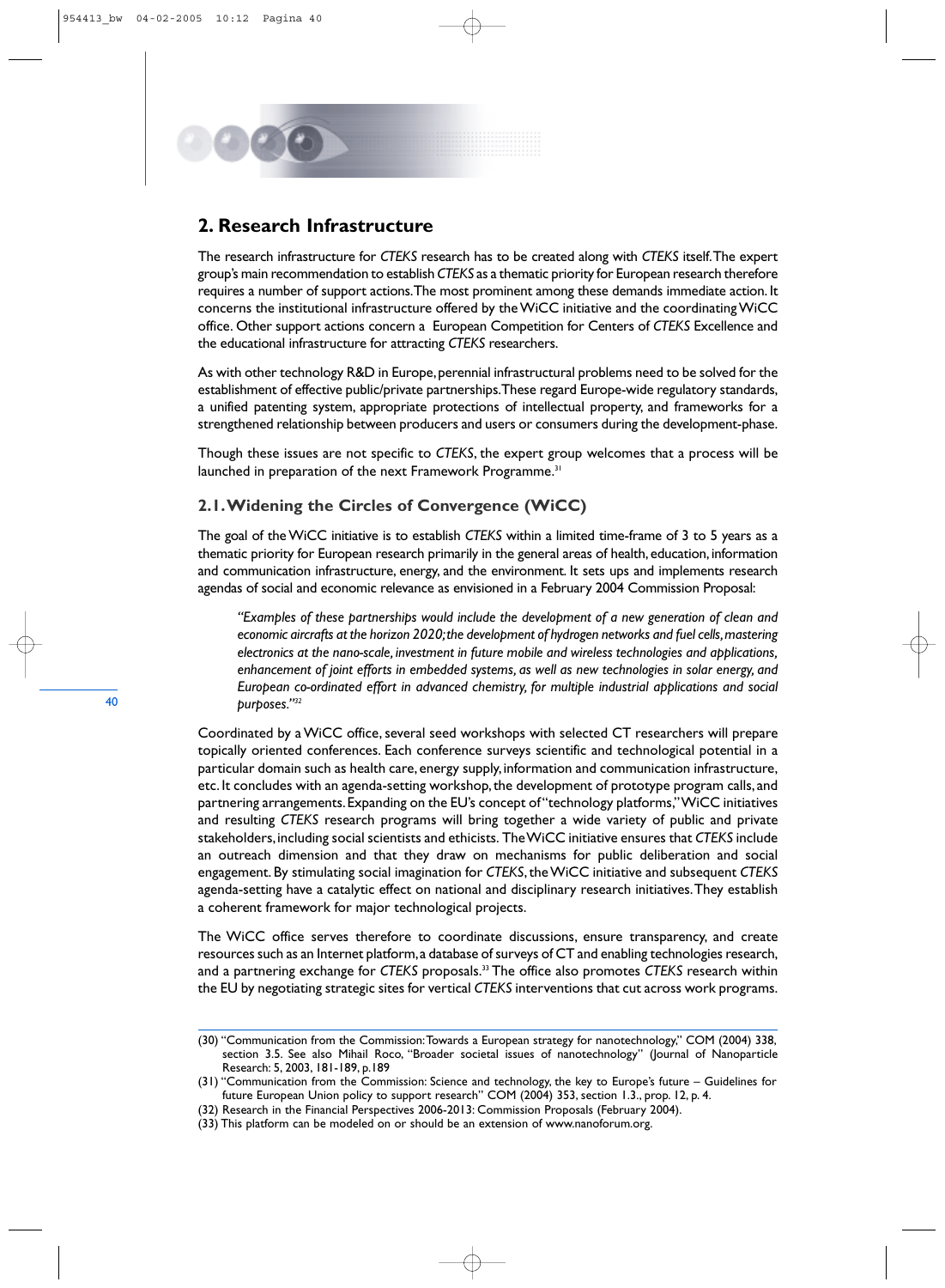The move from WiCC initiative and prototype development to *CTEKS* research programs corresponds to the creation of an "innovation network."

## Strong interdisciplinarity for *CTEKS* research

*CTEKS* engineering for the mind sets out to improve the environment in which humans sense, think, communicate and decide.The idea is to present information in such a way that it is optimally attuned to the requirements of human reasoning. In order to achieve this goal, social scientists, information and communication technology researchers, cognitive and neuroscientists need to collaborate. Moreover, they need a shared understanding of how the human mind works.Without this understanding, they cannot improve, let alone optimise the cognitive environment.

Most social scientists and software engineers base their work on a more or less refined commonsense psychology.This commonsense psychology is a theory of the human mind that works in most circumstances of daily life. However, there may be areas where commonsense psychology breaks down due to technological advances (decision-making in complex human-computer networks) or cultural changes (times of war, emotional disturbance in today's workplace). In particular, the pervasive artificial environments created by CTs may produce interactions between mind and world that can no longer be accounted for by commonsense psychology.

*CTEKS* engineering for the mind reflects and constructs a world that is increasingly structured by science and technology. In order to do so effectively, it will move from commonsense psychology to the accounts offered by cognitive science. *CTEKS* research therefore cannot simply embark on an interdisciplinary project. Interdisciplinarity has to begin with cognitive scientists criticising the theoretical assumptions of social science – and vice versa. Social scientists will acknowledge the difference between commonsense psychology and the scientific description of the mind.They may insist, however, that human culture and society has never been based on this scientific understanding but on a naturally and culturally evolved self-understanding that is supported by commonsense psychology.Accordingly, they may reject the notion that they should adopt cognitive science as the foundation of their work.

Such mutual criticism between disciplines puts interdisciplinarity to a severe test and presupposes stable professional and institutional relations in an atmosphere of respect.

An innovation network organises the production of knowledge by way of its four main characteristics:

- Innovation networks are co-ordination devices that enable and support learning by accelerating and supporting the diffusion of new technological know-how.
- Within innovation networks the exploitation of complementarities becomes possible, which is a crucial prerequisite to master modern technological solutions that are characterised by complexity and a multitude of involved knowledge fields.
- Innovation networks constitute an organisational setting that allows for the exploration of synergies through the amalgamation of different technological competencies.
- Innovation networks provide a reward structure for creative and entrepreneurial engineering that seeks to integrate economic opportunity with public good.

### **2.2. Interdisciplinary Excellence**

Innovation networks and *CTEKS* research programs require and produce new standards for interdisciplinary research. Interdisciplinarity usually means that researchers from various disciplines pool intellectual and technical resources as they address a problem together. This form of interdisciplinarity is insufficient when the *CTEKS* agenda-setting process requires critical and comparative assessments of the viability of proposals.Mutual criticism across disciplinary boundaries is required especially when current or medium-term limits of CT research need to be determined. Such mutual constructive criticism presupposes understanding and trust. Funding incentives for collaborative research is not enough to produce this kind of interdisciplinarity.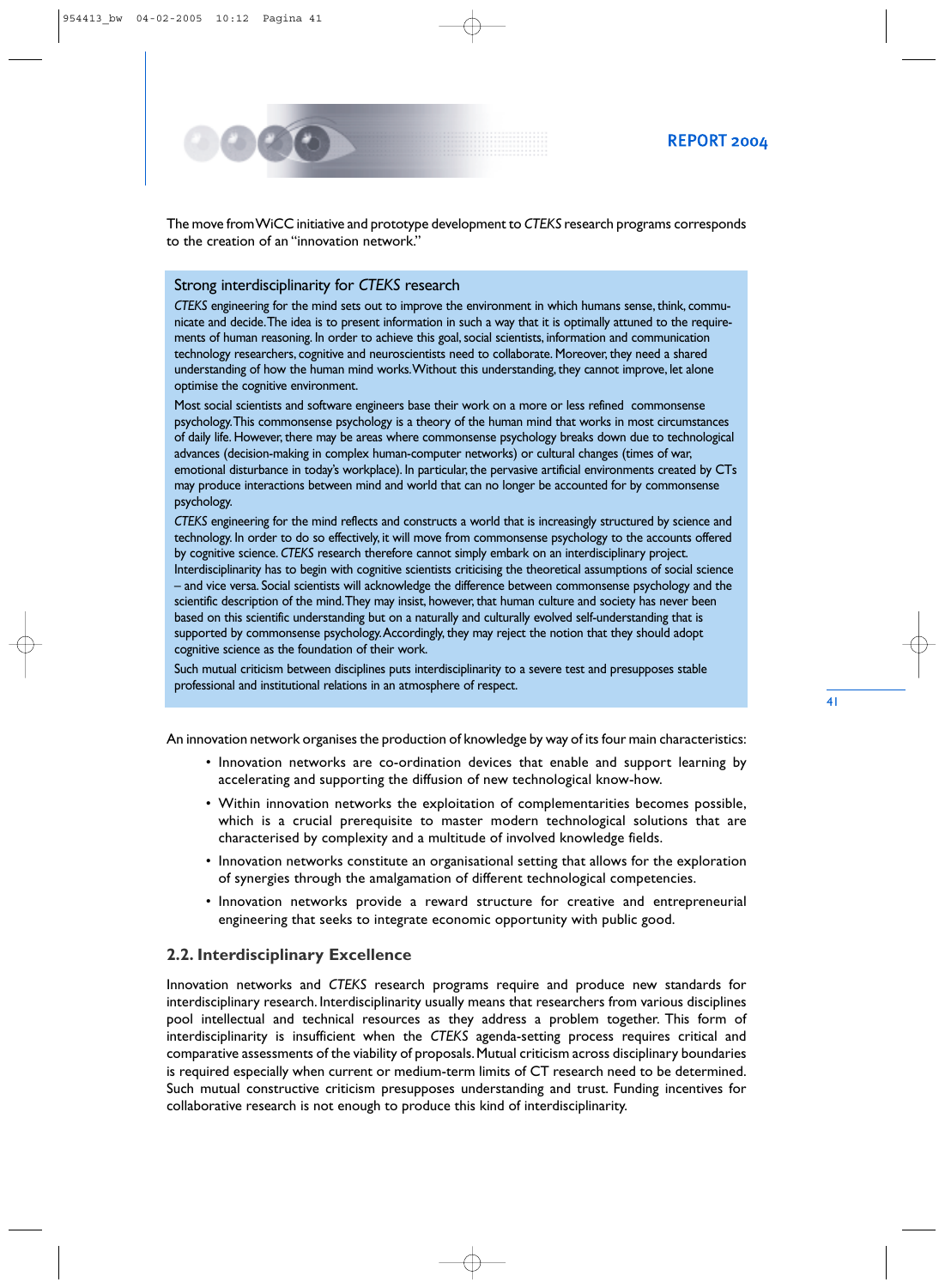Program calls and research policies of the Commission and Member States should foster standards of interdisciplinarity that go beyond planned or institutional collaboration.In order to build and sustain understanding, trust, and respect between disciplines, researchers need to work together at one physical location.The expert group therefore recommends that Member States should be invited to participate in a European Competition for Centers of *CTEKS* Excellence.

## **2.3. Measuring** *CTEKS*

No *CTEKS* research community exists in advance of the WiCC initiative.This is one way in which *CTEKS* present a new challenge for the allocation of R&D resources.Investment in this initiative must precede measures of research activity.To be sure, artificial measures of national and international CT funding,publications,and patent applications can always be generating through creative key wording and re-labelling of ongoing research. However, a more appropriate way to evaluate *CTEKS* research must be found.

The characteristic feature of *CTEKS* is that it gives extant research projects a particular unifying direction, namely their convergence towards a common goal. Since the various contributing enabling technologies and knowledge systems are already subject to documentation, current activities and strengths are measurable in regard to the contributing disciplines.This information should enter into assessments of the viability of proposed *CTEKS* actions. In contrast, the appropriate standards for evaluating the *CTEKS* programs themselves are provided only by benchmarking.When specific goals for convergence are formulated, this will go along with the development of benchmarks and roadmaps via a foresight processes.In regard to these benchmarks and roadmaps,the progress of *CTEKS* research can be evaluated.These evaluation criteria can include considerations of transformative or disruptive effect, economic, social, and environmental significance, and public response.

## Key 2020

The EC and Member States should contribute to the European Empowerment Campaign Knowledge Europe Year 2020.This campaign provides a forum for educational initiatives, idea competitions, and public debates that develop visions for shaping the future of Europe through the convergence of KEY or enabling technologies.

Since enabling technologies are not dedicated to a specific goal or limited to a particular set of applications, they tend to be judged by the visions that go into them rather than by the results they produce. Since these visions reach far beyond disciplinary perspectives, scientists and engineers, policy makers and philosophers, businesses and citizens are all called upon to develop social imagination for *CTEKS* applications.The KEY 2020 campaign serves as an umbrella to recruit public participation. It fosters awareness of the new technologies and their creative potential. It raises trust in the public process while generating feedback for research and market directions.

The traditional model for science policy and funding has been challenged through the rise of application-dominated research. It breaks down entirely in the case of *CTEKS*: It is not possible to assess current strengths in *CTEKS* and only then allocate funds in order to build on strengths, to create new areas of strength,to abandon areas of weakness,etc.*CTEKS* research comes into existence only when a goal for convergence is set and when a support structure is instituted.The prospective assessment of likelihood of success therefore requires a different set of tools.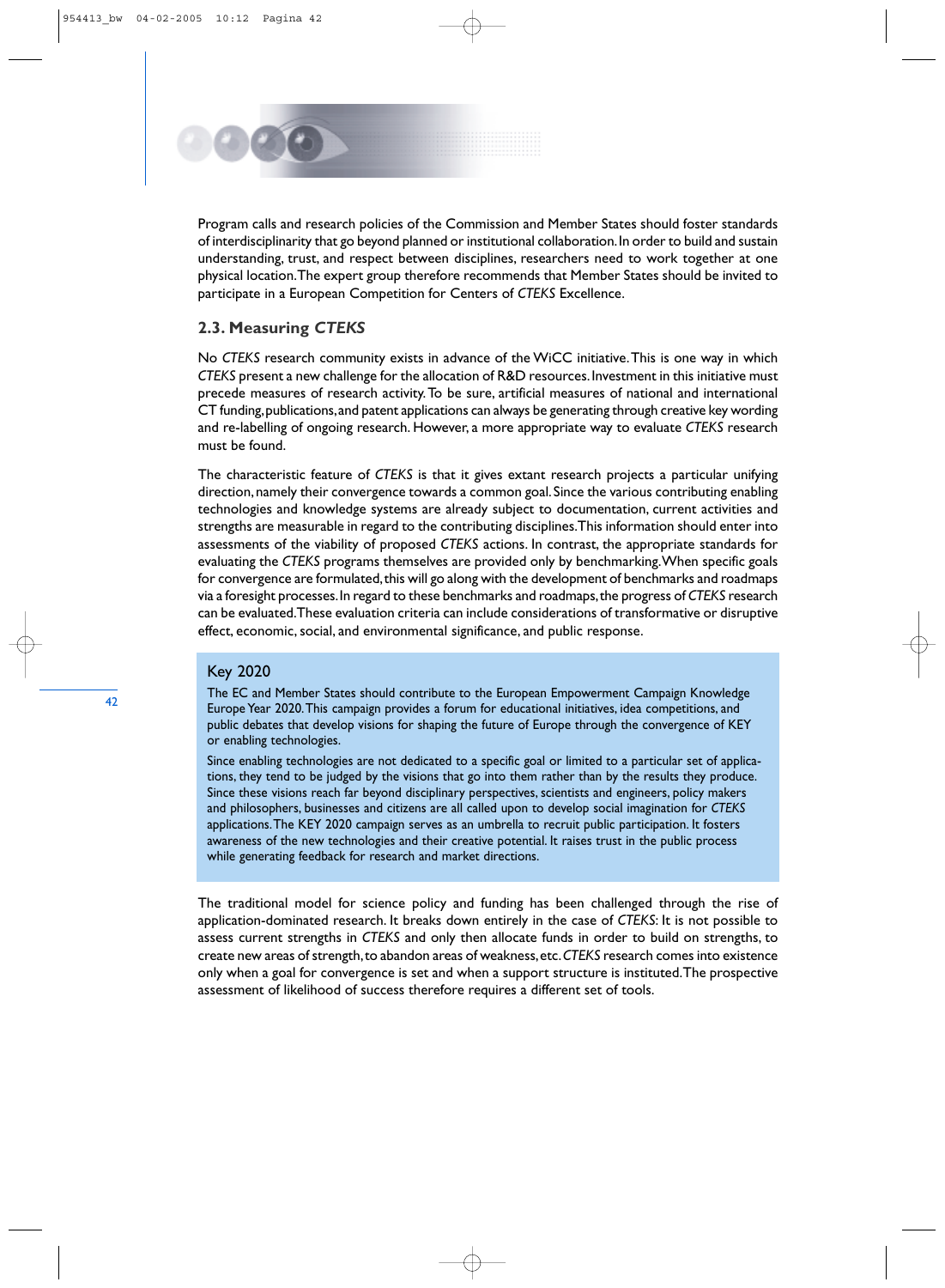#### A new social contract between science and society

In order for the *CTEKS* process to succeed for the benefit of European societies at large, an approach is needed

- to interest the many public constituencies in what is at stake,
- to invite and empower them to take part in the discussion,
- to regard them as an important resource rather than an obstacle,
- to develop a language and a platform for integrated discussion.

One element of this approach is the Societal Observatory of Converging Technologies:The expert group recommends the creation of a standing committee for real-time monitoring and assessment of international CT research, including *CTEKS*.The primary mission of this observatory is to study social drivers, economic and social opportunities and effects, ethics and human rights dimensions. It also serves as a clearing house and platform for public debate.Working groups will deal in multidisciplinary collaborations with issues of patenting, the definition of the commons, and the allocation of intellectual property rights.

Among the core members of the committee should be social scientists and philosophers who also participate in WiCC initiatives, Centers of *CTEKS* Excellence, and the EuroSpecs research process. In close collaboration with *CTEKS* research groups, the observatory monitors roadmaps, benchmarks, and public response.These core members in the societal observatory thus represent policy and ethical perspectives while developing substantial technical and scientific expertise in CTs.They serve as intermediaries that bring societal concerns to the research community, and relate research visions to various public constituencies.

The proposed WiCC initiative provides one such tool. Comparison of expenditure for alternative strategies to obtain particular *CTEKS* goals is another such tool. In particular, investments in *CTEKS*based solutions need to always be compared to low-tech or no-tech alternatives provided by voluntary action, cultural change, incentive structures, or legislation. This includes consideration of the consequences of not adapting a present or future technology.Yet another tool comes from innovation studies, history of technology and theory of technological development.The combined resources of Science and Technology Studies should be mobilised to integrate historical knowledge with on-going assessments of current developments regarding the creation and diffusion of new technologies.

## **2.4. Proactive Education**

Numerous educational initiatives need to strengthen the research infrastructure and to attract young researchers to the field of *CTEKS*.Elements of excitement should be introduced into secondary-level curricula and extend into lifelong learning programs. For example, the creation of an instructional module on "enabling technologies" in secondary schools might be accompanied by a European competition for *CTEKS* visions. By learning to conceptualise a field of research as an enabling technology or knowledge system in schools as well as universities, students are encouraged to imaginatively integrate social problems with potential technology solutions.This will encourage liberal arts students to think creatively about science and technology approaches. It will also encourage science students to think beyond curricular compartmentalisation towards the synergy of various natural and social sciences.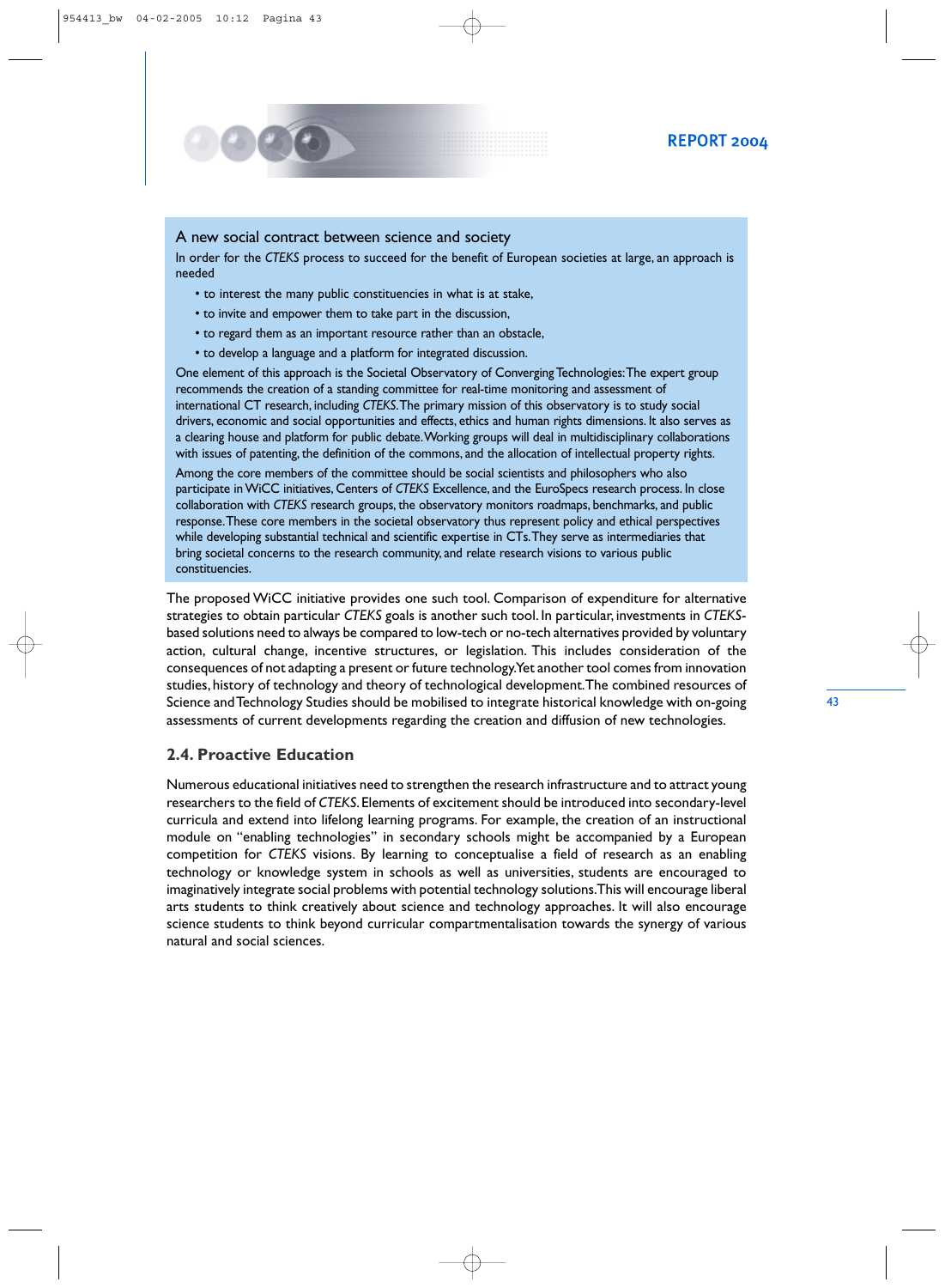# **3. Research Governance**

*CTEKS* require a transparent and open political process which should be advanced by a Communication from the Commission on Converging Technologies.

Because of its openly political character, *CTEKS* may well gain broad public interest and support. After all,*CTEKS* research is explicitly geared to recognised needs and normative design specification. And yet,no matter how positive the *CTEKS* agenda may appear,ethical concerns regarding its implicit assumptions and regarding the technologies that contribute to the convergence will be raised. It is paramount that these concerns are engaged in an open and self-critical manner – not only because the conditions for public support should be created, fostered, and maintained but also because public resistance and debate can have a positive shaping effect on the process.Various measures build trust, create legitimacy, and draw on public debate as a resource and inspiration for *CTEKS* agendas.

- A transparent process of *CTEKS* agenda-setting ensures the participation of public and private stakeholders, including social scientists and humanities scholars.This should be reflected also in the assessment of particular research proposals. Broadly ethical and cultural considerations of originality and social cost/benefit can inform the review process.This can be done by including advisory social scientists or philosophers in review panels, and/or by adding to the review process input statements on the social value of a proposal.
- In order to meet the legal challenges posed by *CTEKS*,the EC should commission comparative studies on existing human rights, national legislation, international norms, professional codes, and standards as they might apply to converging technologies. With a view to creating international or, at least, common European standards, such studies should consider future regulatory management and risk management for converging technologies.
- On the policy level, in particular, a strict line must be drawn between military ambitions for CTs and *CTEKS*. In the context of international negotiations about codes of good conduct, issues of arms regulation should be raised with an insistence on unambiguous adherence to international agreements.
- The EC's communication on nanotechnology stresses the need to share knowledge internationally in regard to health, safety, and environmental aspects.<sup>34</sup>A comparative perspective and co-operation on an international scale is necessary also for the societal dynamics of the creation, diffusion, acceptance and rejection of CTs.This includes international discussion of European design specifications.

# **4. Foresight for Europe**

The *CTEKS* challenge is to recognise European strength in the global economy and to exploit this strength. As it compares itself to the US and some Asian economies,Europe sees its particular strength not in the development and manufacture of mass-produced goods for a global consumer market but in the skilled craft, design of processes, and creation of sophisticated tools, customised solutions, alternative technological approaches, etc. As it compares itself to the economies of developing countries, Europe sees that its wealth creates an obligation towards these countries and that there is economic opportunity also for Europe if it meets this obligation wisely. For example, Europe can help establish non-tradable systems of energy generation or manufacturing which require for their sustenance a framework of international security as well as political and economic cooperation.

<sup>(34) &</sup>quot;Communication from the Commission:Towards a European strategy for nanotechnology," COM (2004) 338, section 5, p. 22.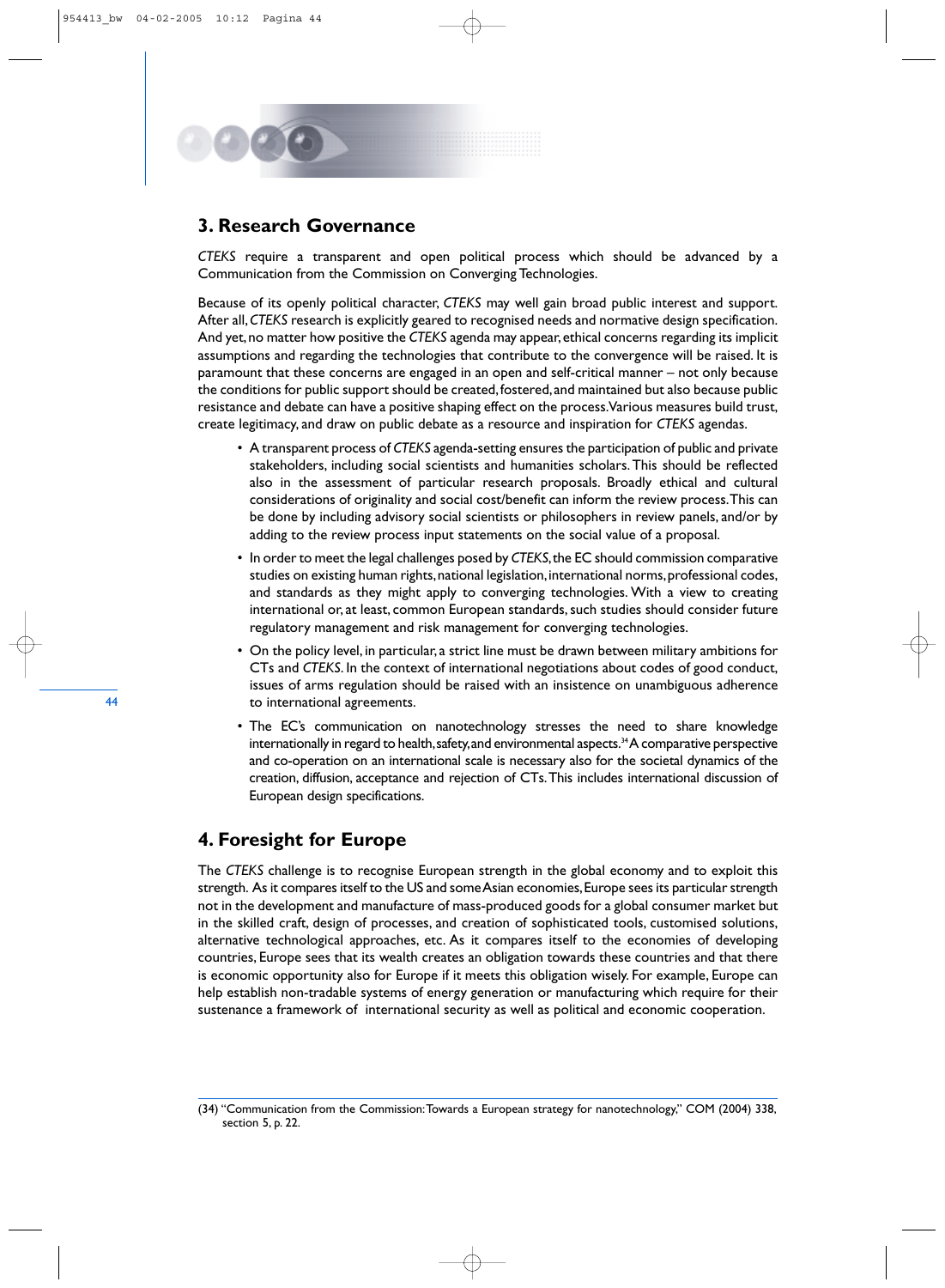As a science policy tool in pursuit of the Lisbon strategy and a knowledge-based European economy, *CTEKS* rely on foresighting activities for the achievement of their goals.Foresighting can suggest how closely or loosely research agendas should be related to policy goals. Foresighting can indicate to what extent *CTEKS* solutions should be addressed specifically to European or third world problems, and it might show how even highly specific solutions ensure a continued return on the investment.

The foresighting methodology itself should be extended,however,as to address the demands of *CTEKS* research.

• The diffusion and final shape of a technology depends largely on how it is received and debated. Since the impact of current technology R&D cannot be predicted straightforwardly, foresighting therefore needs to include a consideration and assessment of present visions for the technological future.These visions express the hopes and ambitions that motivate and justify science and technology R&D.

By making these visions subject to public debate, technology assessment moves upstream: Instead of considering the products that come out of the development, vision assessment addresses the hopes, dreams, and promises that go in and inform it.

- Through real-time technology assessment, foresight activities become integrated with the research process. This is in accordance with *CTEKS*'s demand for explicit agenda-setting,roadmapping,and self-monitoring:Through *Begleitforschung* and the participation of social scientists, critical reflection becomes installed in the process. It allows for the identification in time of possible alternatives with fewer negative social consequences.Regular reports from this ongoing assessment would serve as input to resource-allocating agencies, it would inform ethical and societal review and public debate.
- As technology assessment is moved upstream and foresight oriented towards the input of agendas, visions, and ideas, the history and pitfalls of foresighting itself become increasingly relevant. "Retroforesighting" might be used to reflectively explore how foresighting has shaped or failed to influence and anticipate the course of events. Also,since foresighting can build trust among research community, policy makers and public constituencies, it might include trust assessment and thereby bring together historians, social science researchers, and the various stakeholders.
- Finally, conceptions of freedom, morality, and human nature should be brought to normatively assess the visions that go into CTs or the philosophical agenda that implicitly sustains its research practice.

Together with EuroSpecs research, this expanded foresight methodology recruits cultural traditions for the careful deployment of a tool which will be used to shape the future of Europe. *CTEKS* may profoundly transform the world as we know it. But *CTEKS* can only succeed if its transformative potential can be integrated into the diverse social and cultural fabric of Europe. Just as innovation always countenances tradition, *CTEKS* require hindsight for foresight.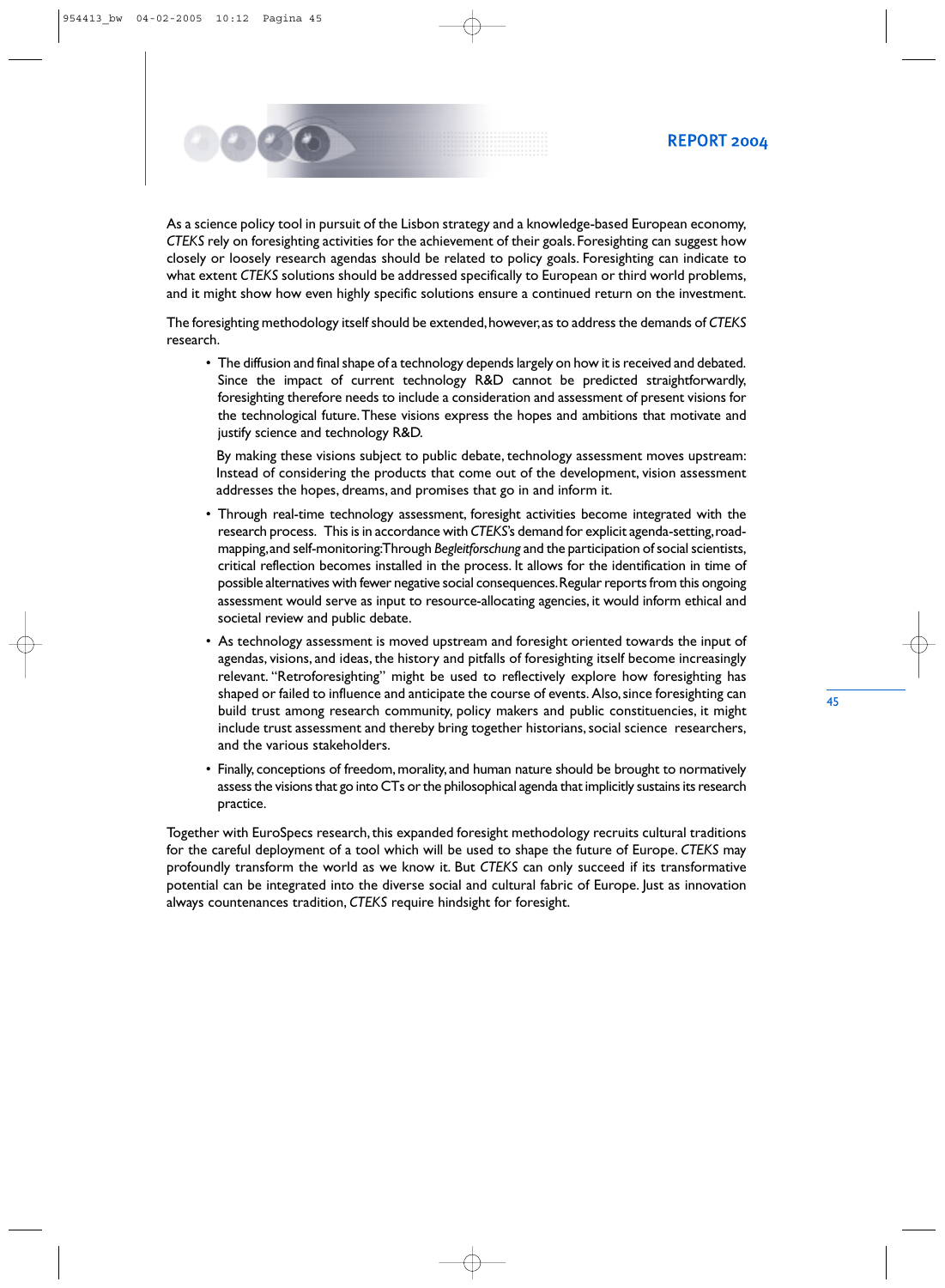# **Conclusion and Recommendations**

Converging Technologies (CTs) present equally significant opportunities and challenges.CTs converge on common goals or shared visions,and first among the opportunities and challenges is the formulation of such goals."Converging Technologies for the European Knowledge Society (*CTEKS*)" designates the European approach to CTs. It foregrounds the process of deliberate and creative agenda-setting for CT research.

The citizens of Europe will benefit if *CTEKS* are geared towards health care,information processing and communication,environmental remediation,energy supply,and other areas of public interest and personal concern.*CTEKS* allow for the exploitation of technological potential and economic opportunity to satisfy pressing needs in Europe and in the developing world.

Confronted by deeply transforming and potentially disruptive changes in relation to nature, society and individuals,citizens and governments shoulder grave responsibilities.They will have to find a course between the necessity to control the development of CTs, and the sense that these pervasive technologies bring about cultural and moral dislocation.

Though it does not foster basic research for its own sake,agenda-setting for *CTEKS* will have a catalytic effect on science and technology R&D and will therefore invigorate the scientific community.

European competitiveness stands to benefit from *CTEKS* when knowledge-intensive customised technology solutions are marketed internationally.The socially inclusive agenda-setting process will act as an incentive for an increase in private sector research investment.

*CTEKS* represent a powerful science policy tool for the advancement of the Lisbon strategy; they establish a "critical mass of resources," provide the "framework for major technological projects' and a "research infrastructure of European interest" that are stated goals of the June 16, 2004 EC communication on the future of EU research policy.They strengthen the European Community by benefitting European citizens and by including them in the policy process.

In order to take up the challenge and to exploit these opportunities, the present report developed a series of recommendations on:

- vision and strategy
- new research agendas
- wider research frameworks and support environments
- ethics and social empowerment

## **1. Establishing** *CTEKS***:Vision and strategy**

#### *Challenges:*

To use the potential of Converging Technologies (CTs) to develop ambitious research programs and thereby advance European social, economic, and research policy goals.

To swiftly create multidisciplinary communities of CT researchers for the development of scientifically feasible,economically attractive,and socially beneficial *CTEKS (Converging Technologies for the European Knowledge Society)* proposals.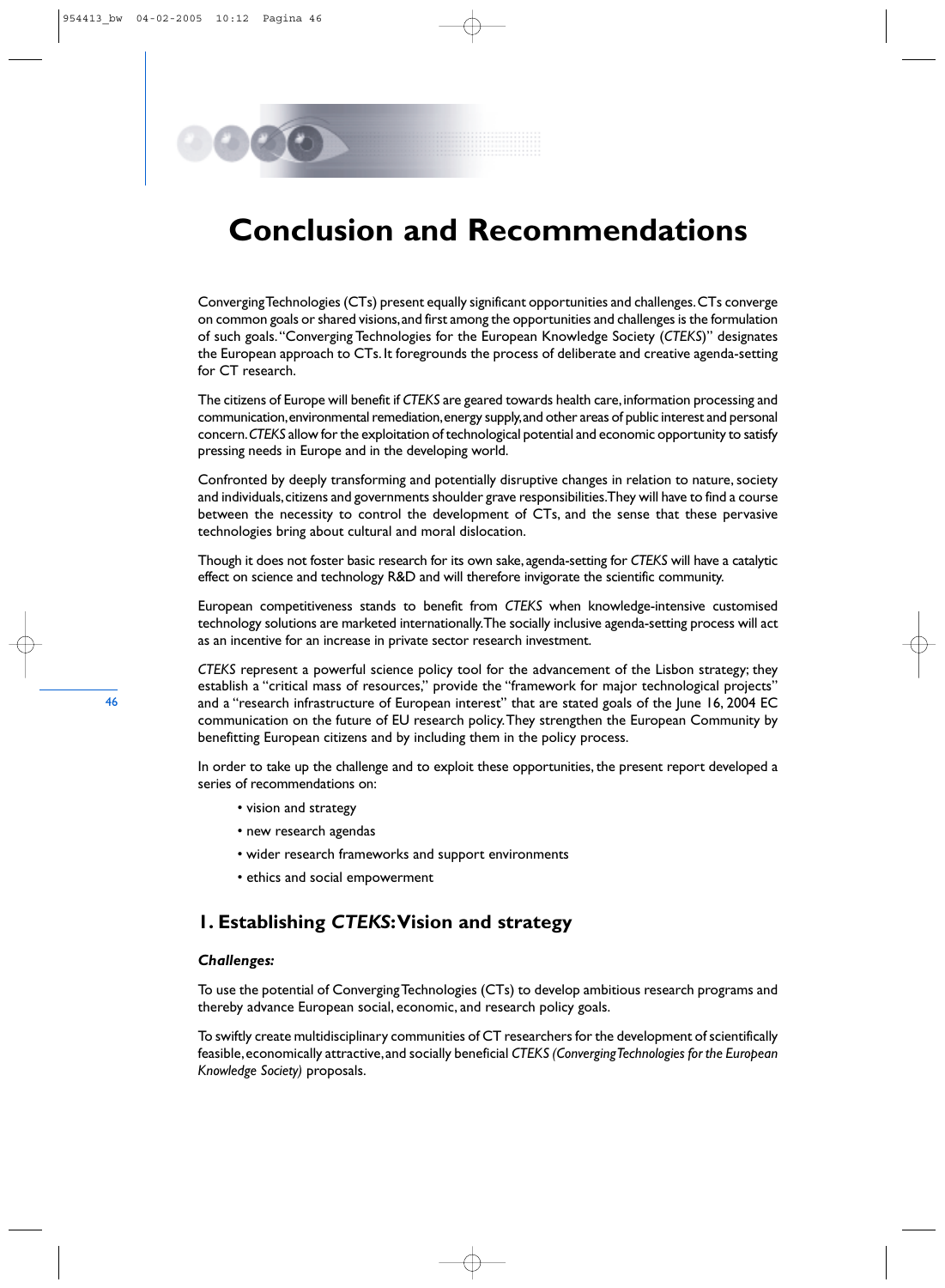**Recommendation 1:**That the European Commission implement the WiCC-initiative ("Widening the Circles of Convergence") in order to create a *CTEKS* research community, in the first instance by establishing a coordinating WiCC office.

*Coordinated by a WiCC office,several seed workshops with selected CT researchers will prepare topically oriented conferences. Each conference surveys scientific and technological potential in a particular domain such as health care,energy supply,information and communication infrastructure.It concludes with an agenda-setting workshop, the development of prototype program calls, and partnering arrangements.Expanding on the EU's concept of "technology platforms,"WiCC initiatives and resulting CTEKS research programs will bring together a wide variety of public and private stakeholders.The WiCC office should establish an internet platform that provides the research community,various publics and special interest groups information and exchange about technological development and science policy issues.*

**Recommendation 2:** The European Commission is advised to integrate now a CT dimension in FP6 programme calls (in particular in the thematic priorities nanotechnology, life sciences, information technologies, social sciences and humanities).

*Preparing for the establishment of CTEKS as a thematic priority for European research, this should aim at flagship research partnerships such as CTs for Natural Language Processing, CTs for the Treatment of Obesity, CTs for Intelligent Dwelling.*

**Recommendation 3:** Member States are encouraged to promote the *CTEKS* process by launching prototype CT research initiatives through national foresighting activities and funding programs.

**Recommendation 4:** In the context of the seventh EU framework programme for research, Member States should be invited to participate in a European Competition for Centers of *CTEKS* Excellence; the European Research Council should provide visiting fellowships at the Centers.

*Center of Excellence are needed to attract internationally mobile talent to CTEKS research. The European Research Council can support this process by awarding the winners of the competition high prestige visiting fellowships at these Institutes.*

# **2. Harnessing the Dynamics of Convergence: New Research agendas**

#### *Challenges:*

- To consolidate and support multidisciplinary CT research,allowing for focused and sustained technical developments.
- To conduct background research necessary for the scientific, economic, historical and normative assessment of *CTEKS* proposals.
- To assess the prospects and limits of CTs.

**Recommendation 5:** Interdisciplinarity should be strengthened, beyond planned or institutional collaboration, in program calls and research policies from the Commission and from the European nations.

*For the purposes of CTEKS and starting with the WiCC initiative,interdisciplinarity is needed to identify feasible cooperations in the first place. Also, CTEKS require mutual criticism across disciplinary boundaries, for example, between information technology and cognitive science.*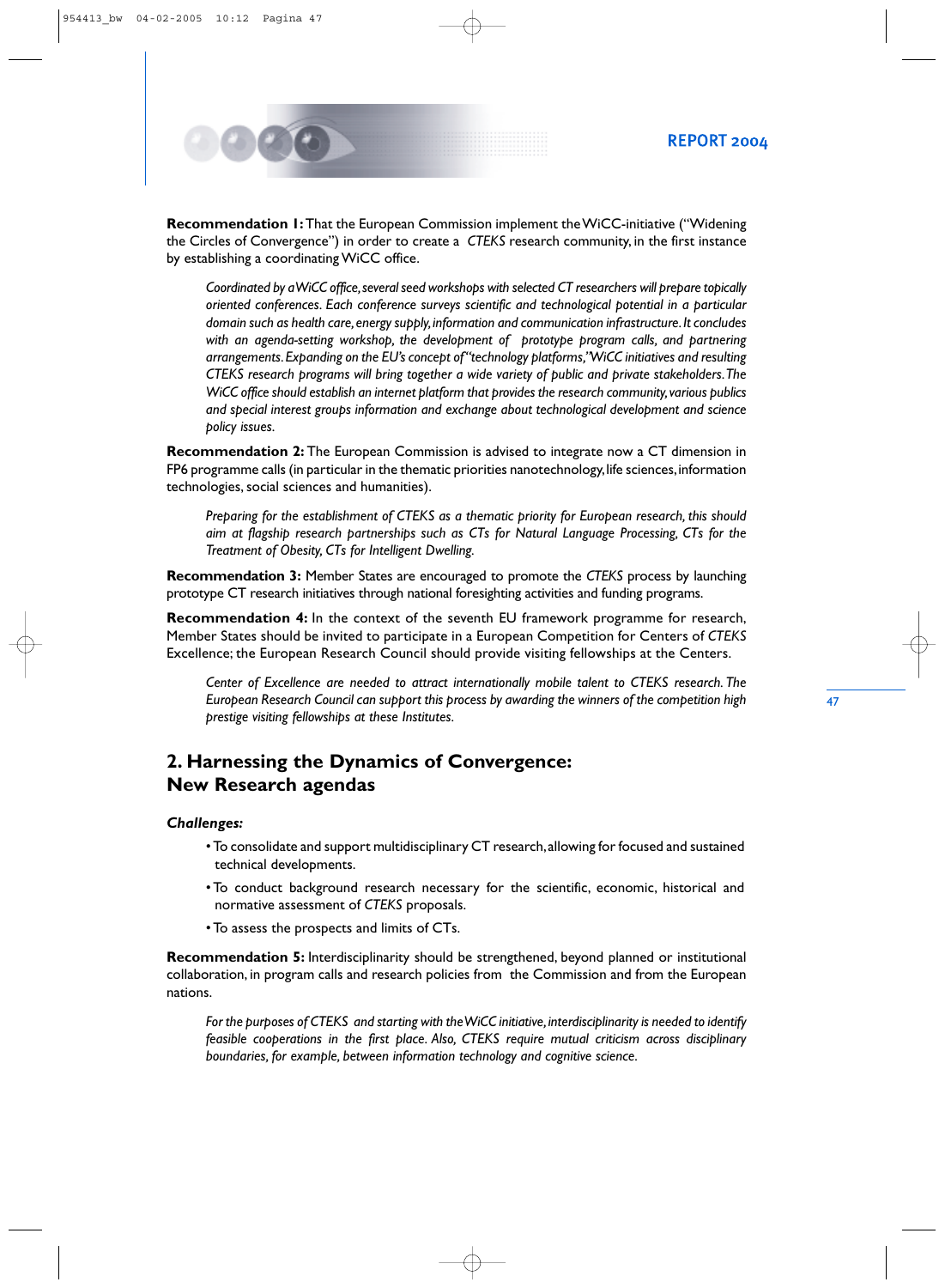**Recommendation 6:** Commission and Member States should expand and deepen their commitment to Cognitive Science.

*For the purposes of CTEKS, this includes basic research on social cognition, the replacement of commonsense psychology as the basis of social science research, an investigation of potentials and limits of "engineering of the mind"- approaches, and the study of the effects on cognitive processes by technical environments such as video game culture.*

**Recommendation 7:** Commission and Member States need to recognise and support the contributions of the social sciences and humanities in relation to CTs,with commitments especially to evolutionary anthropology, the economics of technological research and development, foresight methodologies and philosophy.

- *As CTs pursue the perfectibility of humans and society, evolutionary anthropology needs to study and communicate the meaning of seeming imperfection, diversity and human limitation.*
- *Reports and surveys about nanotechnology and converging technologies, including this one, make economic assumptions as they compare international expenditures and corporate profits, evaluate market potentials and consumer demand,or predict returns on public investment.These assumptions require careful scrutiny.*
- *Current Foresight methodologies should be expanded through a "Hindsight for Foresight"program. Innovation studies, history of technology, science and technology studies, technology assessment and philosophy of science will use historical knowledge and the analysis of international drivers of CTs to shift emphasis from the consideration of presumed outcomes to an evaluation of the visions that go into CT research. Case studies on scientific and technological development should be comparatively investigated to make transparent the underlying dynamics of 'rational development.'Technology assessment should be moved upstream also through the consideration of anthropological dimensions and the promoting or retarding effects of public resistance in the shaping of CTs.*
- *The construction of an artificial nature requires philosophical and social orientation and critique especially as it regards the foundation of ethics and societal values in concepts of freedom and human nature. It also may create new economic dependencies, opportunities and constraints for wealth-generation that need to be investigated.*

# **3. Developing a framework for** *CTEKS***:The research and support environment**

#### *Challenges:*

- To establish a monitoring and assessment system that is adequate to the potential of *CTEKS* and their specific mode of development.
- To prepare a regulatory process that is appropriate to CTs.

**Recommendation 8:** A permanent societal observatory should be established for real-time monitoring and assessment of international CT research, including *CTEKS*.

*Building on existing models of European Observatories, it should study social drivers, economic and social effects, ethics and human rights dimensions. Comparative studies on legal, regulatory, and normative frameworks should be commissioned by this Observatory as CTs pose novel challenges that escape traditional regulatory categories.Existing regulatory approaches in Member and Associated States, on the European level, and in the international arena should be canvassed for similarities and differences, conceptual gaps, and creative solutions – with a view towards a proposal of European standards especially for CTs that are developed outside the CTEKS research process.*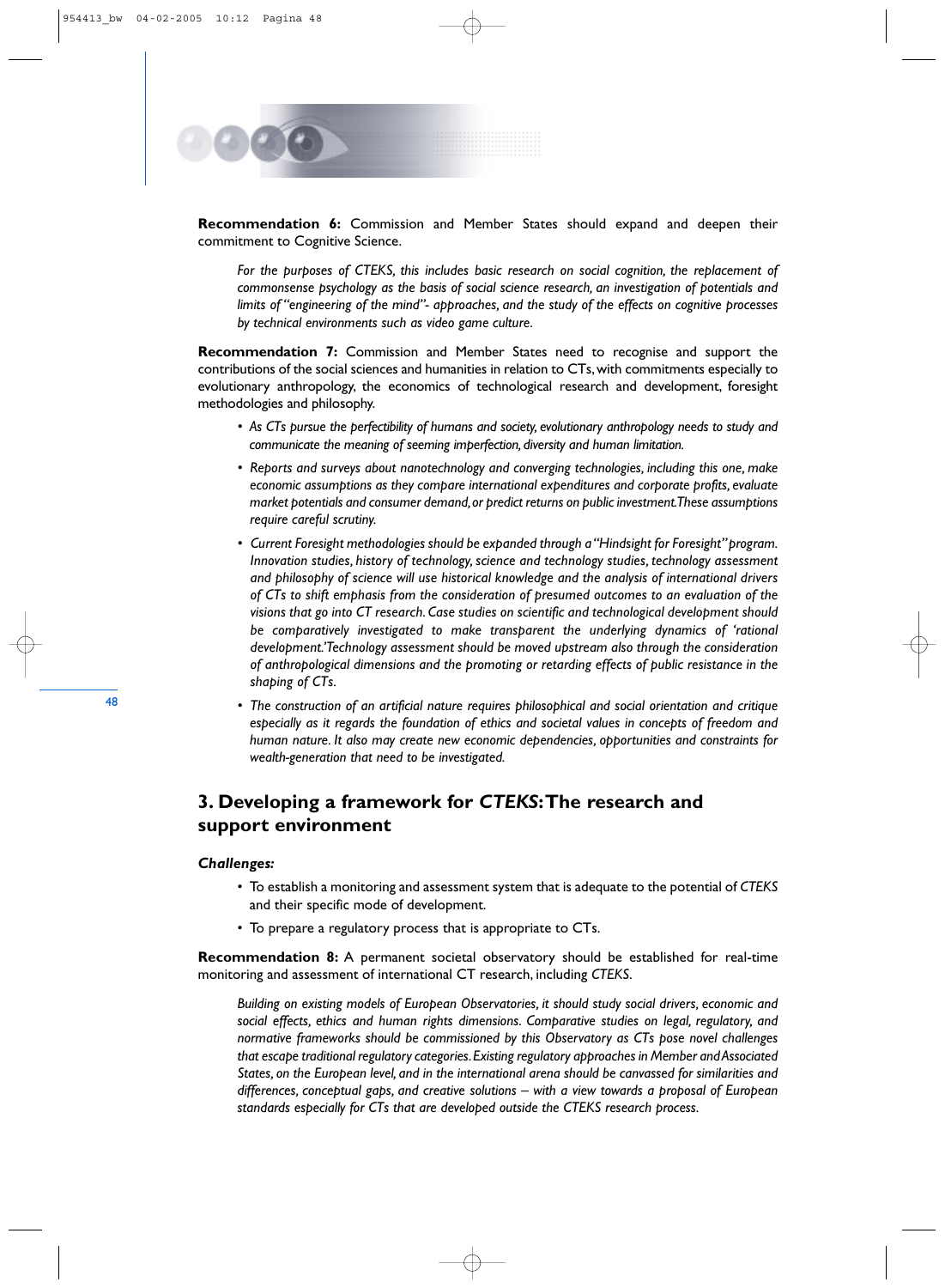

**Recommendation 9:** That the Commission implement a "EuroSpecs" research process for the development of European design specifications for converging technologies, dealing with normative issues in preparation of an international "code of good conduct."

*Following the "Science and Society" action line in EU FP6, economists, social scientists, philosophers, product designers and process engineers should together address the history, adequate formulation, and implementation of technology design specifications.Their interdisciplinary research will be closely integrated with the research of scientists and engineers. Institutionally and as a normative process, EuroSpecs can develop in parallel to and co-ordinated with the European Group on Ethics (EGE).This will give Europe a leading role in the global discussion and negotiation of normative issues towards an international "code of good conduct."*

**Recommendation 10:**The integration of social research into CT development should be promoted through Begleitforschung ("accompanying research" alongside science and technology R&D).

*Informing the work of the CT observatory and of the EuroSpecs process, Begleitforschung proceeds alongside science and technology R&D. It promotes the consideration of the entire life-cycle of technological solutions,from R&D beginnings to social adaptations.It fosters the cooperation of scientists and engineers, consumers and producers, citizens and policy makers in CTEKS research. It allows for the identification of alternative pathways of technological development by identifying critical junctures in R&D.*

# **4. Dealing with** *CTEKS***: Ethics and social empowerment**

#### *Challenges:*

- *•* To ensure the consideration of ethical concerns from the beginning and in advance of the developments of norms for *CTEKS* development through the EuroSpecs process.
- *•* While some approaches consider engineering of mind and brain, to promote in Europe engineering for the mind and improvements of the cognitive environment.
- *•* While some approaches to CTs promote an increasingly homogeneous technical culture, to pursue *CTEKS* as a tool for the development of local solutions that foster natural and cultural diversity.
- *•* To balance CT-based solutions against low-tech or no-tech policy alternatives.
- *•* To promote sustainable development, environmental awareness, precautionary approches.
- *•* To empower citizens and consumers to understand, use, and control CTs and to maintain a sense of ownership.

**Recommendation 11:** That a strict line be maintained between military ambitions for CTs and their development in Europe.

*CTEKS R&D should be confined within the stated parameters of the new "European Security Research Programme." In the context of international negotiations about codes of good conduct, CTs must be developed in a way that supports the Geneva Convention and international agreements on arms regulation. New agreements need to be pursued as necessary. The European security research programme should promote the study of potential abuse and monitoring of CTs.*

**Recommendation 12:** Upon advice from the European Group on Ethics (EGE), the mandate for the ethical review of European research proposals should be expanded to include ethical and social dimensions of CTs. Funding organisations in Member States are asked to take similar steps.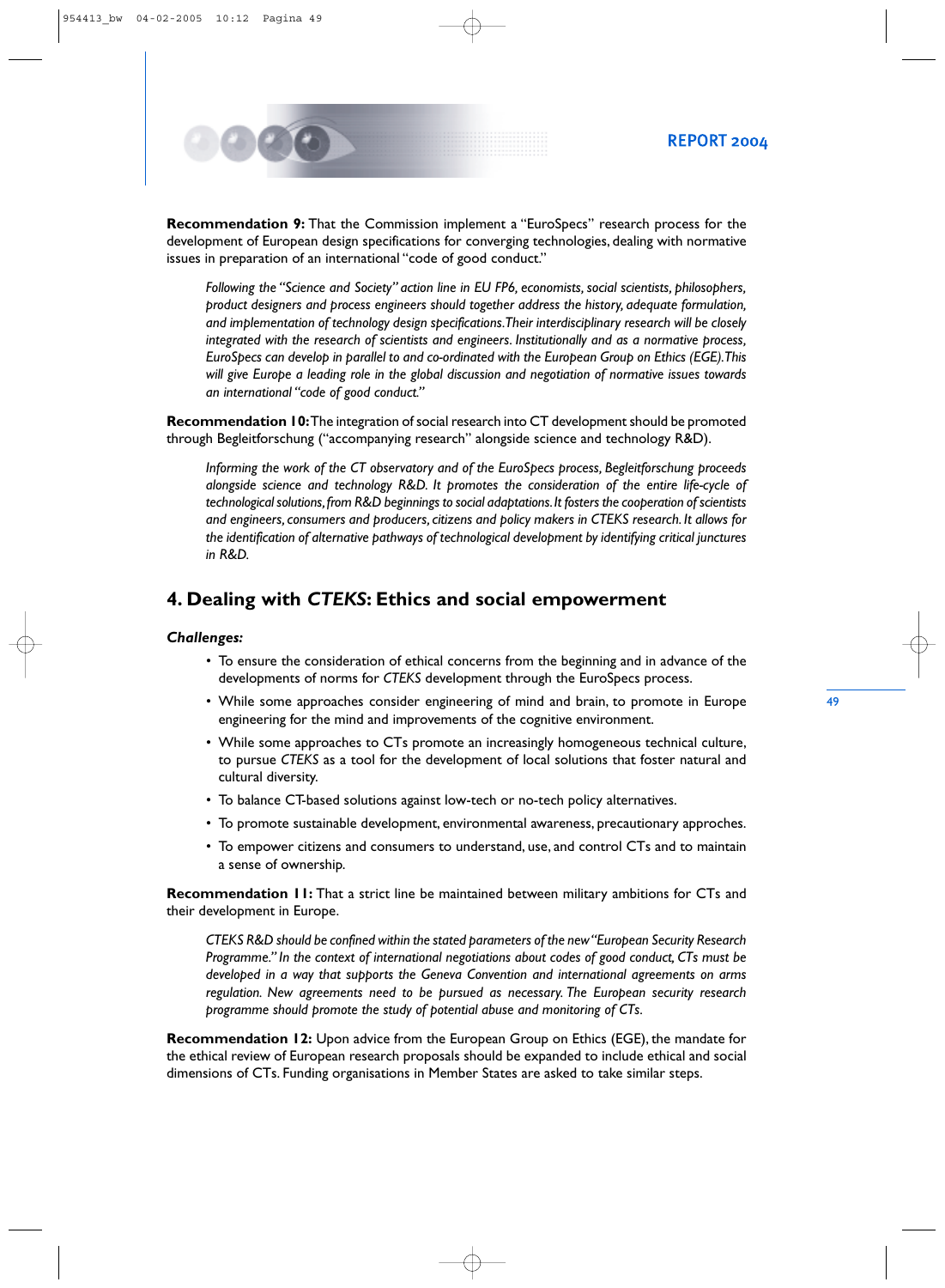*For example, the integrity of natural systems has to be considered in the context of enhancement research. Also, the concern about "the use and deliberate release of genetically modified microorganisms" will have to be broadened to include technically created quasi-organisms.*

**Recommendation 13:** In the face of new models for participatory research governance, transparent decision making processes need to be developed and implemented.

*Since CTEKS involve at their core collaborative agenda-setting,rational decision and control structures should be developed in a multidisciplinary, technology-supported and participatory framework.*

**Recommendation 14:** The question of intellectual property rights must be addressed proactively and on an international level.

*CTEKS produce mostly non-tradable technical goods and targeted solutions. In analogy to current discussions regarding computer operating systems,the boundaries between publicly shared resources and patentable products and techniques need to be negotiated.The EuroSpecs research process and the societal observatory on CTs should include working groups on issues of patenting, the definition of the commons, and the allocation of intellectual properties right in multidisciplinary collaborations.*

**Recommendation 15:** Member and Associated States are encouraged to stimulate national discussions of CTs and the *CTEKS* perspective.

*Beginning with conferences that survey national CT research, national research councils and funding agencies can contribute to the WiCC initiative and the development of prototype CTEKS research. They should join together in a European Empowerment Campaign KEY 2020.The campaign provides a forum for educational initiatives, idea competitions, and public debates that develop visions for the contribution of key technologies to Knowledge Europe Year 2020.*

**Recommendation 16:** CT modules should be introduced at secondary and higher education levels to synergise disciplinary perspectives and to foster interaction between liberal arts and the sciences.

*This can be stimulated through European competitions for students and teachers. European Centers of CTEKS Excellence and particular CTEKS research programs and projects should engage in educational activities ranging from public outreach to the introduction of postgraduate summer schools and programs.In analogy to computer literacy,standards of CT literacy need to be developed through the EuroSpecs process.*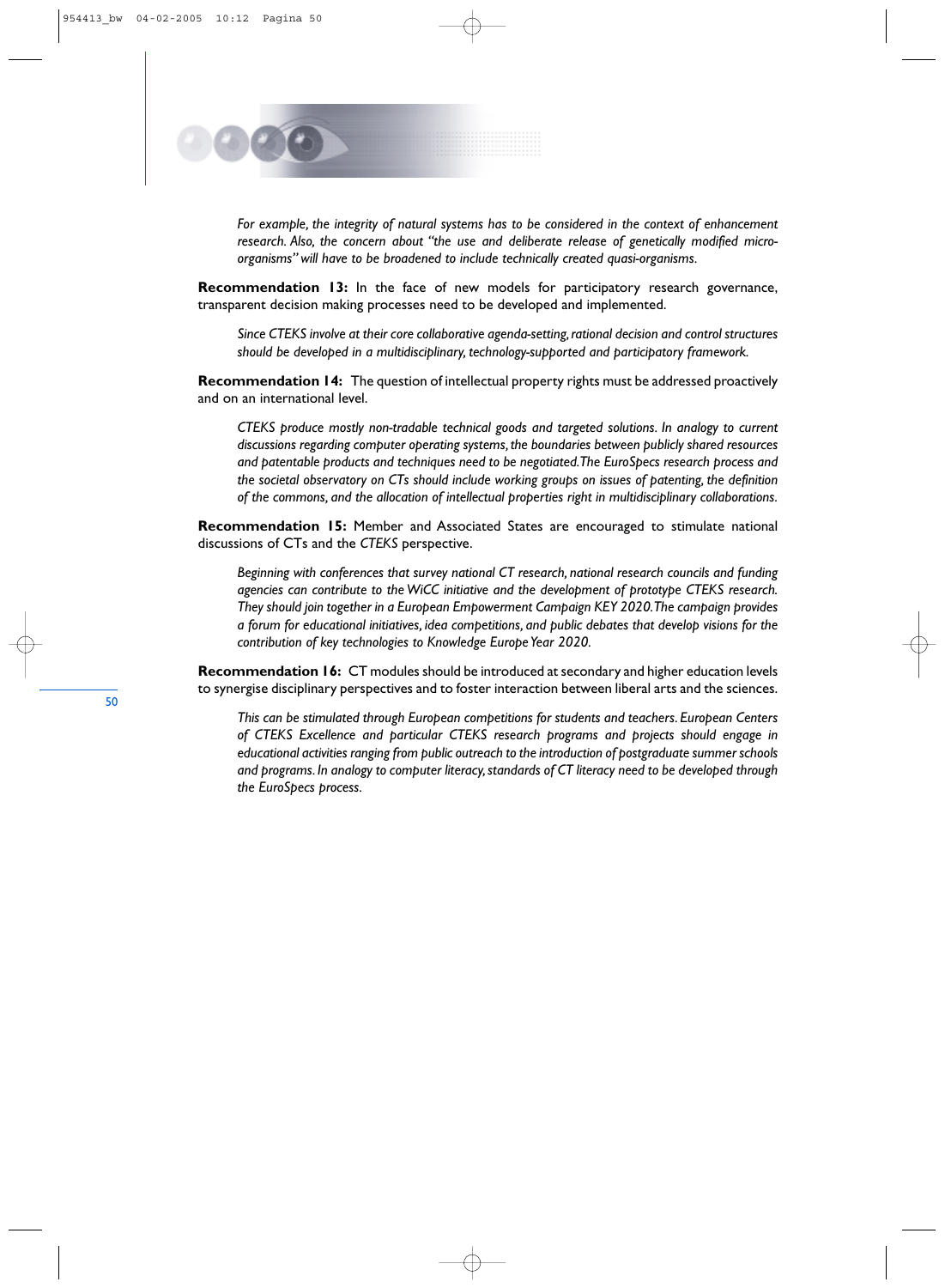# **Members of the expert group**

## **Chairperson**

**Professor Kristine Bruland** Department of History, University of Oslo. Norway

## **Rapporteur**

**Professor Alfred Nordmann** Institut für Philosophie,Technische Universität, Darmstadt;Adjunct

## **Professor of Philosophy**

University of South Carolina. Germany

## **Members**

**Dr. Jürgen.Altmann** Physicist and Peace Researcher, Universität Dortmund. Germany

### **Professor Daniel Andler**

Philosophy, Universite de Paris-Sorbonne (Paris IV); Director of Cognitive Studies, Ecole Normale Superieure. France

## **Dr.Thomas Bernold**

Communication and Policy Consultant,Visiting Research Professor at the School of Public Policy, George Mason University. Switserland

### **Professor Wolfgang Bibel**

Intellektik, Darmstadt University of Technology and University of British Columbia. Germany

# **Professor Jean-Pierre Dupuy**,

Philosopher, Ecole Polytechnique, Paris, and Stanford University. France

#### **Professor Donald Fitsmaurice,**

Head of the Nanochemistry Group UCD; Chief Technology Officer NTera Group, Board/Advisor Draper Fisher Jurvetson. Ireland

#### **Professor Emilio Fontela**

Universidad Autónoma of Madrid; Hon Prof of Economics, University of Geneva;Visiting Prof University of Seville; Chair of the Expert Group on Developing Foresight on Research/Higher Education Relation. Spain

#### **Dr.Thierry Gaudin**

Président de Prospective 2100, Ingénieur général des mines, Membre du Conseil Général des Mines,Author, Futurist. France

### **Professor Raoul Kneucker**

Ret. Director General Research & International Affairs, Austrian Federal Ministry of Education, Science and Culture; Director of the "Gallery of Research" of the Austrian Academy of Sciences. Austria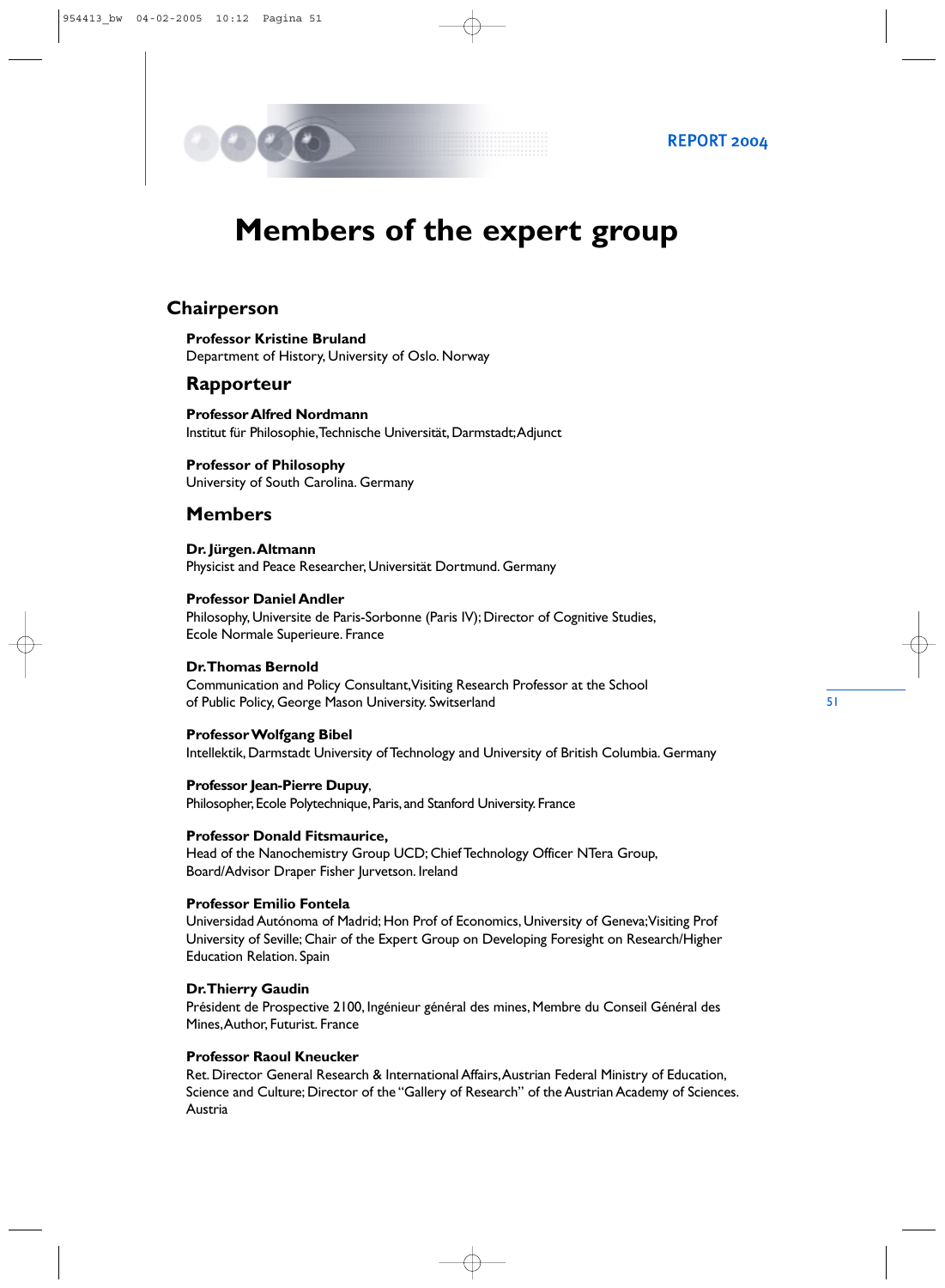

## **Dr. Günter Küppers**

Physicist and Social Scientist, Institute for Science & Technology Studies (IWT), University of Bielefeld. Germany

## **Professor Eleonora Barbieri-Masini**

Sociologist and Futurist, Gregorian University, Rome. Italy

### **Dr Ana Morato**

Technical Director of the Spanish Observatory of Industrial Technology Foresight, OPTI. Spain

## **Dr Michael J. Morgan**

Chief Executive (retired),The Wellcome Trust Genome Campus, Cambridge, UK

#### **Dr. Nebojsa Nakicenovic**

Head of the Transitions to New Technologies Project, IIASA; Professor of Energy Economics at the Technical University of Vienna.Austria

**Dr. Ian Pearson,** Futurologist, BTexact,Author. UK

#### **Professor Darko Polsek**

School of Law, Univ of Sagreb, former Deputy Minister of Science and Technology. Croatia

# **Dr. Gill Ringland**

CEO and Fellow, SAMI Consulting. UK

## **Professor Arie Rip**

Scientific Director: Graduate School of Science,Technology and Modern Culture; Head of Philosophy of Science and Technology , University of Twente. Netherlands

### **Dr. Francoise Roure**

Inspector General, Ministry of Economy, Finance and Industry, MINEFI, Conseil General des Technologies de l'Information. France

## **Ms. Ottilia Saxl**

Chief Executive, Institute of Nanotechnology. UK

### **Dr. Jan Staman**

Directeur, Rathenau Instituut of the Koninklijke Nederlandse Akademie van Wetenschappen. **Netherlands** 

#### **Dr Jean-Pol Tassin**

Neurobiologist, Director of Research INSERM, Collège de France. France

#### **Professor Walter van der Velde**

(to April 2004), former Director of Research at Starlab; Co-Director,AI-Lab VUB; Contributor, EC's Vision Book Project; Scientific Director, DISC. Belgium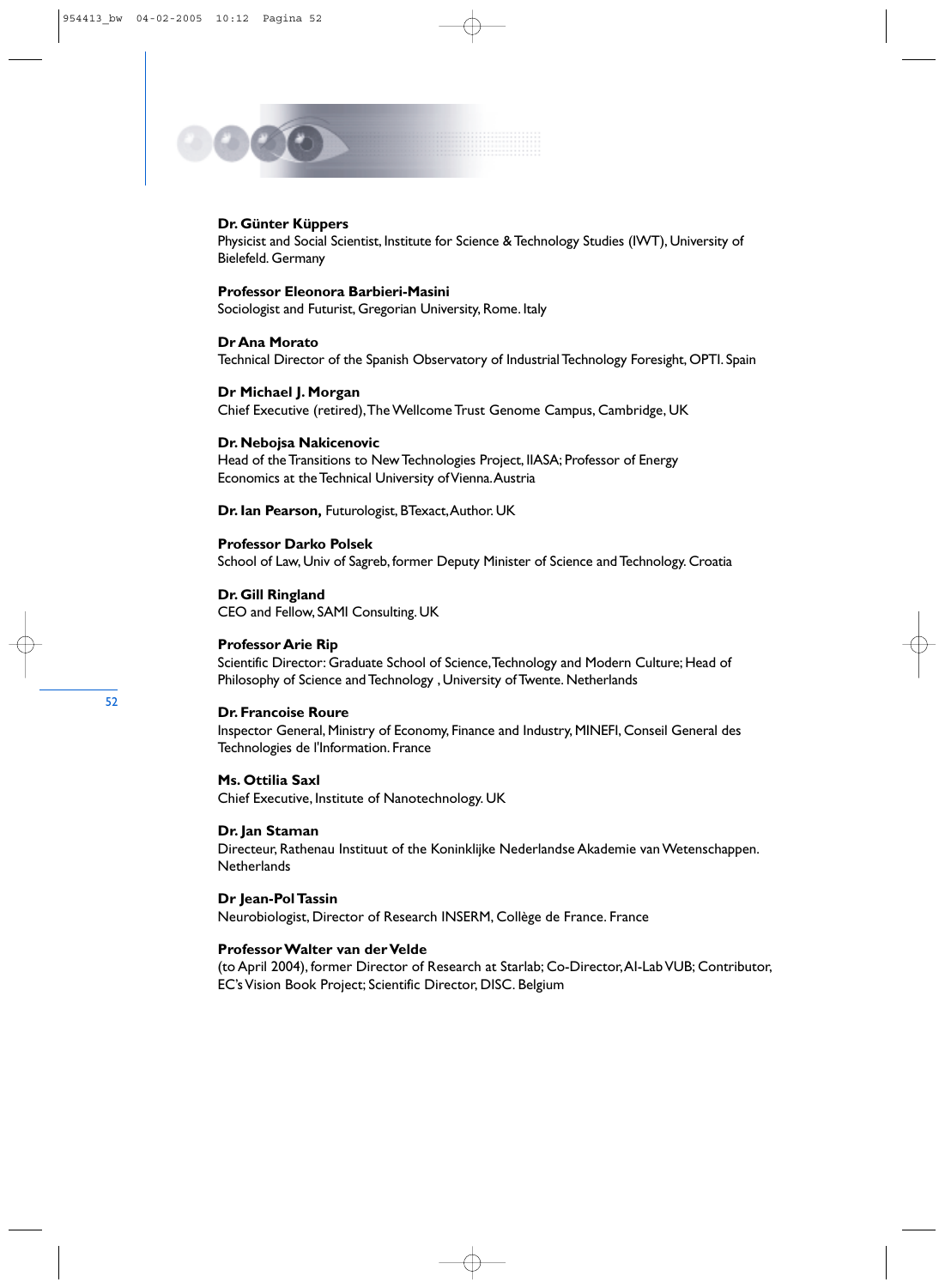# **Contributions by members of the expert group**

The experts contributed in various ways and across various disciplines during the group – here are some of the significant individual contributions of some of the members as in the State of the Art Report.

**Jürgen Altmann** "Military Nanotechnology: Perspectives and Concerns"

**Daniel Andler** "What does the 'C' stand for in the NBIC Acronym?"

**Wolfgang Bibel** "ICT and AI in View of CT"

**Kristine Bruland** "Innovation in a Historical Context – Some Issues for Policy"

**Jean-Pierre Dupuy** "Complexity and Uncertainty"

**Emilio Fontela** "OECD and 21<sup>st</sup> Century Technologies"

**Thierry Gaudin** "Ethno-technology for Converging Technologies"

**Raoul Kneucker** "Converging Technologies': Legal, Ethical, and Social Implications"

**Eleanora Barbieri Masini** "Social and Cultural Issues emerging from the NTW:

A Foresight Approach with some Recommendations"

**Michael Morgan** "Biotech To-day, and Future Trends"

**Ana Morato** "CT and Pharmaceuticals"

**Nebojsa Nakicenovic** "Fusion and NBIC"

**Alfred Nordmann** "Technologies for Dealing with Technological Advance"

**Ian Pearson** "Summary of the State of the art of NBIC convergence in ITC"

**Darko Polsek** "Education in Converging Technologies"

Arie Rip "Technology Assessment of NanoTechnology"

**Ottilia Saxl** "Nanotechnology Markets"

**Jean-Pol Tassin** "Neuro-scientific aspects of Foresighting the NTW"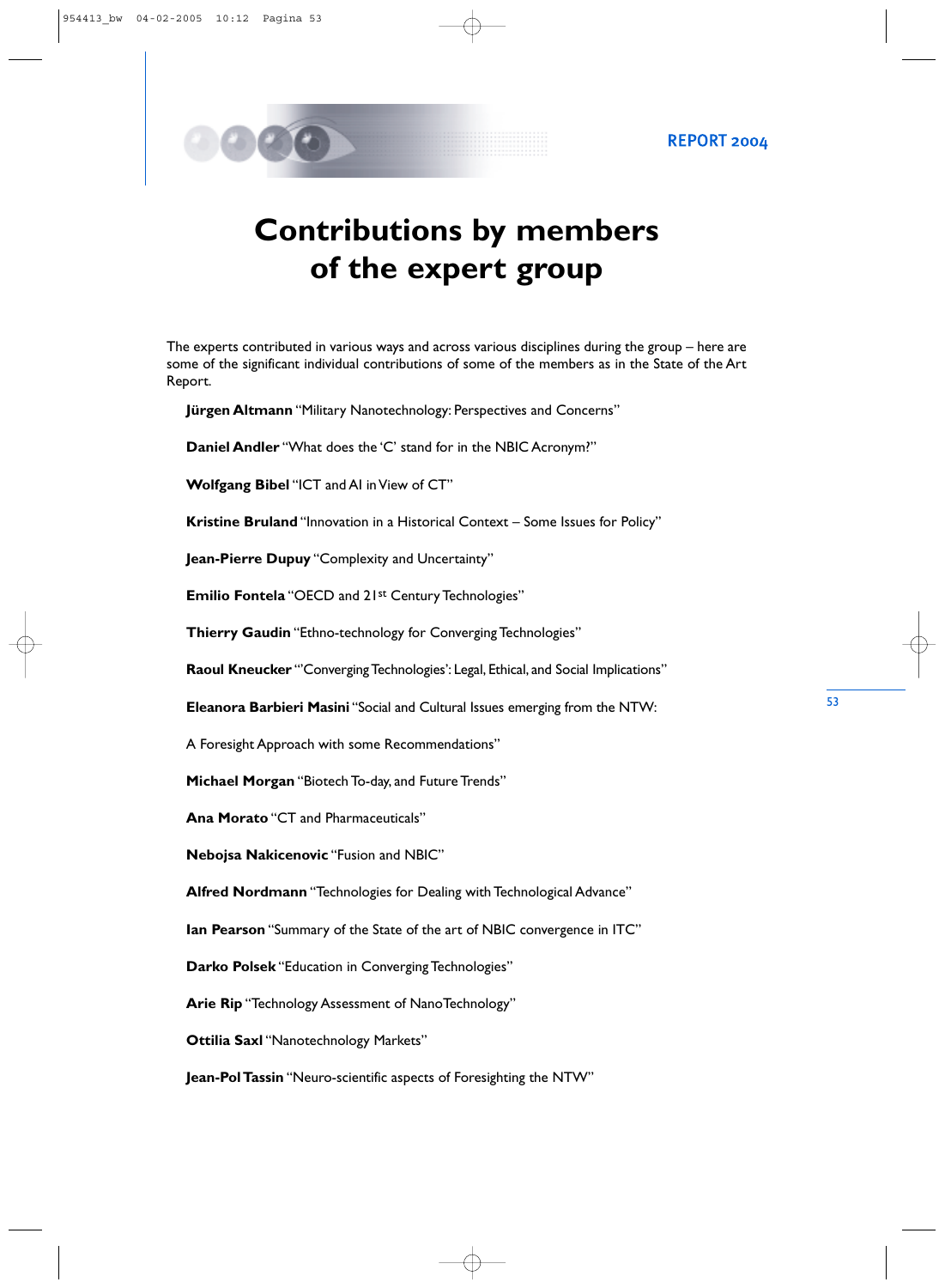# **List of contributors and hearings**

Members of the Export group were invited to encourage additional input, via submissions to a brief questionnaire, or to appear briefly and present their work and views.

**Prof. Enrico Alleva** Head of Behavioural Neurosciences, Istituto Superiore di Sanità, Rome, ITALY

**Dr Raymond Bouchard** Drachma Denarius, Ottawa, CANADA

**Darian Brookes-Hefets** Warwick Business School, University of Warwick, UK

**Professor José Luis Encarnação** Chairman ISTAG, GERMANY

**Dr Thomas Bernold** Vision+, Communication and policy Consulting, SWITSERLAND

**Baroness Prof Susan Greenfield** Director,The Royal Institution of Great Britain, UK

**Members of the "Jean Monnet Round Table on Europe"** Cambridge University, UK

**Prof Ron Johnstone** School of Electrical and Information Engineering, University of Sydney,AUSTRALIA

## **Prof Michael Søgaard Jørgensen**

Department of Manufacturing Engineering and Management, Technical University of Denmark, DENMARK

**Prof G Lansavecchia.** Editor la Nuova Sciensa, ITALY.

**Ms I Makar, Prof P Nightingale** SPRU, University of Sussex, UK; Research Fellow,THECIS, CANADA

**Prof Lars Montelius** Head of Exploratory Nanotechnology Group, Lund University, SWEDEN.

**Members of the UK's Nano-Micro Club** Institute of Nanotechnology, Scotland, UK

**Prof Stig Omholt.** Agricultural University, NORWAY

**Petteri Repo. Senior researcher, Ph.D. (Econ)**, National Consumer Research Centre, FINLAND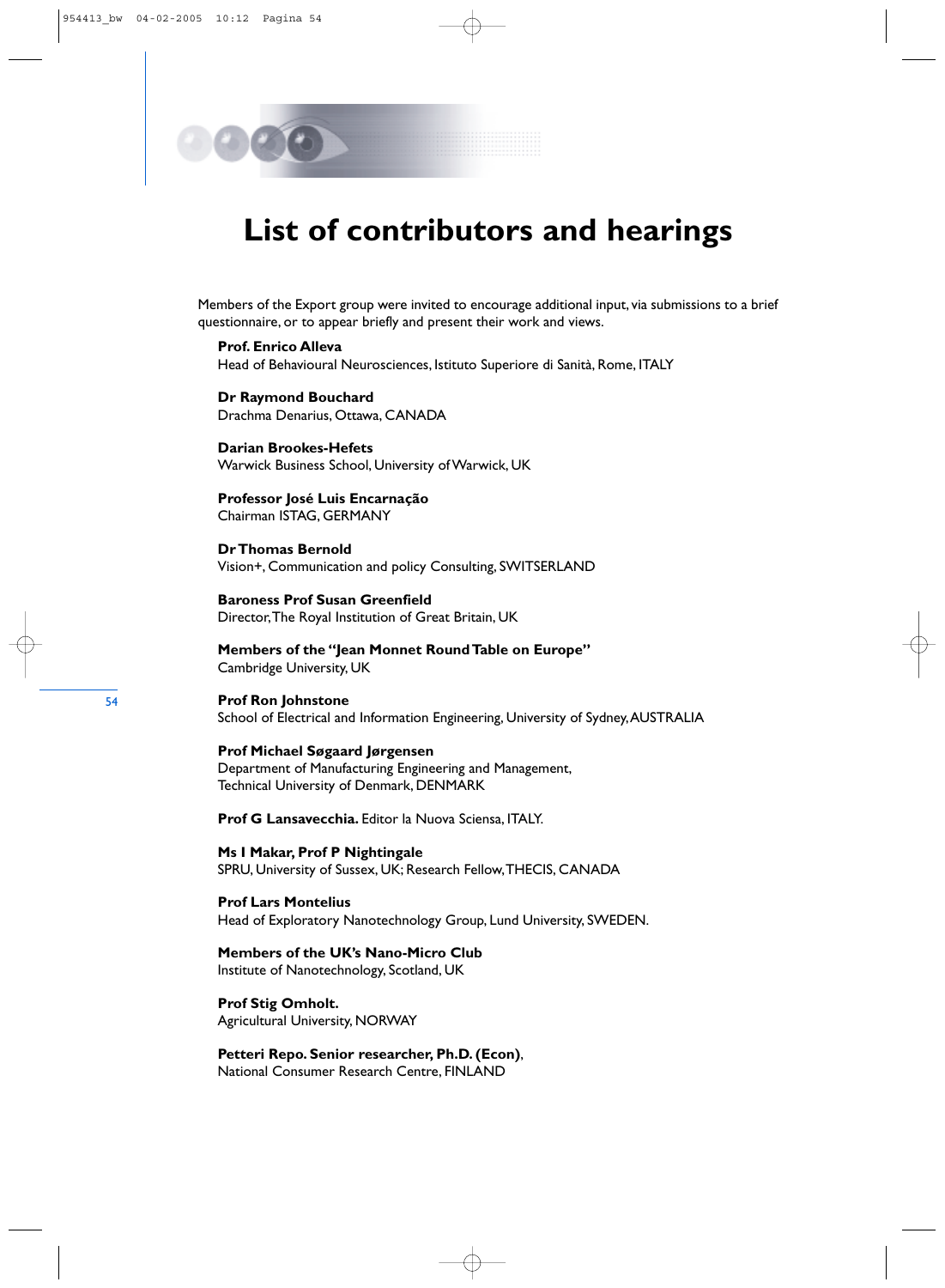# **Bibliography**

**R. Bouchard** (2003) *Bio-Systemics Synthesis: Science and Technology Foresight Pilot Project,* Ottawa: Canadian Resarch Council.

**Health and Consumer Protection Directorate** (2004) *Nanotechnologies: A Preliminary Risk Analysis*, Brussels: European Commission.

**M.Gorman** (2002) "Combining the Social and the Nanotech: A Model for Converging Technologies," in M. Roco and W. Bainbridge, eds. C*onverging Technologies for Improving Human Performance: Nanotechnology,Biotechnology,Information Technology,and Cognitive Science*,NSF/DOC-sponsored report, Arlington, pp. 325-330.

**G.Khushf** (2004a) "Systems Theory and the Ethics of Human Enhancement: A Framework for NBIC Enhancement," in M. Roco and C. Montemagno, eds. (2004) "The Co-evolution of Human Potential and Converging Technologies," Annals of the New York Academy of Science 1013, pp. 124-149.

**G. Khushf** (2004b) "The Ethics of NBIC Convergence for Human Enhancement: On the Task of Framing a Responsible Future," presentation at NBIC Convergence 2004: *Converging Technologies for Improving Human Performance*, New York City.

**Nanoforum General Report** (2004) *Benefits,Risks,Ethical,Legal and Social Aspects of Nanotechnology*, see www.nanoforum.org

**M. Roco and W. Bainbridge**, eds. (2002) C*onverging Technologies for Improving Human Performance: Nanotechnology,Biotechnology,Information Technology,and Cognitive Science*,NSF/DOC-sponsored report, Arlington.

**M. Roco and R. Tomellini**, eds. (2002) *Nanotechnology: Revolutionary Opportunities and Social Implications (EU-EC/NSF Lecce Conference Report)*, Brussels: European Commission.

**M. Roco** (2003) "Broader Societal Issues of Nanotechnology," *Journal of Nanoparticle Research 5*, pp. 181-189.

**M.Roco and C.Montemagno,** eds.(2004) "The Coevolution of Human Potential and Converging Technologies (Conference Proceedings Converging Technologies for Improving Human Performance 2003)," *Annals of the New York Academy of Science* 1013.

J. Schmidt (2004) "Unbounded Technologies," forthcoming in D. Baird, A. Nordmann, J. Schummer, eds. Discovering the Nanoscale,Amsterdam: IOS Press, pp. 35-50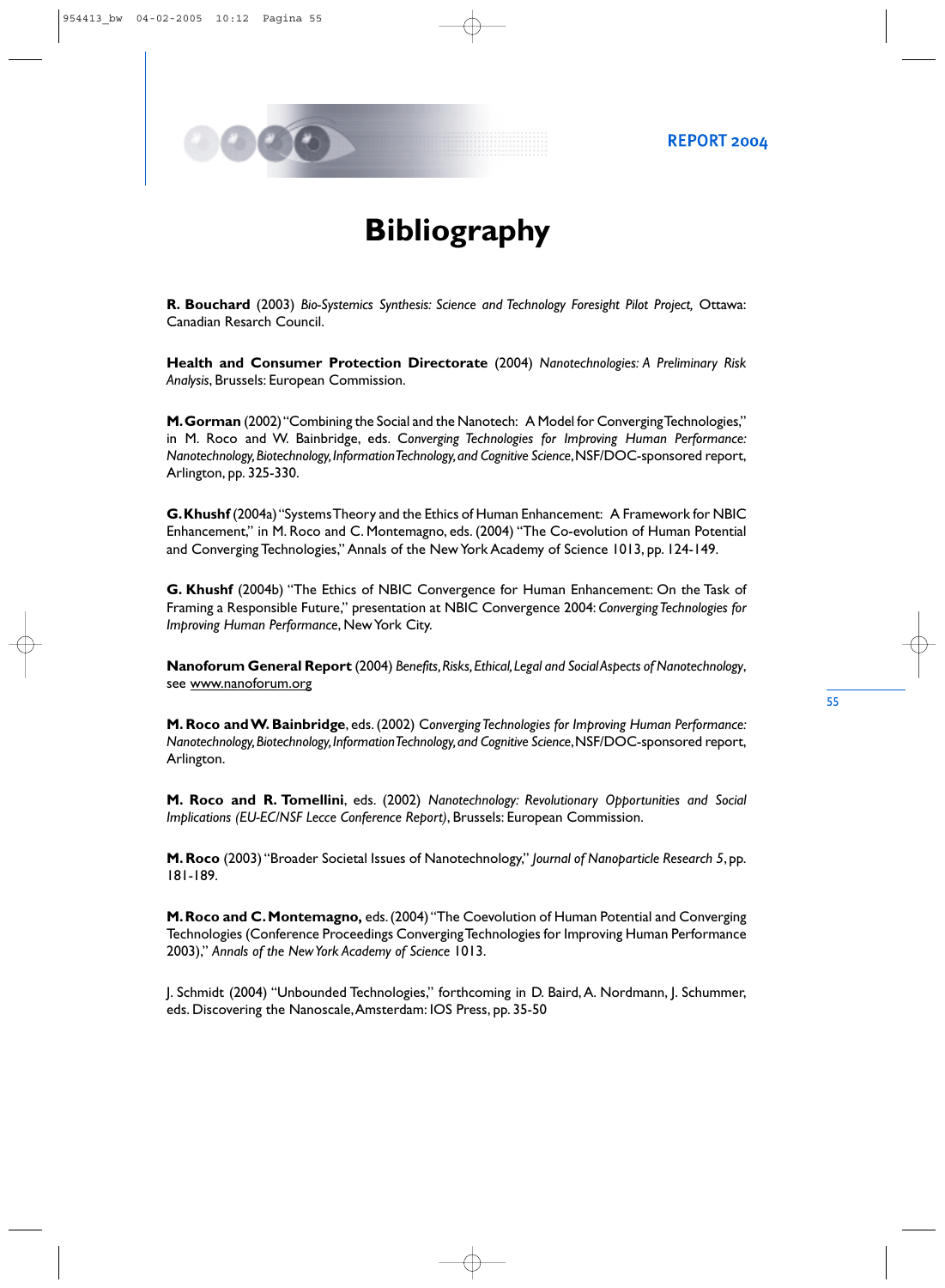# **Group mandate**

# **Introduction**

*The objective of this paper<sup>35</sup> is to define the methodology and scope of the group. In the broad, we want to find out what convergence is, how it will impact the future, and what Europe could do to meet its own policy objectives.*

The starting point of this reflection was the US NSF report, which was analysed and discussed but does not constitute the focus point of reflection. It is a question of reflecting and proposing a European approach of the convergence of the sciences/technologies in relation to European cultural, ethical, socio-economic approaches; and European strengths and weaknesses in these technological fields. Cognitive sciences were considered as the most innovative research area for a European approach. Questions – sometimes profound reservations – need to be specified, often they express legitimate concern on the use of these technologies for ideological or military purposes.It is a priority to clarify the civil and societal benefits of this research to give them a new legitimacy and to put them firmly in a context of positive social dynamics.The principle of precaution should be taken into account to fix the framework of the research.

#### **A number of themes that recurred throughout are:**

- *•* What is it all about? (Reality, expectations and hype)
- *•* Is there a European vision?
- *•* What is the role of the social sciences?
- *•* How do cognitive sciences fit into the picture?
- *•* What horisontal issues arise?
- *•* What is the educational impact?

It was concluded that in order to develop a European approach a top down approach was needed, with some concept of the way society is progressing and can impact the interplay between science systems and technology based systems.The focus is on convergence as interface,where the interesting players and issues sit (notwithstanding the need for basic sciences who generate the interfaces).

# **General objectives**

Three general objectives should guide the work of the group of ca 25 experts:

- 1. Develop a research agenda focused on social sciences research on co-operation models (this dimension being specifically European).The objective being to show how this approach can break with the idea of the individual performance being the only criteria for measuring success.
- 2.Whether to develop a programme building on the experience of application programmes targeted on specific fields like hearing, vision, ageing, cognition.
- 3. How to develop research agendas on "contextualised technology",<sup>36</sup> which would have the advantage of being addressed to third world countries,but also to emergent countries (India,

<sup>(35)</sup> This is an abbreviated version of the expert group's Terms of Reference that were prepared by the Science and Technology Foresight Unit.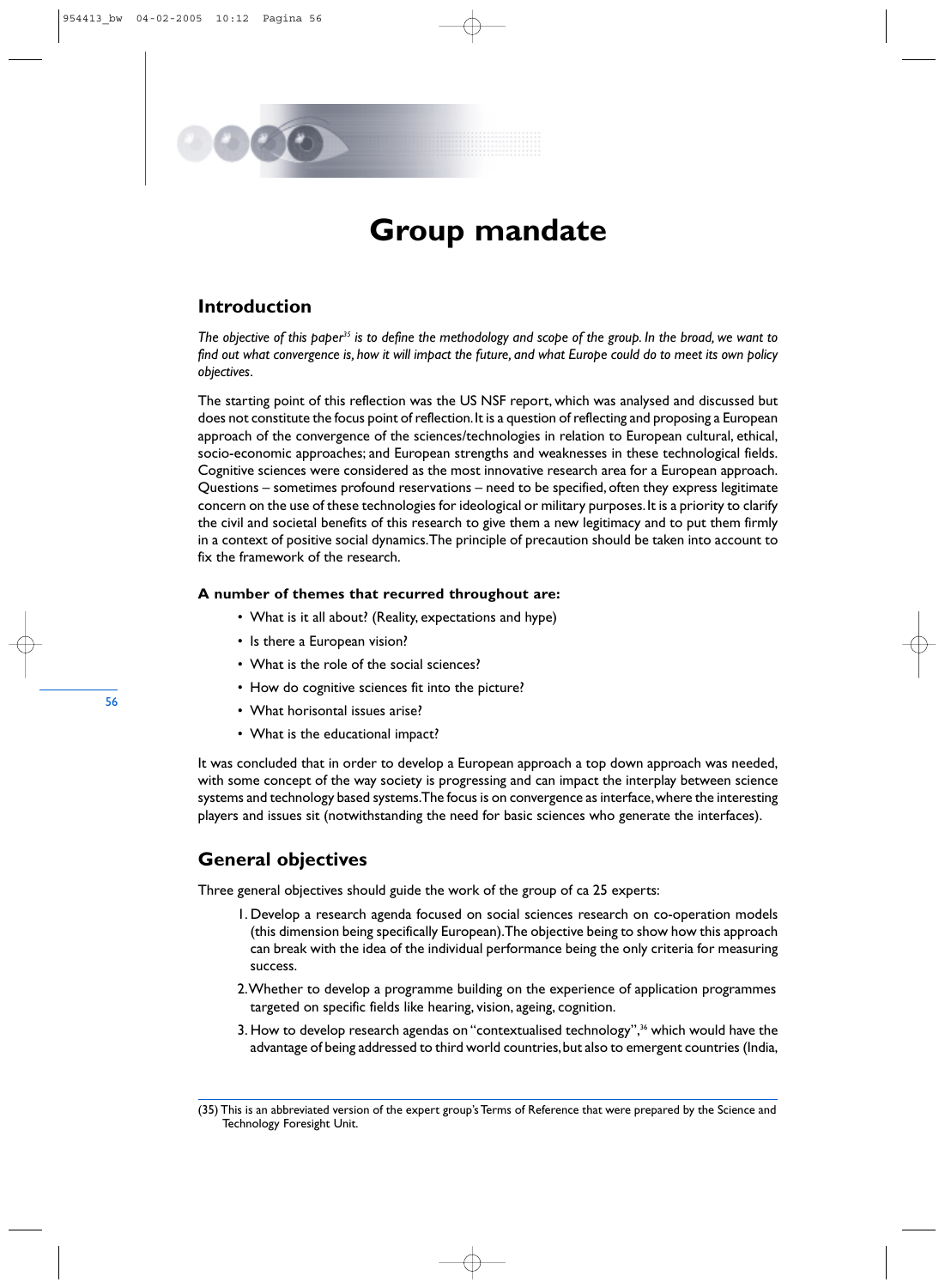Brasil,) having currently mobile and often unexploited research worker resources.This would focus on the genuine emergent needs of the societies concerned,and the concern for rapid market implementation, which remains a priority for competitiveness.

# **Questions to be addressed**

Once the question of what converging technologies are is addressed, and why are they important, the European picture needs to be painted and then possible European responses identified.

#### **The main questions are as follows:**

- 1.Why adopt a *convergent* approach? What's the contribution or value added of this approach in relation to the European research and technology policies, but also in relation to the other policies of the Union?
- 2.What research would be the most urgent, important and/or necessary in Europe today in the fields of cognitive and social sciences to answer better comprehension of the convergent approach?
- 3.What are the ethical and societal concrete questions that the implementation of the technologies concerned raises?
- 4. How to articulate a competitive approach and simultaneously a co-operative approach? Does co-operation matter? What new instruments are necessary to answer this strategy, and at what level are they best implemented?
- 5. *As the FP6 proceeds, can one identify near terms research which can in some cases be deepened by investigation now?*

These objectives and questions will be steered by 10 "Guiding Principles" which need to be implemented throughout the work.

# **Guiding principles**

The concept of "guiding principles" is to have, at each stage of the reflective development process, a series of perspectives in mind that will help shape the relevance of the debate. In any a pluralistic society and culture such as Europe, it is rare that any single approach or philosophy applied to any reasonably broad subject matter can reign supreme at the cost of others.The different technical approaches demand it, as well as the panorama of policies which may be impacted.

#### **Process**

- 1. **Consistent and Integrated Reflections** When working in reflective mode, frequent cross-referencing is needed to ensure a uniform and consistent approach in which diverse views can be captured. Convergence is the driver, Europe the context!
- 2. **Realism** The US Key report is repeatedly criticised for containing a very wide ranging set of technology development assumptions.
- 3. I**nter-disciplinarity** Whether Inter-, Multi-, Cross-, Trans- disciplinary approaches are relevant is still open. It is the coming together of technologies and the implication of that that is the object, not the technologies themselves.

<sup>(36)</sup> By "contextualised technology" we mean all technologies which improve productivity, competitiveness and working conditions, closely linked with identified needs of the society.That does not exclude in any way the new technologies, which can be suitable answers in certain cases, but that also stresses the improvement of competitiveness in economic sectors considered as "traditional".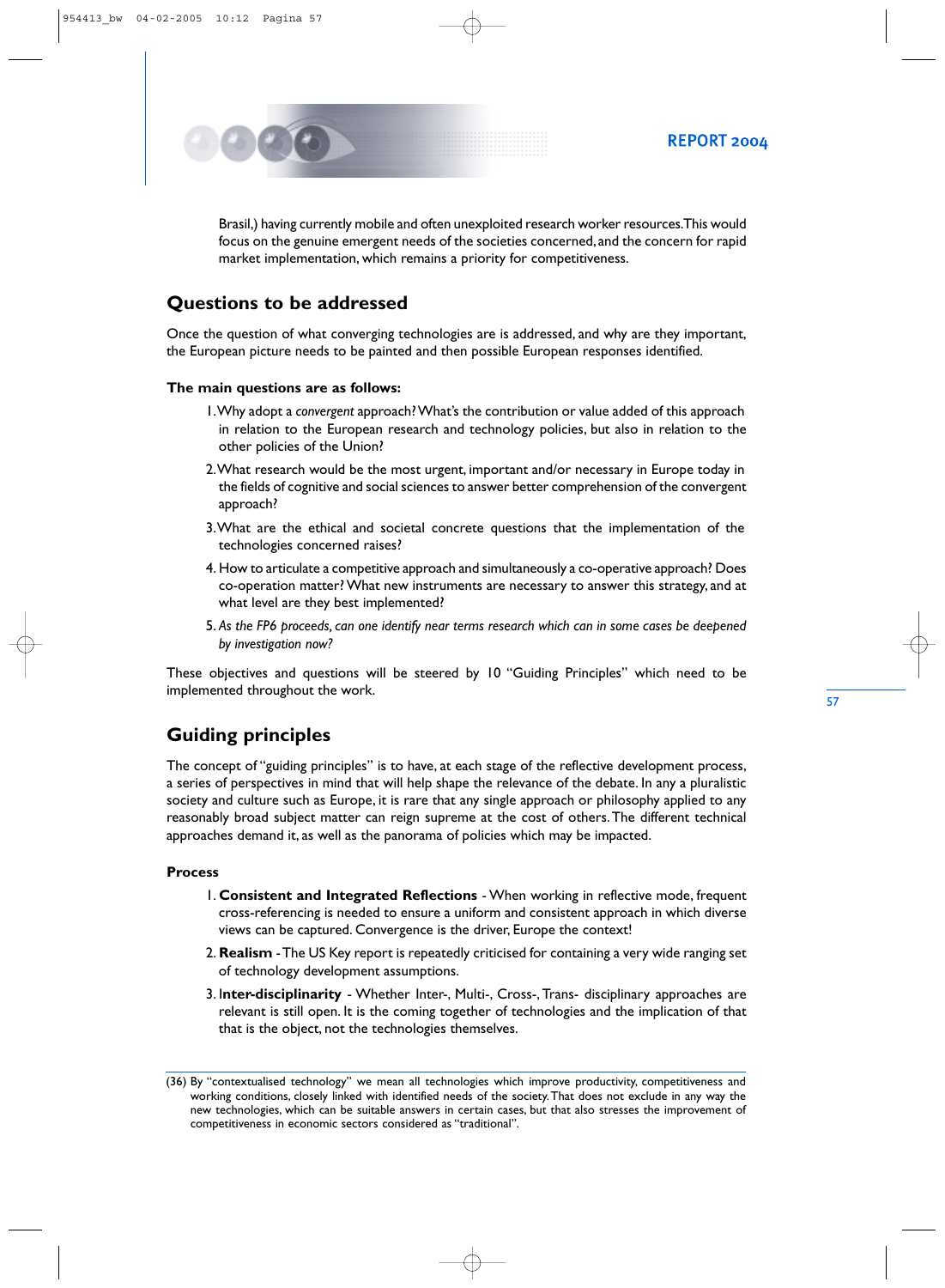

#### *Content*

- 4. **Social Drivers of Change** Social impact per se,and personal impact are the framework
- 5. **Education and Training** There are many implications for all education,with the special demands converging technologies place on the traditional systems.
- 6. **Ethics** in science is a wide area and still developing what is a European perspective. However,it is a key structural instrument in developing the ERA.The principle is the respect of ethics,support for their eventual development to meet new norms,and what that means for research into the evolution of ethics and norms and how they are inserted into research agendas.
- 7. **Sustainability** with emerging technologies as a goal as an unambiguous gain for technology and society.

#### **Context**

- 8. **The European Dimension** The issues to be discussed here need to be discussed in a Lisbon and European 25+ context. ERA, European policies and Europe's role in the global picture are the focus,building and complementing national deliberations where these exist. The new EC financial perspectives for beyond 2007 for the future framework programmes offer some early insight into possible structures.
- 9. **Pre-caution,Anticipation and Risk Management** The guiding principle then on the reflections is that at each stage we need to consider what precautionary measures one can reasonably anticipate to ameliorate risk, build trust and offer scientists and society the safest way forward.
- 10. **Managing a Strategic Jump in Diversity** The technologies here coincide in timescale with a key fact for Europe Enlargement from 15 to 25 to maybe then 30 States.This brings with it the biggest boost to S&T since the 1970's. Reflections on this moment in time are important,with an eye to the next scheduled round of enlargement and also the long term future of the EU S&T base.

# **Proposed structure of work**

The core group is responsible for achieving a number of horisontal tasks dealing with issues of general relevance as well as those of co-ordination.A number of specialised sub groups are proposed to deal with specific "vertical" issues;applying guiding principles throughout.Individual contributions may be solicited (Hearings).

# **Workpackages foreseen for the core group focus**

**Common tasks foreseen for the group include:**

- 1. Review of the State of the Art
- 2. Foresighting the New Technologies Wave Scenarios
- 3. Quality of Life
- 4. Education and Competitiveness Impacts
- 5. Horisontal Issues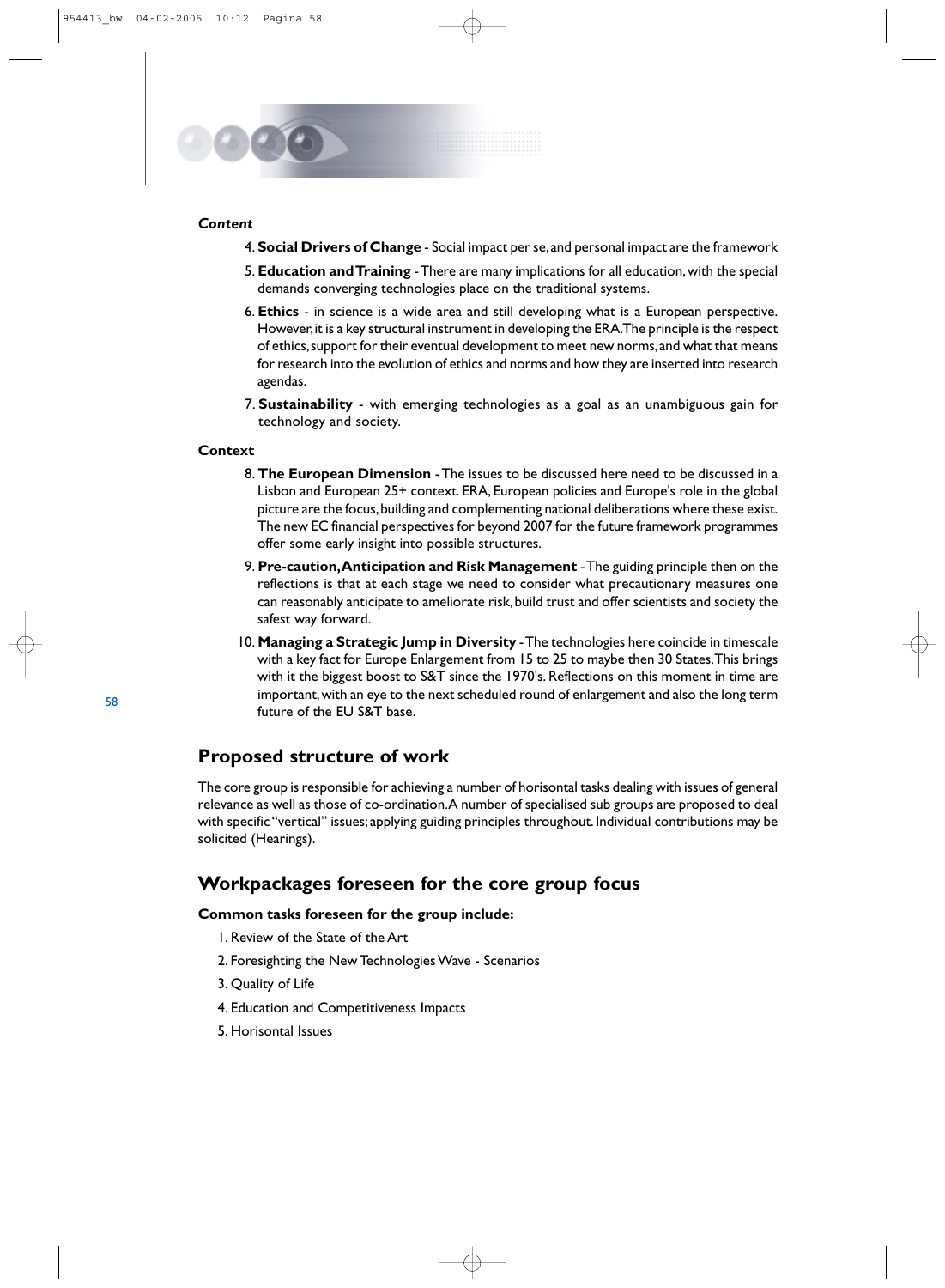# **Special interest groups**

*SIG 1 Cool – Convergence for Quality of Life* - Covering the convergence of social issues like ageing, social and demographic trends and convergence of biomedical visions of the future of QoL.The SIG adopted a workplan using the Calvert Henderson QoL matrices and questionnaire to the group.

*SIG 2 CCC – Cultural Configuration of Convergence* - The group will consider technologies and techniques that surround the emergence of converging technologies. It views ethical, legal, political discourses as interventions in the process of coming to terms with and directing the emerging convergence.

*SIG 3 EE – Economic Effectiveness* - What are the challenges and opportunities that NBIC poses for the economic effectiveness of Europe over the next 20 years? Social effectiveness will also be an issue, Europe tends to use more "total returns"; balancing the Lisbon objectives to including social cohesions.

*SIG 4 – Society, Cognition, and Group Performance* - Scientific Analysis and Technologies, like individual and distributed cognition,cognition and intelligence and their models,accumulation of knowledge in individuals as well as in groups, knowledge systems for support of individuals and groups, understanding the relation between local and global knowledge to support the development of technology for the area under consideration. Normative issues: like the relevant ethics involved in these technologies, risks to be taken into account in their development and deliberations about how they could evolve and be ameliorated, positive results coming out from such technologies such as enhancement of selfawareness and "happiness".

**Dissemination** starts with a conference inviting a much broader group of participants to open a debate on the conclusions and proposed actions for the research policy. This will be on 14-15th Sep. 2004, in Brussels.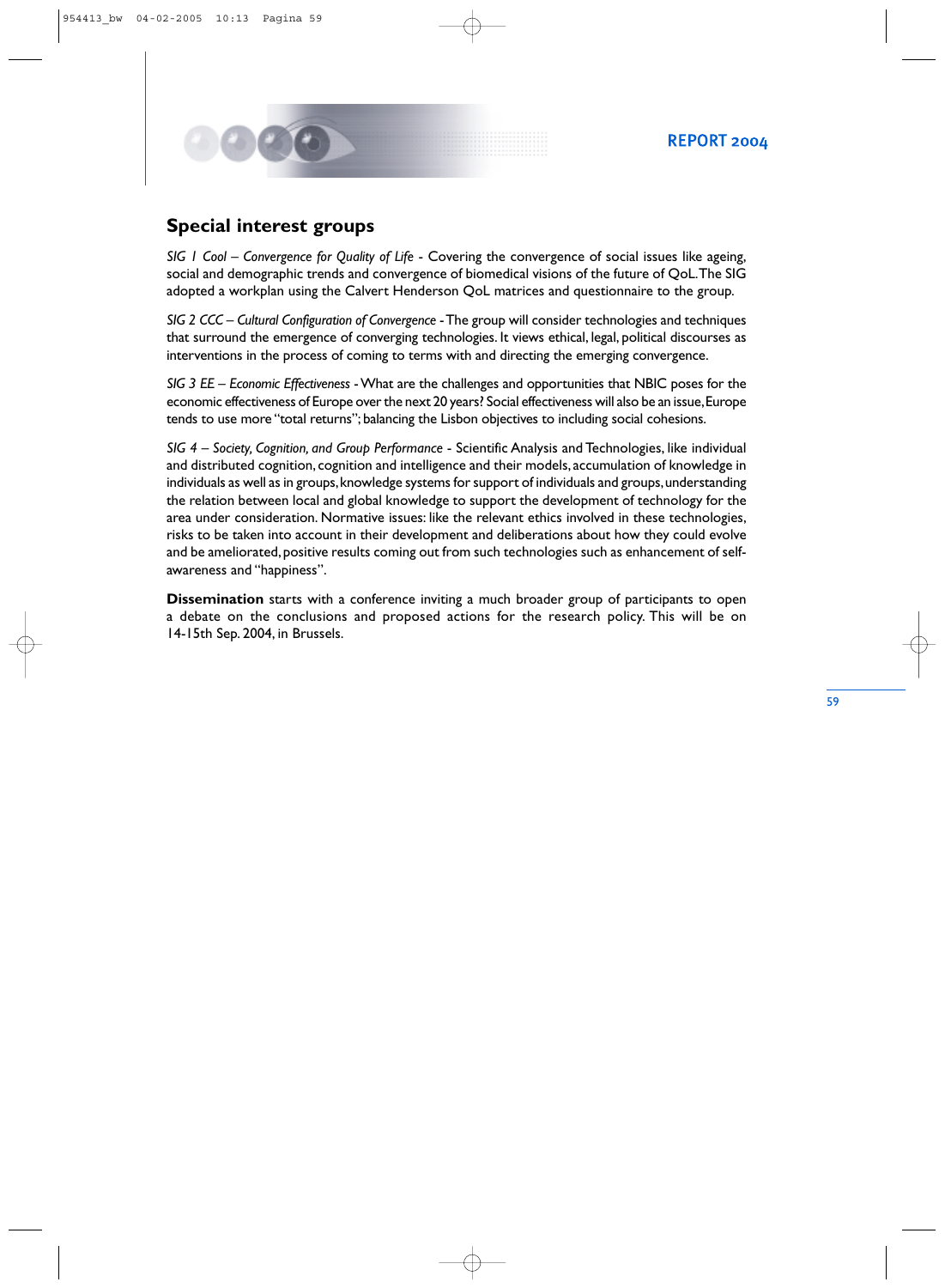954413\_bw 04-02-2005 10:13 Pagina 60

 $\overline{\mathcal{A}}$ 

 $\phi$ 

 $\phi$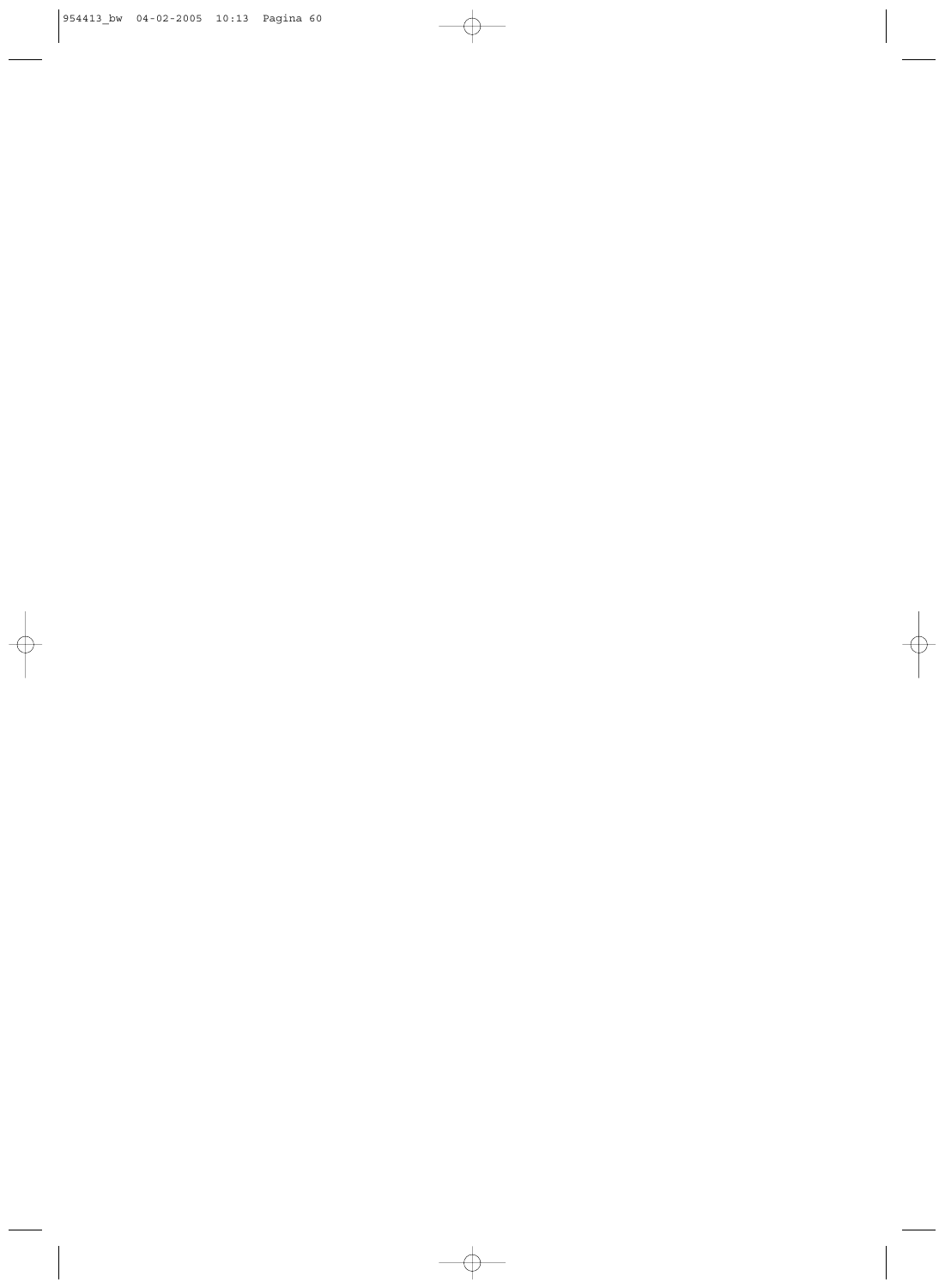# **Index to Report**

advice, 9, 12, 49 ageing, 11, 13, 22, 26, 27, 56, 59 agriculture, 6 animals, 11, 34, 38 Art, 53, 58 artificial intelligence, 34 arts, 9, 43, 50 assessment, 9, 12, 18, 37, 38, 42, 43, 44, 45, 47, 48, 53 Begleitforschung, 9, 38, 39, 45, 49 benefits, 10, 11, 12, 17, 23, 24, 26, 34, 37, 55, 56 bio-mimetic, 16, 29 biotechnology, 6, 7, 10, 11, 14, 15, 16, 19, 20, 21, 22, 34, 55 Body, 7, 32, 34 cloning, 11, 23, 25 cognition, 11, 18, 19, 38, 48, 56, 59 cognitive science, 9, 10, 11, 15, 16, 17, 18, 19, 37, 38, 41, 47, 48, 55 cohesion, 2, 23, 24 communication, 6, 7, 10, 14, 20, 22, 23, 26, 27, 29, 30, 34, 35, 37, 38, 39, 40, 41, 44, 46, 47, 51, 54 complexity, 18, 41 computer networks, 41 conduct, 9, 33, 38, 44, 47, 49 consumption, 17, 28, 29, 30, 32 convergence, 4, 5, 6, 7, 8, 9, 10, 11, 12, 13, 14, 17, 18, 19, 20, 21, 22, 23, 29, 31, 34, 36, 37, 40, 42, 44, 47, 53, 55, 56, 57, 59 Converging Technologies, 1, 4, 6, 8, 10, 11, 13, 14, 15, 16, 19, 22, 24, 26, 28, 29, 43, 44, 46, 53, 55 crime, 22, 34 *CTEKS*, 4, 5, 6, 7, 8, 9, 11, 13, 14, 19, 20, 22, 23, 24, 25, 26, 27, 28, 29, 30, 31, 33, 34, 35, 36, 37, 38, 39, 40, 41, 42, 43, 44, 45, 46, 47, 48, 49, 50 Culture, 51, 52 curricula, 43 Denmark, 54 design, 9, 21, 26, 27, 31, 37, 38, 39, 44, 49 disciplinarity, 57 Diversity, 58 DNA, 10, 16, 21, 34 Drachma Denarius, 54 Education, 5, 27, 43, 51, 53, 58 Embeddedness, 7, 20, 25, 31 Empowerment, 42, 50 energy, 8, 10, 20, 23, 25, 26, 27, 28, 29, 31, 36, 37, 40, 44, 46, 47, 52 energy storage, 28 environment, 6, 7, 9, 10, 11, 12, 15, 17, 20, 23, 25, 26, 27, 28, 31, 32, 33, 36, 37, 39, 40, 41, 48, 49 environmental protection, 24 Ethical, 13, 22, 53, 55 ethical values, 24 ethics, 11, 12, 16, 30, 32, 33, 34, 38, 43, 46, 48, 58, 59 European Approach, 4 European Knowledge Society, 6, 8, 11, 13, 19, 24, 46 European strength, 44 EuroSpecs, 8, 9, 37, 38, 39, 43, 45, 49, 50, evolution, 55, 58 experience, 11, 20, 34, 56 expertise, 8, 12, 21, 28, 37, 43 faith, 17 first nature, 20, 25 Foresight, 2, 3, 5, 11, 15, 44, 48, 51, 52, 53, 55, 56 FP6, 8, 38, 47, 49, 57 Geneva Convention, 49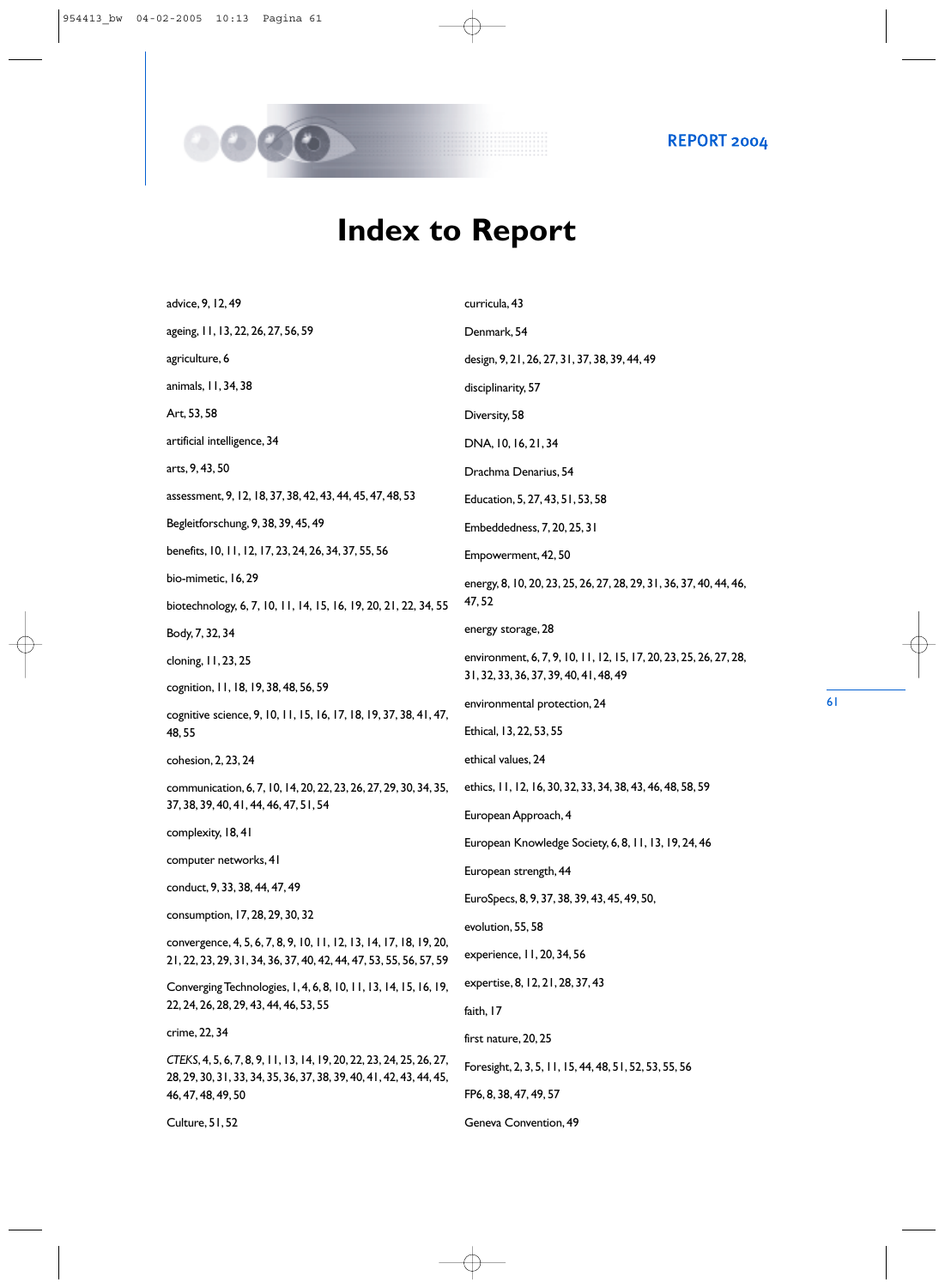Governance, 5 grid, 20 growth, 23, 28, 35 Health, 27, 55 Hindsight, 48 human enhancement, 23, 24 human performance, 8, 10, 15 human sciences, 8, 36 hydrogen, 10, 28, 40 ICT, 23, 25, 27, 28, 29, 36, 53 IIASA, 52 Inclusion, 39 India, 56 industry, 25 Institute for Soldier Nanotechnology, 15 intellectual property, 9, 40, 43, 50 intelligent dwelling, 8, 15, 29 interdisciplinarity, 12, 41, 42, 47 interdisciplinary, 10, 12, 35, 38, 41, 49 interface, 7, 10, 20, 21, 56 internet, 10, 14, 47 IPTS, 2 ISN, 15 ISTAG, 54 Japan, 15, 17, 27 KEY 2020, 42, 50 killing machines, 32, 33 lab-on-a-chip, 27 Law, 52 Legal, 13, 22, 53, 55 limits of convergence, 17 Lisbon, 2, 6, 7, 11, 12, 22, 24, 25, 27, 28, 36, 37, 45, 46, 58, 59 living system, 16 materials, 7, 10, 14, 18, 19, 29, 34 microchips, 15 migration, 27 Mind, 7, 32 Nano2Life, 15 Nanoforum, 55 Nanoparticles, 34 Nanotechnology, 7, 10, 11, 14, 15, 17, 18, 19, 23, 27, 35, 38, 52, 53, 54, 55 nanotubes, 35 NBIC, 11, 13, 14, 18, 19, 22, 37, 53, 55, 59 networks, 40, 41 OECD, 53 patenting, 40, 43, 50 physics, 19 plants, 11 Poland, 25 policy,2,6,7,8,10,11,12,16,17,19,22,23,24,25,26,27,33, 35, 36, 37, 38, 39, 40, 42, 43, 44, 45, 46, 49, 54, 56, 59 population, 22, 24 practitioners, 2 psychology, 10, 14, 26, 27, 29, 38, 41, 48 public acceptance, 19 public health, 27, 28, 29 recommendations, 8, 13, 46 remediation, 31, 46 research agenda, 4, 5, 9, 15, 22, 35, 37, 40, 45, 46, 47, 56, 58 responsibility, 3, 7, 12, 20, 31, 32, 39 risk, 18, 30, 31, 33, 34, 44, 58 risks, 6, 10, 11, 12, 13, 20, 22, 30, 33, 34, 39, 59 roadmap, 23 scenarios, 12, 22, 23 School, 51, 52, 54 Science and Society, 38, 49 Scotland, 54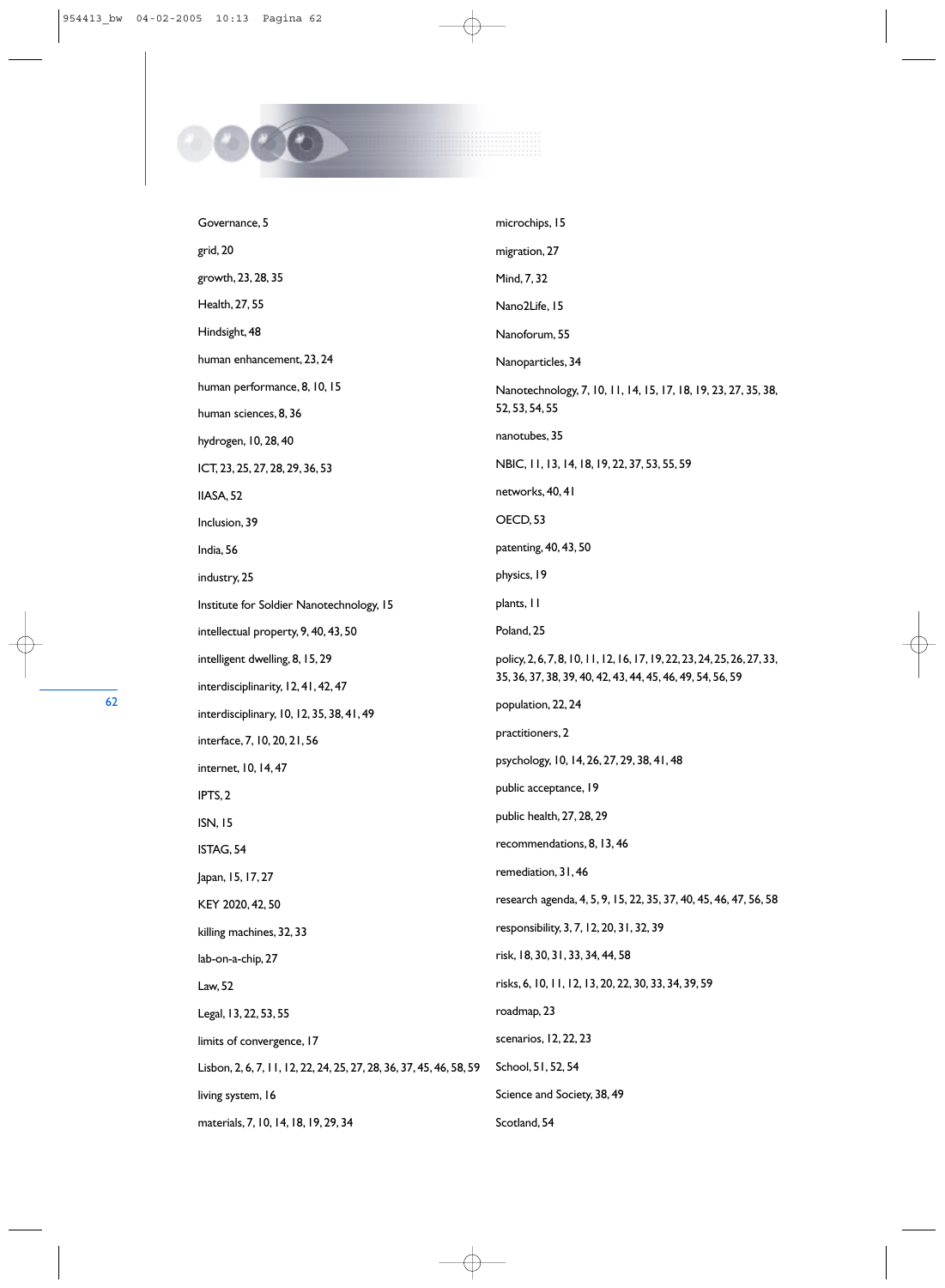sensors, 15, 16, 20, 21, 29, 34

simulation, 16

socialisation, 18

Societal Observatory, 43

software engineers, 41

steel, 24

storage, 28

Surgery, 15

sustainability, 12

sustainable, 11, 17, 22, 27, 49

Technology assessment, 48

toxicity, 34

tradable goods, 24, 26

transportation, 29, 31

ubiquitous sensing, 7

unethical, 33

vision, 8, 10, 11, 12, 15, 32, 37, 45, 46, 56

Vision Book, 52

Weapons, 34

WiCC, 8, 20, 33, 35, 36, 37, 39, 40, 41, 42, 43, 47, 50